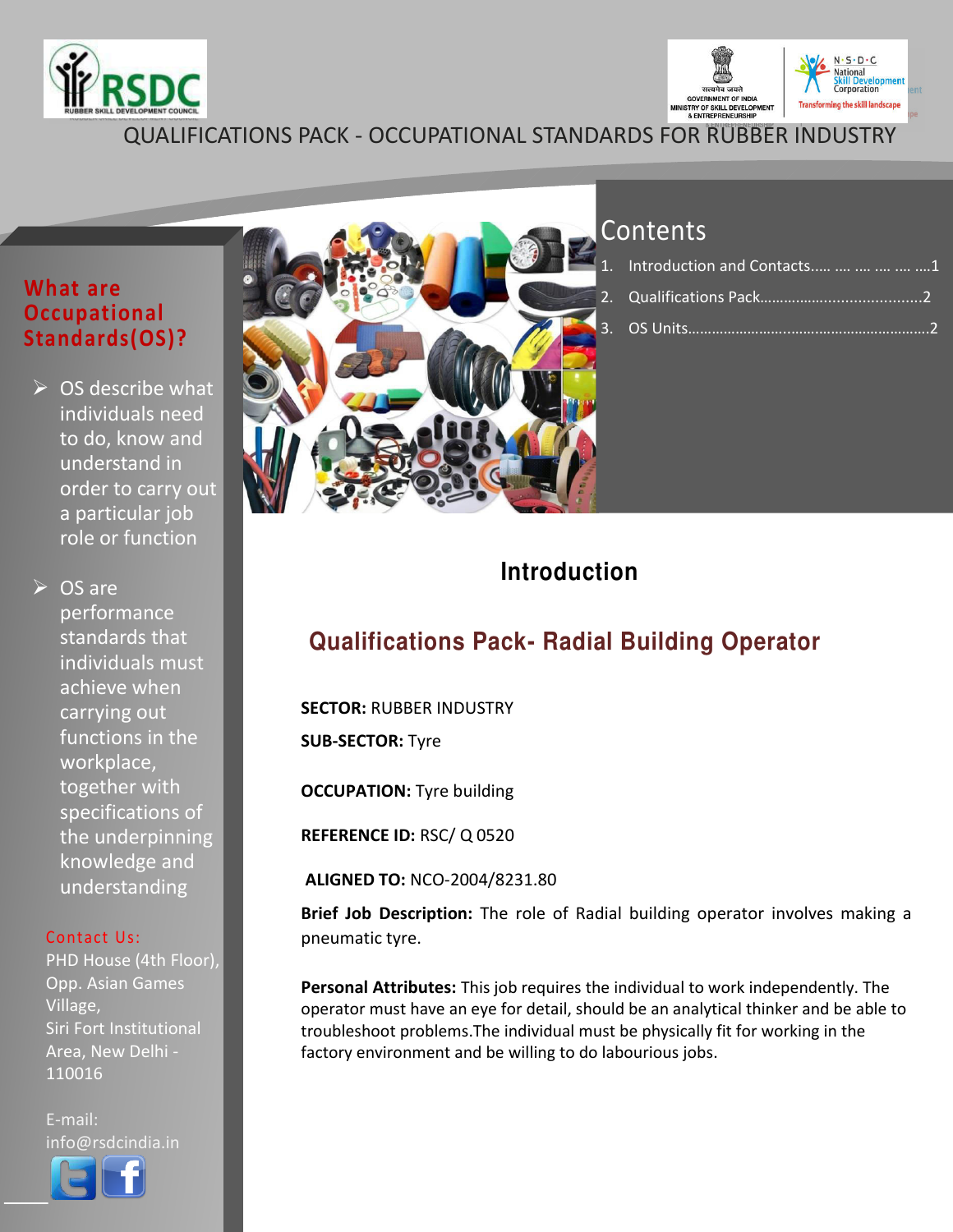

Job Details

.<br>यमेव जयते

| <b>Qualifications Pack Code</b> | <b>RSC/Q0520</b>                |                         |          |
|---------------------------------|---------------------------------|-------------------------|----------|
| <b>Job Role</b>                 | <b>Radial Building Operator</b> |                         |          |
| <b>Credits(NSQF)</b>            | <b>TBD</b>                      | <b>Version number</b>   | 1.0      |
| <b>Sector</b>                   | <b>Rubber Manufacturing</b>     | <b>Drafted on</b>       | 04/06/13 |
| <b>Sub-sector</b>               | <b>Tyre</b>                     | Last reviewed on        | 29/12/15 |
| <b>Occupation</b>               | <b>Tyre building</b>            | <b>Next review date</b> | 29/12/15 |
| <b>NSQC Clearnace on</b>        | 20/07/2015                      |                         |          |

| <b>Job Role</b>                                                   | <b>Radial Building Operator</b>                                                                                                                                                                                                                                                                                                                                                                                                                                  |  |  |
|-------------------------------------------------------------------|------------------------------------------------------------------------------------------------------------------------------------------------------------------------------------------------------------------------------------------------------------------------------------------------------------------------------------------------------------------------------------------------------------------------------------------------------------------|--|--|
|                                                                   |                                                                                                                                                                                                                                                                                                                                                                                                                                                                  |  |  |
| <b>Role Description</b>                                           | Radial Building Operator involves<br>The<br>making<br>a<br>pneumatic tyre                                                                                                                                                                                                                                                                                                                                                                                        |  |  |
| <b>NVEQF/NVQF level</b>                                           | 4                                                                                                                                                                                                                                                                                                                                                                                                                                                                |  |  |
| <b>Minimum Educational Qualifications*</b>                        | Class X                                                                                                                                                                                                                                                                                                                                                                                                                                                          |  |  |
| <b>Maximum Educational Qualifications*</b>                        | ITI/Graduate                                                                                                                                                                                                                                                                                                                                                                                                                                                     |  |  |
| <b>Training</b><br>(Suggested but not mandatory)                  | Training on operation of machinery                                                                                                                                                                                                                                                                                                                                                                                                                               |  |  |
| <b>Minimum Job Entry Age</b>                                      | 18 years                                                                                                                                                                                                                                                                                                                                                                                                                                                         |  |  |
| <b>Experience</b>                                                 | In lieu of minimum qualification the employee has<br>worked as a semi-skilled helper for minimum 6 months in<br>the same role.                                                                                                                                                                                                                                                                                                                                   |  |  |
| <b>Applicable National Occupational</b><br><b>Standards (NOS)</b> | <b>Compulsory:</b><br>1.<br>RSC/N2001 (Prepare tyre building)<br>2.<br>RSC/ N2002 (Build radial pneumatic tyre)<br>3.<br>RSC/N2003 (Post tyre building activities for radial tyre)<br>RSC/ N5001 (To carry out housekeeping)<br>4.<br>5.<br>RSC/N5002 (To carry out reporting and documentation)<br>6.<br>RSC/ N5003 (To carry out quality checks)<br>7.<br>RSC/N5004 (To carry out problem estimation and<br>escalation)<br><b>Optional:</b><br>8.<br><b>NA</b> |  |  |
| <b>Performance Criteria</b>                                       | As described in the relevant OS units                                                                                                                                                                                                                                                                                                                                                                                                                            |  |  |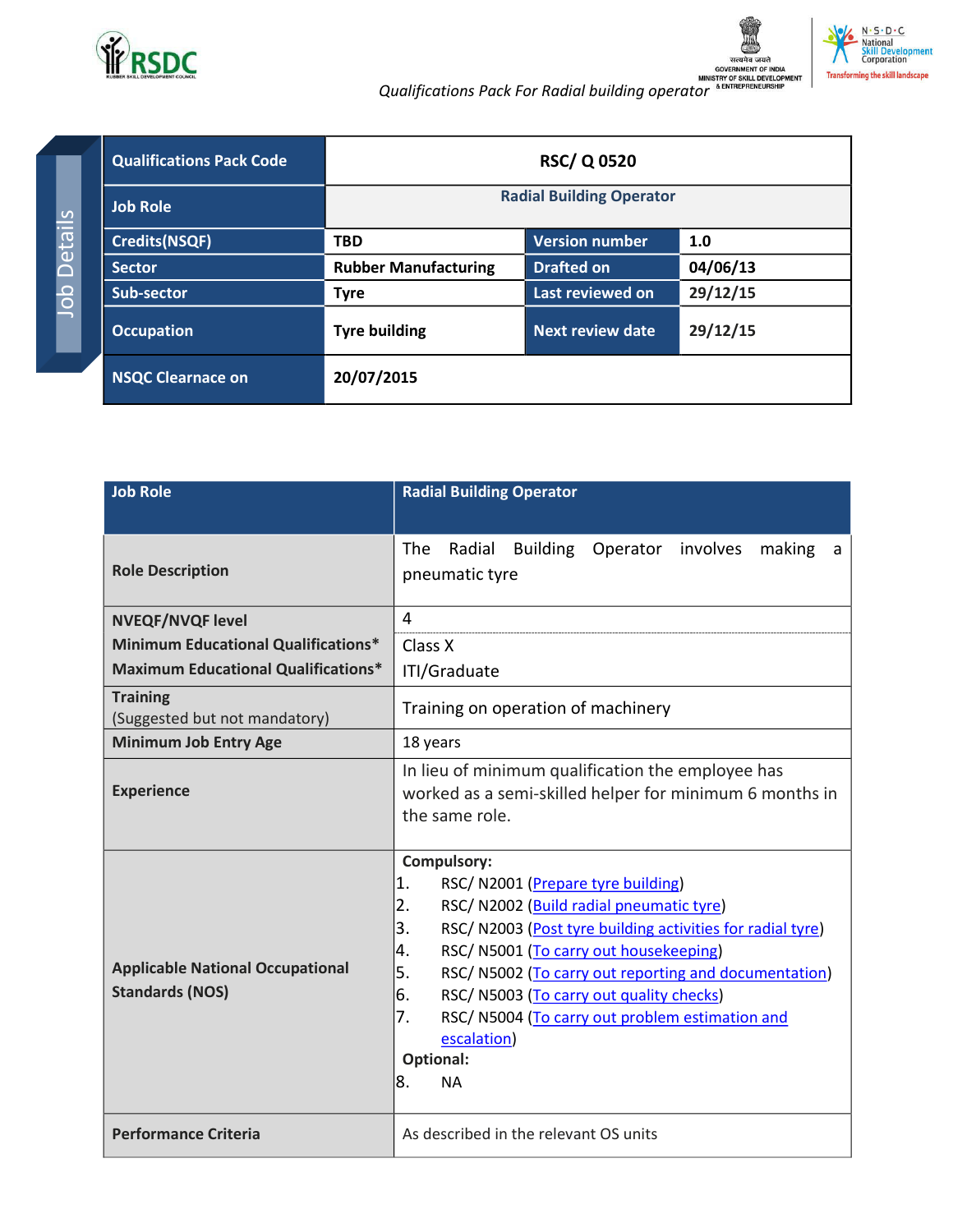



|                                         | सत्यमेव जयते<br><b>GOVERNMENT OF INDIA</b><br>MINISTRY OF SKILL DEVELOPMENT<br><b>ENTREPRENEURSHIP</b><br>Qualifications Pack For Radial building operator                                                                                                                                              |
|-----------------------------------------|---------------------------------------------------------------------------------------------------------------------------------------------------------------------------------------------------------------------------------------------------------------------------------------------------------|
| <b>Keywords / Terms</b>                 | <b>Description</b>                                                                                                                                                                                                                                                                                      |
| Sector                                  | Sector is a conglomeration of different business operations having similar<br>businesses and interests. It may also be defined as a distinct subset of the<br>economy whose components share similar characteristics and interests.                                                                     |
| Sub-sector                              | Sub-sector is derived from a further breakdown based on the<br>characteristics and interests of its components.                                                                                                                                                                                         |
| Occupation                              | Occupation is a set of job roles, which perform similar/related set of<br>functions in an industry.                                                                                                                                                                                                     |
| Function                                | Function is an activity necessary for achieving the key purpose of the<br>sector, occupation, or area of work, which can be carried out by a person<br>or a group of persons. Functions are identified through functional<br>analysis and form the basis of OS.                                         |
| Job Role                                | Job role defines a unique set of functions that together form a unique<br>employment opportunity in an organization.                                                                                                                                                                                    |
| <b>OS</b>                               | OS specify the standards of performance an individual must achieve<br>when carrying out a function in the workplace, together with the<br>knowledge and understanding they need to meet that standard<br>consistently. Occupational Standards are applicable both in the Indian<br>and global contexts. |
| Performance Criteria                    | Performance Criteria are statements that together specify the standard<br>of performance required when carrying out a task.                                                                                                                                                                             |
| <b>NOS</b>                              | NOS are Occupational Standards which apply uniquely in the Indian<br>context.                                                                                                                                                                                                                           |
| <b>Qualifications Pack</b><br>Code      | Qualifications Pack Code is a unique reference code that identifies a<br>qualifications pack.                                                                                                                                                                                                           |
| <b>Qualifications Pack</b>              | Qualifications Pack comprises the set of OS, together with the<br>educational, training and other criteria required to perform a job role. A<br>Qualifications Pack is assigned a unique qualification pack code.                                                                                       |
| Unit Code                               | Unit Code is a unique identifier for an Occupational Standard, which is<br>denoted by an 'N'.                                                                                                                                                                                                           |
| Unit Title                              | Unit Title gives a clear overall statement about what the incumbent<br>should be able to do.                                                                                                                                                                                                            |
| Description                             | Description gives a short summary of the unit content. This would be<br>helpful to anyone searching on a database to verify that this is the<br>appropriate OS they are looking for.                                                                                                                    |
| Knowledge and<br>Understanding          | Knowledge and Understanding are statements which together specify the<br>technical, generic, professional and organizational specific knowledge<br>that an individual needs in order to perform to the required standard.                                                                               |
| <b>Organizational Context</b>           | Organizational Context includes the way the organization is structured<br>and how it operates, including the extent of operative knowledge<br>managers have of their relevant areas of responsibility.                                                                                                  |
| <b>Technical Knowledge</b>              | Technical Knowledge is the specific knowledge needed to accomplish<br>specific designated responsibilities.                                                                                                                                                                                             |
| Core Skills or Generic<br><b>Skills</b> | Core Skills or Generic Skills are a group of skills that are key to learning<br>and working in today's world. These skills are typically needed in any<br>work environment. In the context of the OS, these include<br>communication related skills that are applicable to most job roles.              |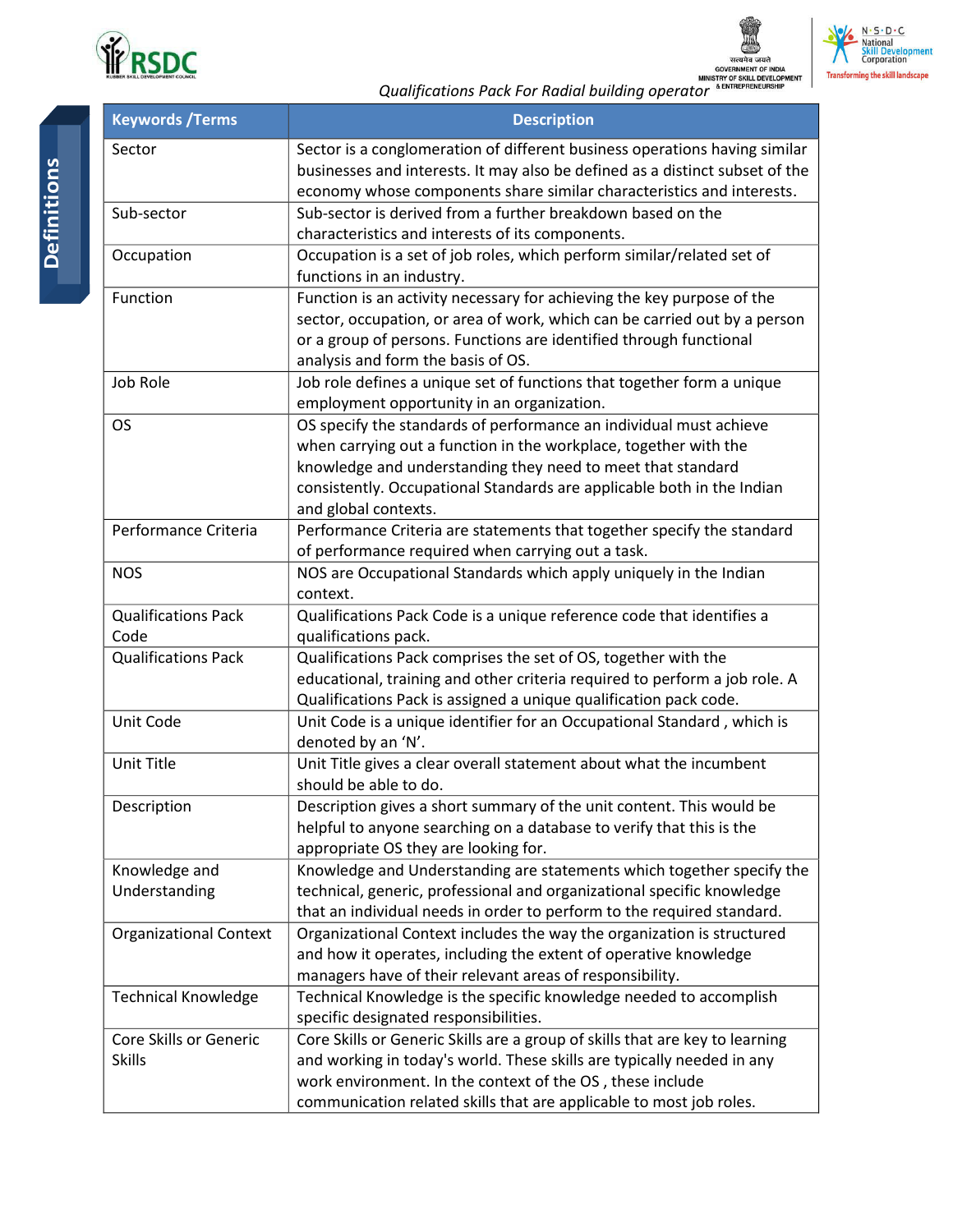





## **National Occupational Standard**



### **Overview**

This unit is about preparing tyre building machine and collecting all tyre Components for **Radial Tyre Building**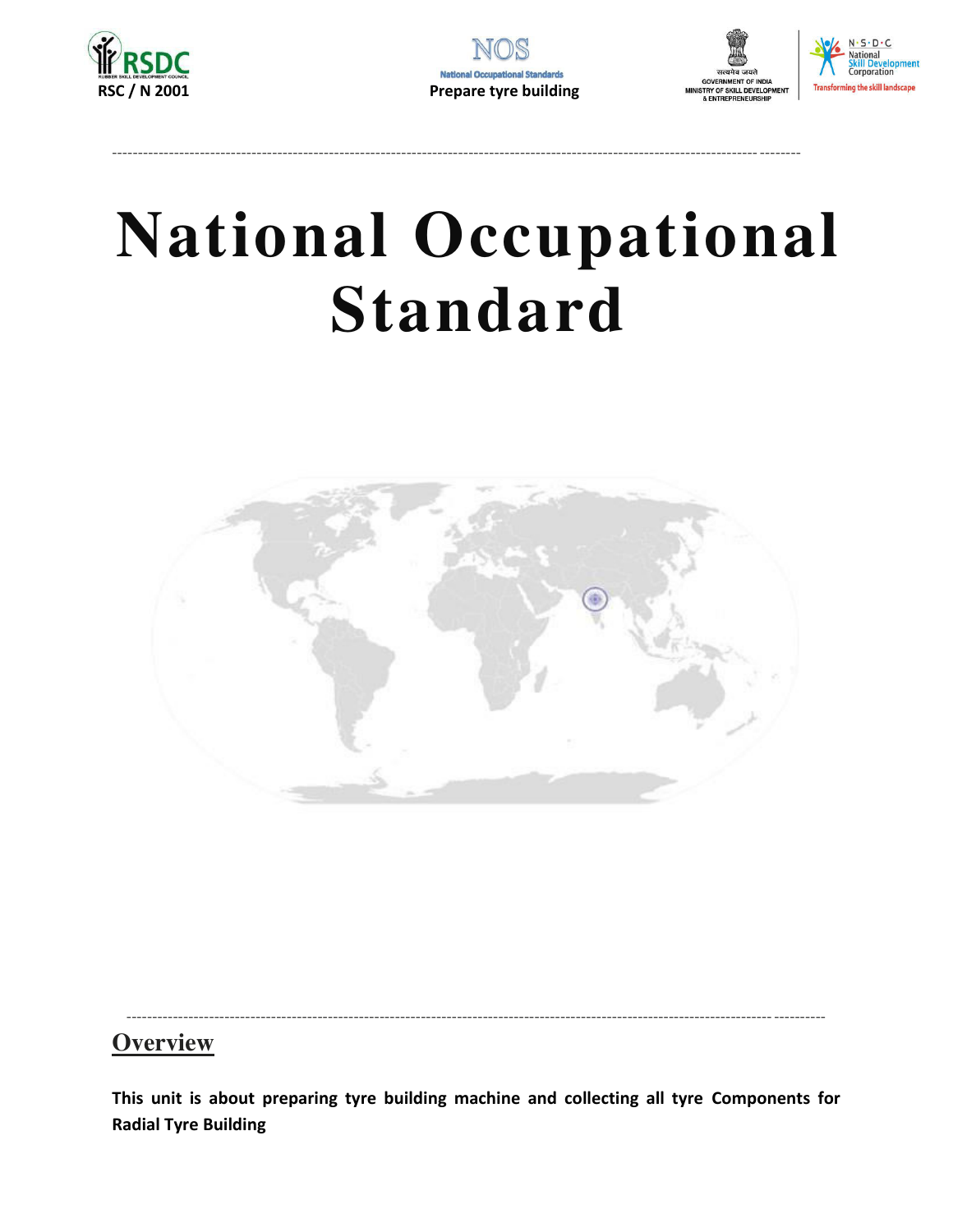

#### NOS **National Occupational Standards Prepare tyre building**





| <b>Unit Code</b>                       | <b>RSC / N 2001</b>                                                                                                                                                                                                                                                                                                                                                                                                                                                                                                                                                                                                                                       |  |  |
|----------------------------------------|-----------------------------------------------------------------------------------------------------------------------------------------------------------------------------------------------------------------------------------------------------------------------------------------------------------------------------------------------------------------------------------------------------------------------------------------------------------------------------------------------------------------------------------------------------------------------------------------------------------------------------------------------------------|--|--|
| <b>Unit Title</b><br>(Task)            | <b>Prepare tyre building machine</b>                                                                                                                                                                                                                                                                                                                                                                                                                                                                                                                                                                                                                      |  |  |
| <b>Description</b>                     | This unit is about preparing tyre building machine and collecting all tyre<br>components for Radial Tyre Building                                                                                                                                                                                                                                                                                                                                                                                                                                                                                                                                         |  |  |
| <b>Scope</b>                           | This unit/task covers the following:<br>Preparing Radial first stage and second stage tyre building machine<br>Collecting all components required for tyre building                                                                                                                                                                                                                                                                                                                                                                                                                                                                                       |  |  |
|                                        | Performance Criteria (PC) w.r.t. the Scope                                                                                                                                                                                                                                                                                                                                                                                                                                                                                                                                                                                                                |  |  |
| <b>Element</b>                         | <b>Criteria</b>                                                                                                                                                                                                                                                                                                                                                                                                                                                                                                                                                                                                                                           |  |  |
| <b>Equipment</b><br>readiness          | To be competent, the user/individual on the job must be able to:<br>PC1. Ensure that tyre building machine is clean<br>PC2. Ensure that building drum is clean<br>PC3. Ensure that building drum of the correct size is in place<br>PC4. Set parameters for the building machine as per job card<br>PC5. Follow equipment preparation process as per company requirements<br>PC6. Ensure that no delays are caused as a result of improper preparation and<br>failure to identify problems.<br>PC7. Keep other building materials & tools such as drum cement, inner liner,<br>sidewall, plies, bead, tyre chord, belts, stitchers, knife and tread ready |  |  |
| <b>Raw material</b><br>appropriateness | PC8. Ensure that material to be fed is approved by laboratory<br>PC9. Collect all materials required for the batch<br>PC10. Match the batch code of each material with the batch code on the job<br>schedule given by the planning department<br>PC11. Ensure that components such as bead, freshening solvent and swab are<br>ready<br>PC12. Ensure that other materials are in the correct quantity<br>PC13. Ensure, by visual inspection, that raw material is of desired quality (free of<br>contamination etc.)<br>PC14. Ensure that no delays are caused as a result of improper preparation and<br>failure to identify problems                    |  |  |
| <b>Health &amp; Safety</b>             | PC15. Housekeeping and Safety in Tyre Building are<br>PC16. Do not wear loose and torn clothes during working hours<br>PC17. Ensure no spillage of Naphtha or Solvent<br>PC18. Use Forklift / Trolleys etc. while lifting heavy materials such as heavy                                                                                                                                                                                                                                                                                                                                                                                                   |  |  |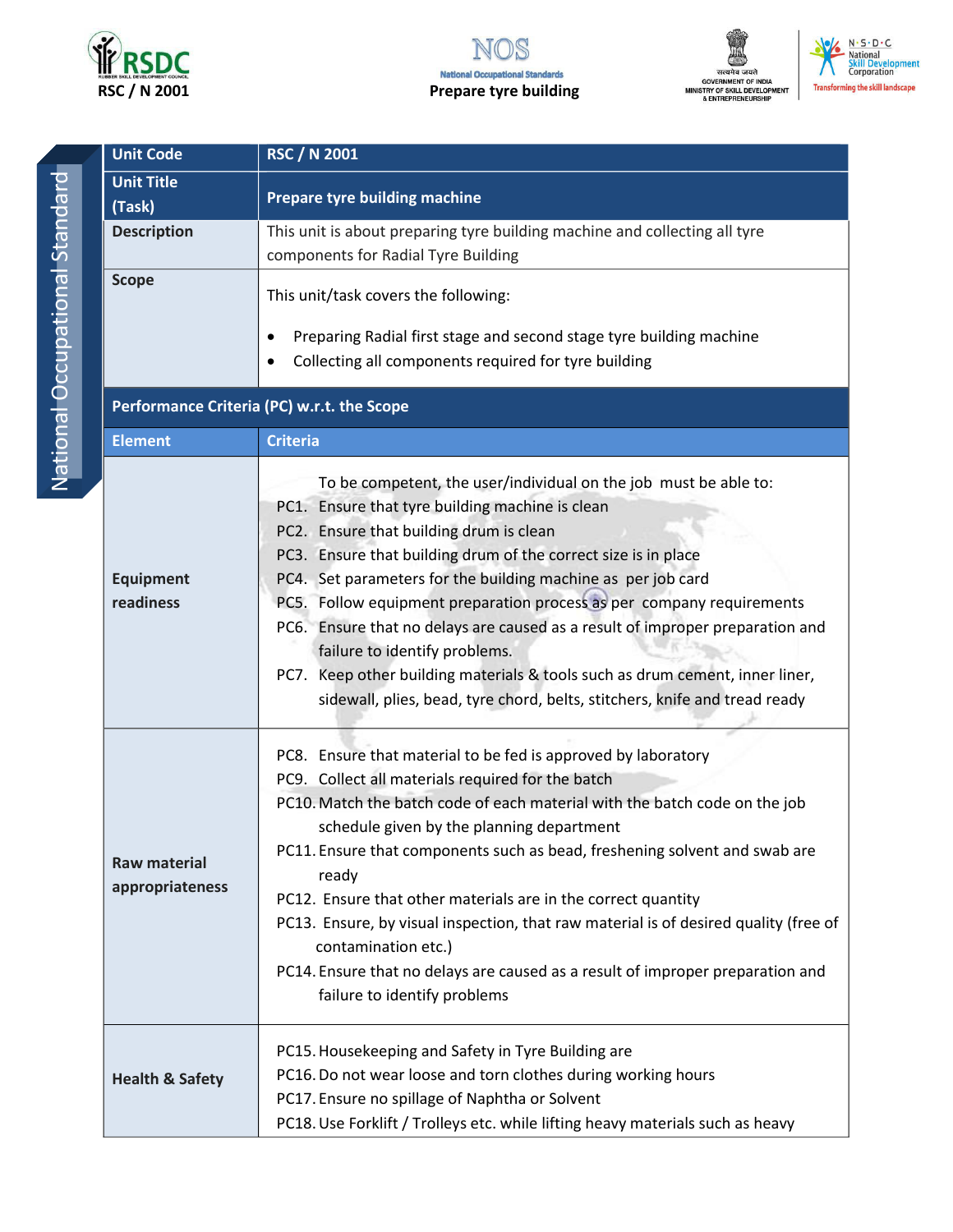





|                                        | finished tyres to avoid physical injury.                                          |
|----------------------------------------|-----------------------------------------------------------------------------------|
|                                        | PC19. Ensure use of personal protective equipment like wearing protective         |
|                                        | gloves, safety shoes, Safety Glasses, safety mask etc                             |
|                                        | PC20. Adhere to all the other safety norms (like wearing protective gloves etc)   |
|                                        | PC21. Comply with other health, safety, environment guidelines, regulations etc   |
|                                        | in accordance with company procedure                                              |
|                                        |                                                                                   |
| <b>Knowledge and Understanding (K)</b> |                                                                                   |
| A. Organizational                      | The user/individual on the job needs to know and understand:                      |
| <b>Context (KA)</b>                    | KA1. Implications of poorly prepared equipment, power failure etc                 |
| (Knowledge of                          | KA2. Importance of identifying non-conforming material and storage of the         |
| the company /                          | same                                                                              |
| organization                           | KA3. Risk and impact of not following defined procedures/work instructions        |
| and its                                | KA4. Escalation matrix for reporting identified problems                          |
| processes)                             | KA5. Types of documentation in organization and importance of the                 |
|                                        | same                                                                              |
|                                        | KA6. Records to be maintained and implications of non-maintenance of the          |
|                                        | same                                                                              |
|                                        | KA7. Importance of housekeeping                                                   |
|                                        | KA8. Health, Safety and Environment guidelines, legislation and regulations       |
|                                        | applicable                                                                        |
|                                        | KA9. Personal protection(Which protective equipment to be used and how)           |
|                                        | KA10. Impact of poor practices on health, safety and environment                  |
|                                        | KA11. Potential hazards and actions to minimize the same                          |
|                                        | KA12. Escalation matrix and escalation procedure for reporting hazards            |
| <b>B. Technical</b>                    | The user/individual on the job needs to know and understand:                      |
| Knowledge (KB)                         |                                                                                   |
|                                        | Importance of various components (like bead, ply, tread, sidewall etc) on<br>KB1. |
|                                        | subsequent process and performance of the product                                 |
|                                        | KB2. Importance of process parameters (time, temperature, pressure, humidity,     |
|                                        | drum rotation rpm etc) and their impact                                           |
|                                        | KB3. Ability to take measurement using gauges and balance (for thickness,         |
|                                        | width and weight)                                                                 |
|                                        | KB4. Cleanliness and safety requirements for commencing a tyre building           |
|                                        | operation                                                                         |
|                                        | KB5. Health hazard due to inhalation of solvent                                   |
|                                        | KB6. Fire hazard due to flammable solvent                                         |
|                                        | KB7. The role of protective railing, light barriers, safety mats and scanners     |
|                                        |                                                                                   |
|                                        | which are present for the protection of operator and complete tyre                |
|                                        | building machinery.                                                               |
|                                        | KB8. Effect of improper tyre building on performance of tyre                      |
|                                        | KB9. Implications of delays in preparation process                                |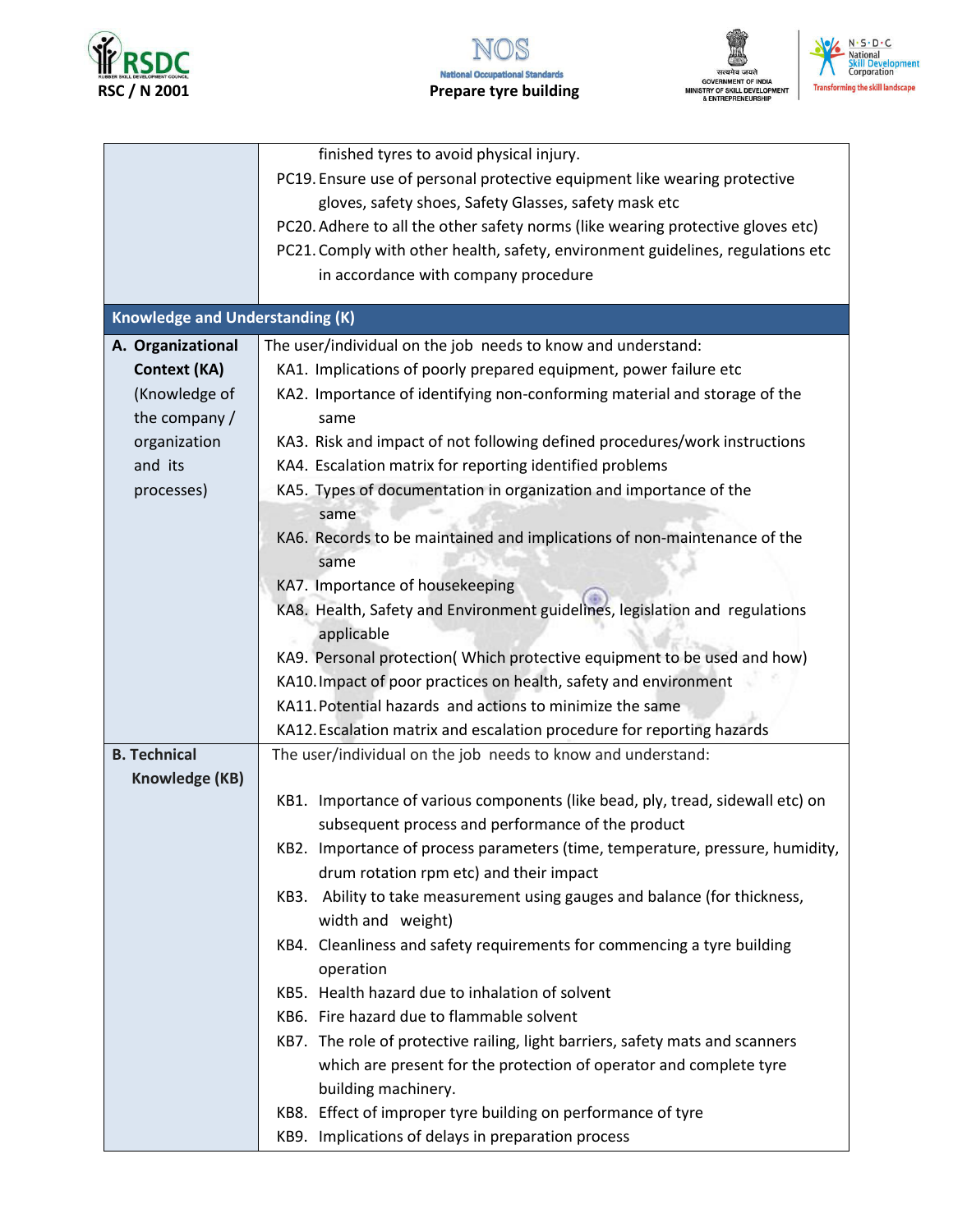





|                                                           | KB10. Types of defects leading to rejections.                                                                |  |  |  |
|-----------------------------------------------------------|--------------------------------------------------------------------------------------------------------------|--|--|--|
|                                                           | KB11. Potential problems in preparation process                                                              |  |  |  |
|                                                           | KB12. Indicators and reasons of potential problems                                                           |  |  |  |
|                                                           | KB13. Appropriate solutions to the problems encountered                                                      |  |  |  |
|                                                           | KB14. Units of measurement                                                                                   |  |  |  |
|                                                           | KB15. Response to emergencies e.g. Power failures, fire and system failures                                  |  |  |  |
|                                                           | KB16. The usage of different fire extinguishers                                                              |  |  |  |
| Skills (S)                                                |                                                                                                              |  |  |  |
|                                                           | <b>Writing Skills</b>                                                                                        |  |  |  |
|                                                           | The user/ individual on the job needs to know and understand how to:                                         |  |  |  |
|                                                           | SA1. Construct simple sentences and express ideas clearly through written<br>communication                   |  |  |  |
|                                                           | SA2. Fill up appropriate technical forms, process charts, activity logs in required<br>format of the company |  |  |  |
|                                                           | SA3. Write simple letters, mails, etc                                                                        |  |  |  |
|                                                           | SA4. Perform functional mathematical operations, including apply basic                                       |  |  |  |
|                                                           | mathematical principles, such as numbers and space, and techniques such                                      |  |  |  |
|                                                           | as estimation and approximation, for practical purposes                                                      |  |  |  |
|                                                           | <b>Reading Skills</b>                                                                                        |  |  |  |
|                                                           | The user/individual on the job needs to know and understand how to:                                          |  |  |  |
|                                                           | SA5. Read and understand manuals, health and safety instructions, memos,                                     |  |  |  |
|                                                           | reports, job cards etc                                                                                       |  |  |  |
|                                                           | SA6. Read images, graphs, diagrams                                                                           |  |  |  |
| A. Core Skills/<br><b>Generic Skills</b>                  | SA7. Understand the various coding systems as per company norms                                              |  |  |  |
| <b>Oral Communication (Listening and Speaking skills)</b> |                                                                                                              |  |  |  |
|                                                           | The user/individual on the job needs to know and understand how to:                                          |  |  |  |
|                                                           | SA8. Express statements, opinions or information clearly so that others can                                  |  |  |  |
|                                                           | hear and understand                                                                                          |  |  |  |
|                                                           | SA9. Respond appropriately to any queries                                                                    |  |  |  |
|                                                           | SA10. Communicate with supervisor                                                                            |  |  |  |
|                                                           | SA11. Communicate with upstream and downstream teams                                                         |  |  |  |
|                                                           | SA12. Work in a team and other behavioral skills required to support the small                               |  |  |  |
|                                                           | group activities (Quality Circle, Cross Functional Team, Suggestion Scheme)                                  |  |  |  |
|                                                           | SA13. Practice honesty with respect to company property and time                                             |  |  |  |
|                                                           | SA14. Communicate with people in a form and manner and using language that<br>is open and respectful         |  |  |  |
|                                                           | SA15. Resolve any difficulties in relationships with colleagues, or get help from                            |  |  |  |
|                                                           | an appropriate person, in a way that preserves goodwill and trust                                            |  |  |  |
|                                                           | SA16. Take responsibility for completing one's own work assignment                                           |  |  |  |
|                                                           |                                                                                                              |  |  |  |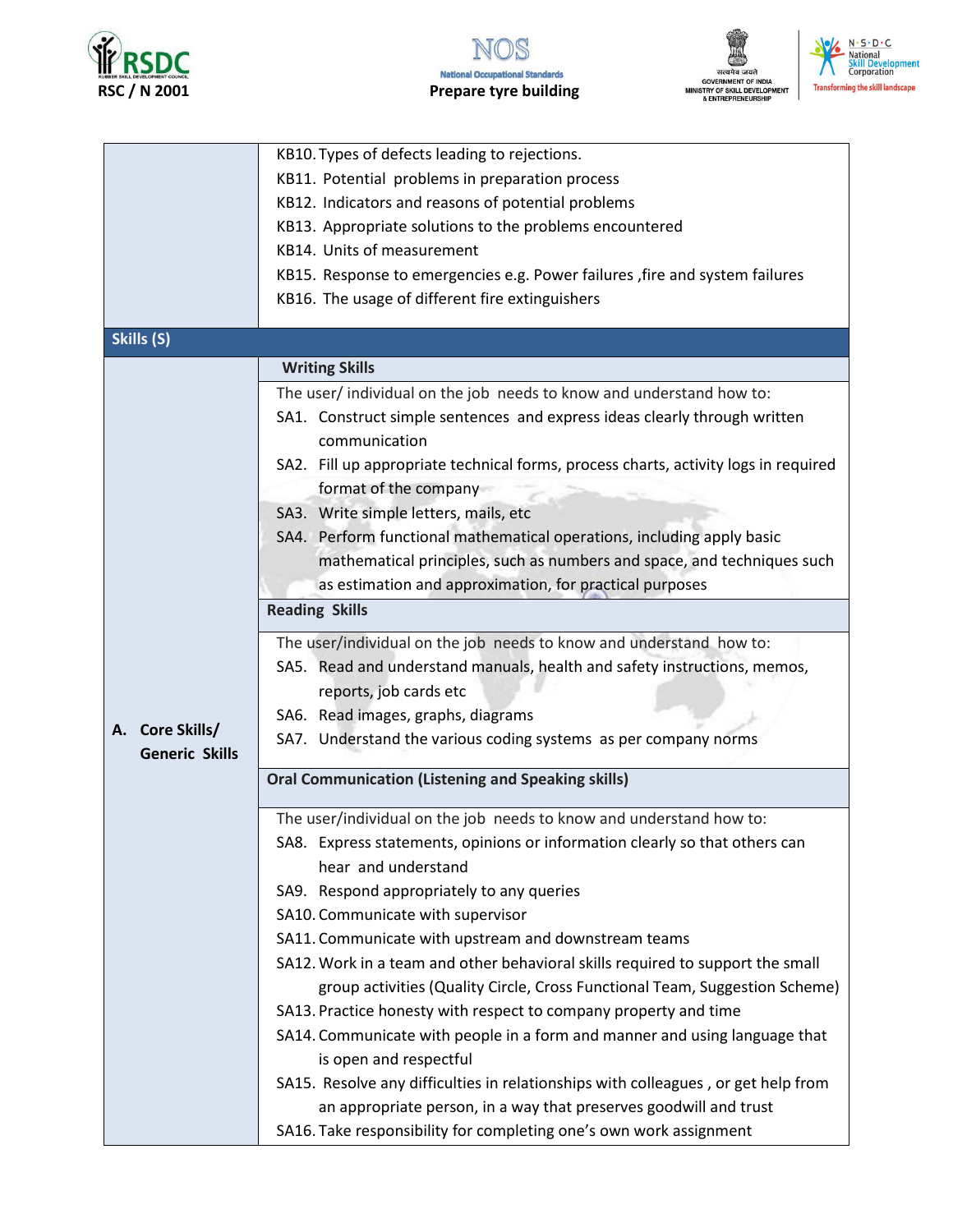





|                       | SA17. Take initiative to enhance/learn skills in ones's area of work                      |
|-----------------------|-------------------------------------------------------------------------------------------|
|                       |                                                                                           |
|                       | SA18. The capacity to learn from experience in a range of settings and scenarios          |
|                       | and the capacity to reflect on and analyse one's learning.                                |
|                       | SA19. Is open to new ways of doing things                                                 |
|                       | SA20. The capacity to envisage and articulate personal goals; to develop                  |
|                       | strategies and take action to achieve them.                                               |
|                       | SA21. Avoid absenteeism                                                                   |
|                       | SA22. Act objectively, rather than impulsively or emotionally when faced with             |
|                       | difficult/stressful or emotional situations                                               |
|                       | SA23. Work in disciplined factory environment                                             |
|                       |                                                                                           |
|                       | SA24. Be punctual                                                                         |
| <b>B.Professional</b> | <b>Decision Making</b>                                                                    |
| <b>Skills</b>         | The user/individual on the job needs to know and understand how to:                       |
|                       | SB1. Take appropriate decisions regarding processing steps in view of changing            |
|                       | quality and availability of raw materials and finished goods.                             |
|                       | SB1. Handle internal mixer, accessories                                                   |
|                       | SB2. Handle rubber compound                                                               |
|                       | SB3. Handle chemicals                                                                     |
|                       |                                                                                           |
|                       | SB4. Handling of various types of material handling equipment like forklifts,<br>trolleys |
|                       | SB2. The capacity to apply technology, combining the physical and sensory skills          |
|                       | needed to operate equipment with the understanding of scientific and                      |
|                       | technological principles needed to explore and adapt systems.                             |
|                       | <b>Plan and Organize</b>                                                                  |
|                       |                                                                                           |
|                       | The user/individual on the job needs to know and understand how to:                       |
|                       | S7. seek clarification on problems from others                                            |
|                       | SB8. apply problem-solving approaches in different situations                             |
|                       | SB9. refer anomalies to the line manager                                                  |
|                       | <b>Customer Centricity</b>                                                                |
|                       |                                                                                           |
|                       | <b>NA</b>                                                                                 |
|                       | <b>Problem Solving</b>                                                                    |
|                       | The user/individual on the job needs to know and understand how to:                       |
|                       | SB 10. Interpret quality for sheet                                                        |
|                       | SB 11. Suggest improvements(if any) in process/product/materials based on                 |
|                       | results and experience                                                                    |
|                       |                                                                                           |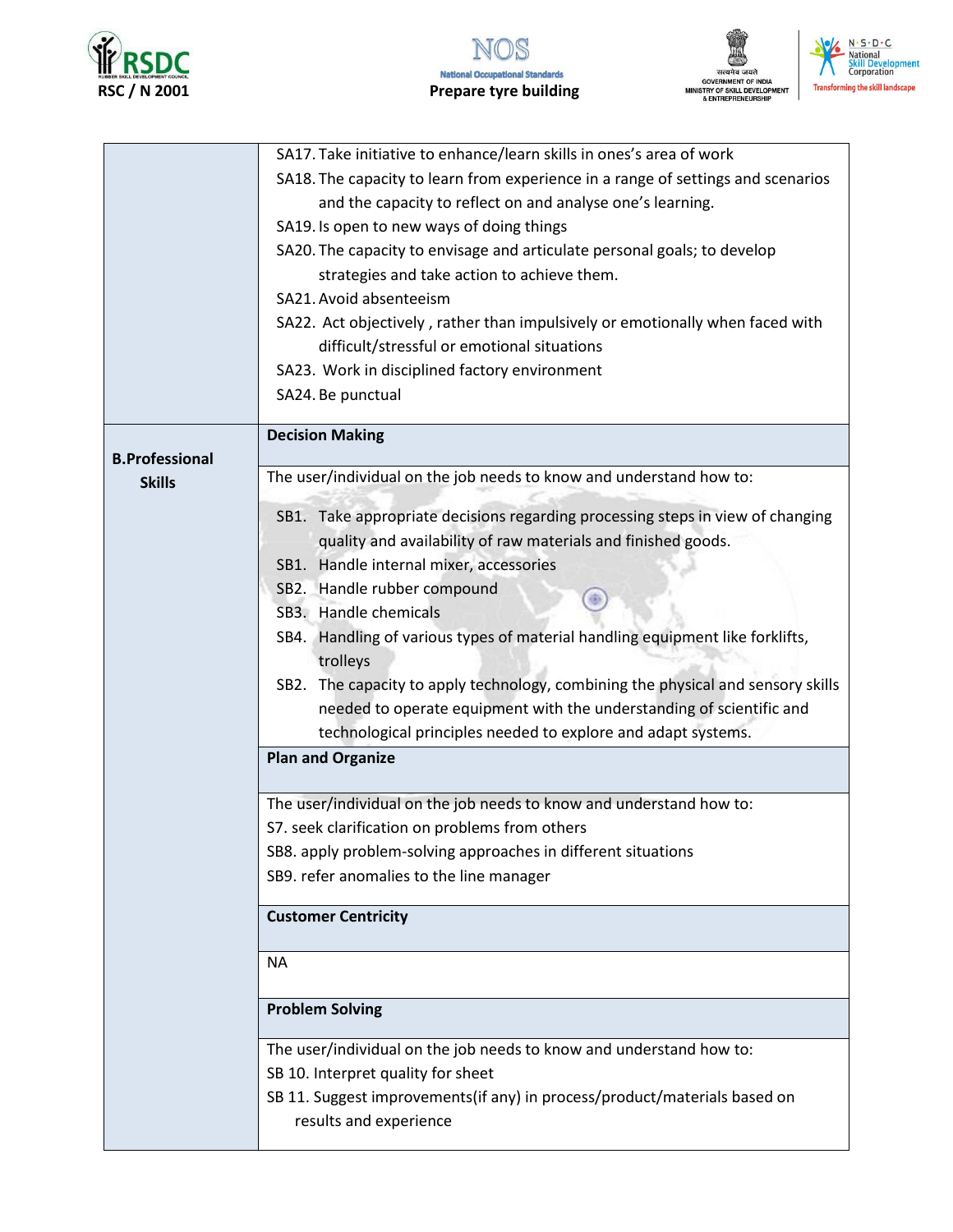





| <b>Analytical Thinking</b>                                                    |
|-------------------------------------------------------------------------------|
|                                                                               |
| The user/individual on the job needs to know and understand how to:           |
| SB12. Proper collection of waste material                                     |
| SB13. Identify defects in the material and communicate it at the earliest and |
| suggest improvements (if any) in process/material based on experience         |
| SB14. Diagnose common problems in the machine based on visual inspection,     |
| sound, temperature etc                                                        |
| SB15. Suggest improvements (if any) in process based on experience            |
| <b>Critical Thinking</b>                                                      |
| The user/individual on the job needs to know and understand how to:           |
| SB16. Handle equipment/rubber sheet SB6. seek clarification on problems from  |
|                                                                               |
| SB17. apply problem-solving approaches in different situations                |
| SB18. refer anomalies to the line manager                                     |
|                                                                               |

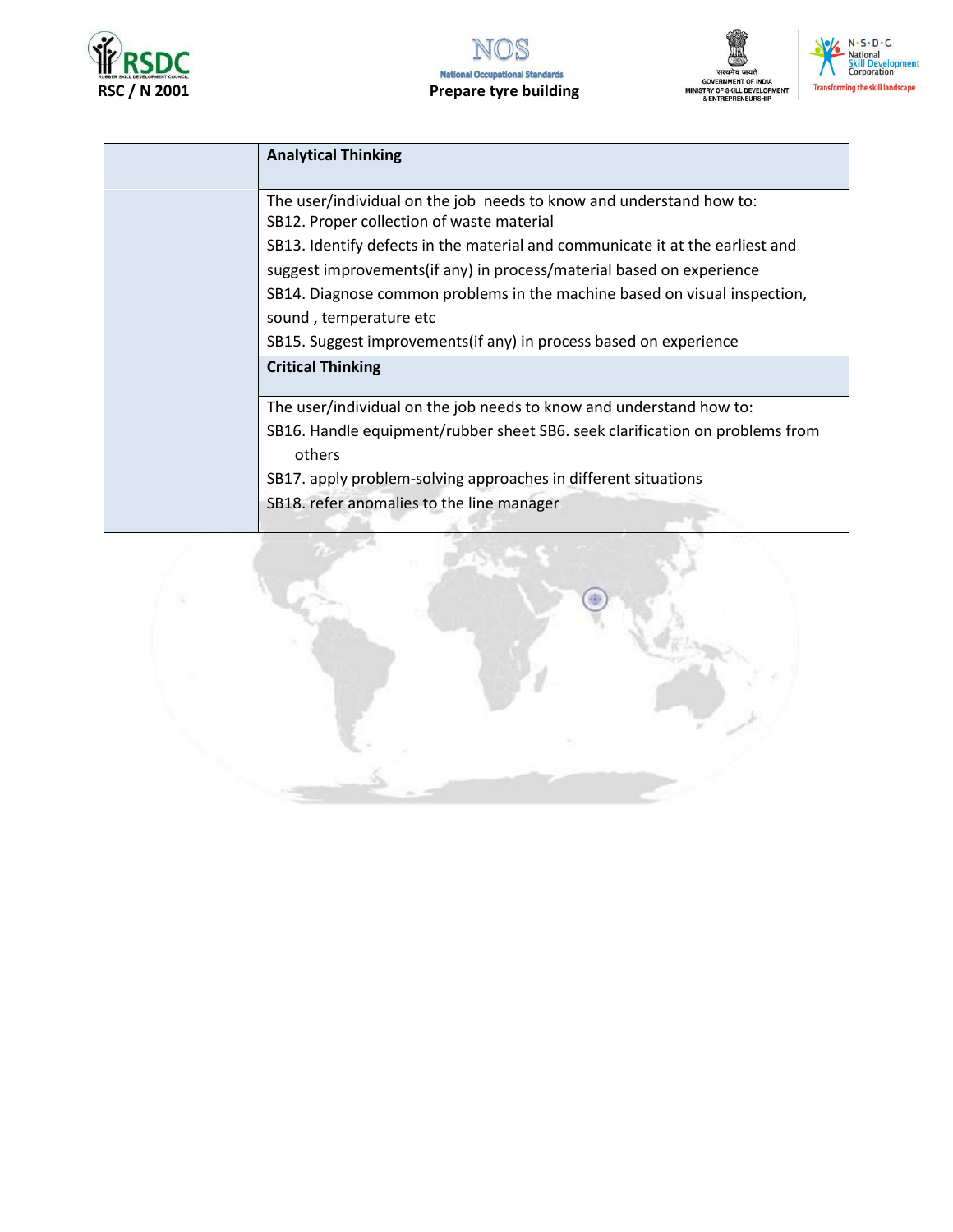





## **NOS Version Control**

| NOS Code                   | <b>RSC / N 2001</b>         |                       |          |
|----------------------------|-----------------------------|-----------------------|----------|
| <b>Credits(NSQF)</b>       | <b>TBD</b>                  | <b>Version number</b> | 1.0      |
| Industry                   | <b>Rubber Manufacturing</b> | <b>Drafted on</b>     | 04/06/13 |
| <b>Industry Sub-sector</b> | <b>Tyre</b>                 | Last reviewed on      | 29/12/15 |
| <b>Occupation</b>          | <b>Tyre building</b>        | Next review date      | 29/12/17 |

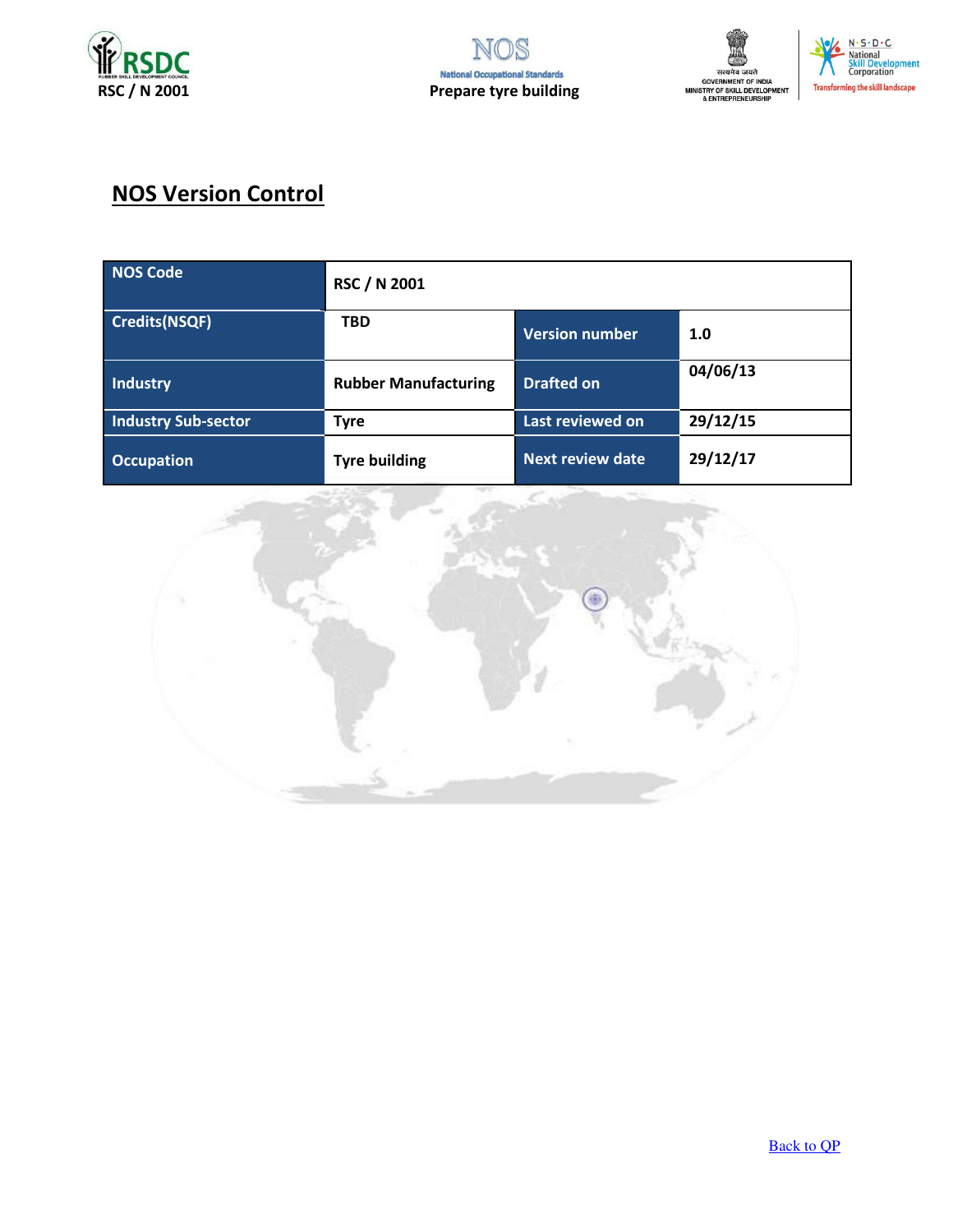







## **National Occupational Standard**



**Overview** 

This unit is about building radial pneumatic tyres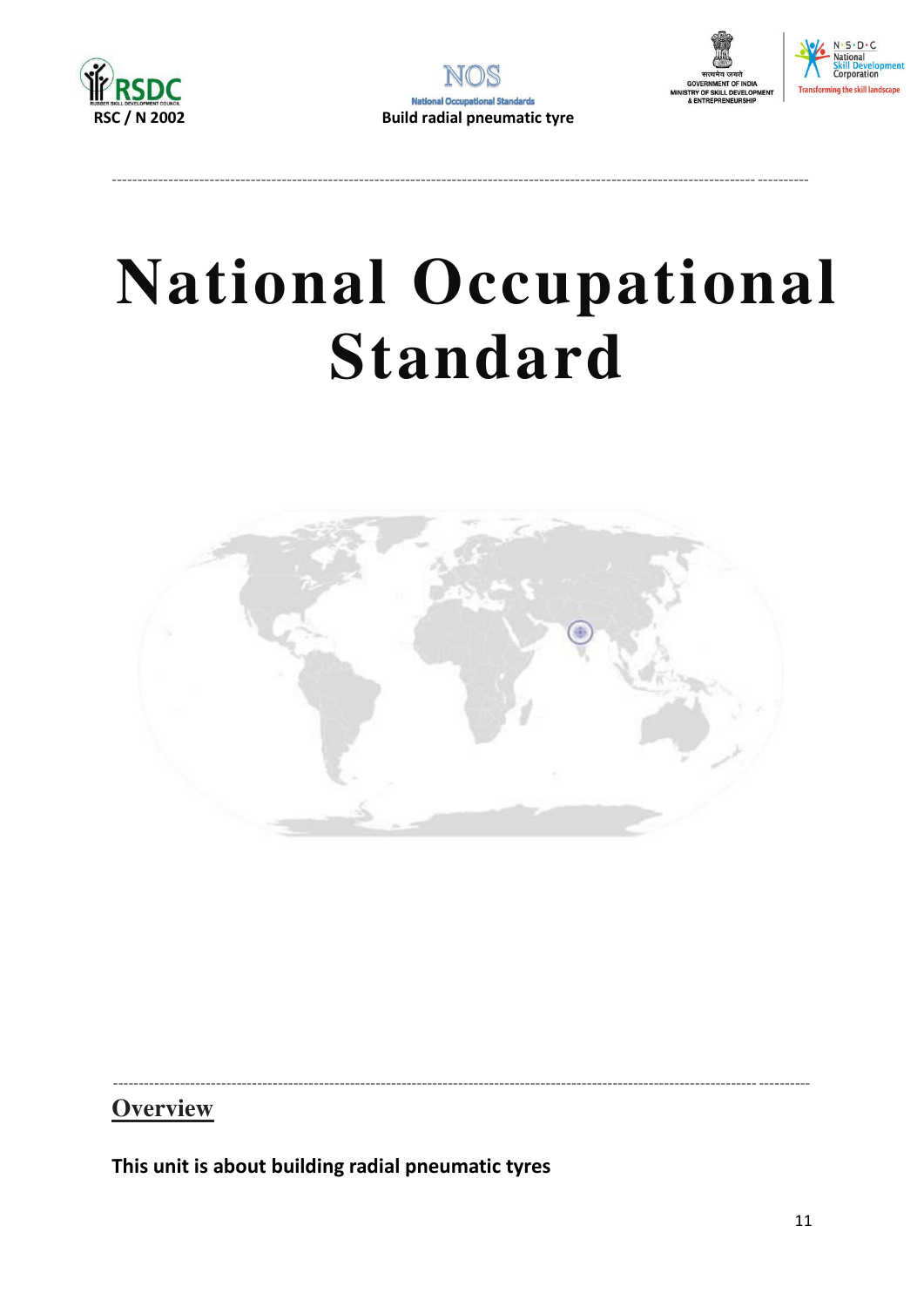





National Occupational Standard

| <b>Unit Code</b>                           | <b>RSC / N 2002</b>                                                                                                                                                                                                                                                                                                                                                                                                                                                                                                                                                                                                                                                                                                                                                                                                                                                                                                                                                                                                                                                                                                                                                                                                                                                                                                                                                                                                                                            |  |  |
|--------------------------------------------|----------------------------------------------------------------------------------------------------------------------------------------------------------------------------------------------------------------------------------------------------------------------------------------------------------------------------------------------------------------------------------------------------------------------------------------------------------------------------------------------------------------------------------------------------------------------------------------------------------------------------------------------------------------------------------------------------------------------------------------------------------------------------------------------------------------------------------------------------------------------------------------------------------------------------------------------------------------------------------------------------------------------------------------------------------------------------------------------------------------------------------------------------------------------------------------------------------------------------------------------------------------------------------------------------------------------------------------------------------------------------------------------------------------------------------------------------------------|--|--|
| <b>Unit Title</b><br>(Task)                | <b>Build radial pneumatic tyre</b>                                                                                                                                                                                                                                                                                                                                                                                                                                                                                                                                                                                                                                                                                                                                                                                                                                                                                                                                                                                                                                                                                                                                                                                                                                                                                                                                                                                                                             |  |  |
| <b>Description</b>                         | This unit is about building Radial pneumatic tyre                                                                                                                                                                                                                                                                                                                                                                                                                                                                                                                                                                                                                                                                                                                                                                                                                                                                                                                                                                                                                                                                                                                                                                                                                                                                                                                                                                                                              |  |  |
| <b>Scope</b>                               | This unit/task covers the following:<br>Building radial tyre $-1$ <sup>st</sup> stage<br>$\bullet$                                                                                                                                                                                                                                                                                                                                                                                                                                                                                                                                                                                                                                                                                                                                                                                                                                                                                                                                                                                                                                                                                                                                                                                                                                                                                                                                                             |  |  |
|                                            | Building radial tyre $-2^{nd}$ stage                                                                                                                                                                                                                                                                                                                                                                                                                                                                                                                                                                                                                                                                                                                                                                                                                                                                                                                                                                                                                                                                                                                                                                                                                                                                                                                                                                                                                           |  |  |
| Performance Criteria (PC) w.r.t. the Scope |                                                                                                                                                                                                                                                                                                                                                                                                                                                                                                                                                                                                                                                                                                                                                                                                                                                                                                                                                                                                                                                                                                                                                                                                                                                                                                                                                                                                                                                                |  |  |
| <b>Element</b>                             | <b>Criteria</b>                                                                                                                                                                                                                                                                                                                                                                                                                                                                                                                                                                                                                                                                                                                                                                                                                                                                                                                                                                                                                                                                                                                                                                                                                                                                                                                                                                                                                                                |  |  |
| <b>Raw material</b><br>appropriateness     | To be competent, the user/individual on the job must be able to:<br>PC1. Ensure, by visual inspection, that tyre building material is of desired quality<br>(free of contamination etc.)<br>PC2. Ensure that batch size of tyre building material is as per specified quantity                                                                                                                                                                                                                                                                                                                                                                                                                                                                                                                                                                                                                                                                                                                                                                                                                                                                                                                                                                                                                                                                                                                                                                                 |  |  |
| <b>Operation</b>                           | <b>Perform First Stage Activities</b><br>PC3. Plan batch sequence in shifts based on raw material availability/rejection to<br>maximize output<br>PC4. Position bead joint correctly for proper tyre balance.<br>PC5. Set inner liner at the drum and rotate around the drum one turn<br>PC6. Cut joint with a hot knife<br>PC7. Set inner liner end to end so that the diagonal cutting seam is at the top<br>PC8. Fasten the ends together manually<br>PC9. Set cord ply ends at the drum and rotate the drum one turn.<br>PC10. Cut the cord ply manually and join with 2 - 5 overlapping cords<br>PC11. Press the joint carefully at the edges<br>PC12. Mount bead wire and turn-up is done automatically.<br>PC13. Turn edges with bladders over the beads and stitch tightly.<br>PC14. Set sidewall ends at the drum and rotate around the drum one turn.<br>PC15. Set sidewall end to end and fasten the seam together manually.<br><b>Perform Second Stage Activities</b><br>PC16. Tread Package Manufacturing: Join belt by cutting it with a hot knife and<br>setting the ends together at the belt drum.<br>PC17. Set end of the nylon bandage at the drum at the middle of the belt.<br>PC18. Wind the bandage on top of the belt 1-2 times and cut with scissors<br>PC19. Set tread end to end and join manually after the machine has pulled tread at<br>the drum automatically<br>PC20. The carcass and tread Package are joined automatically. |  |  |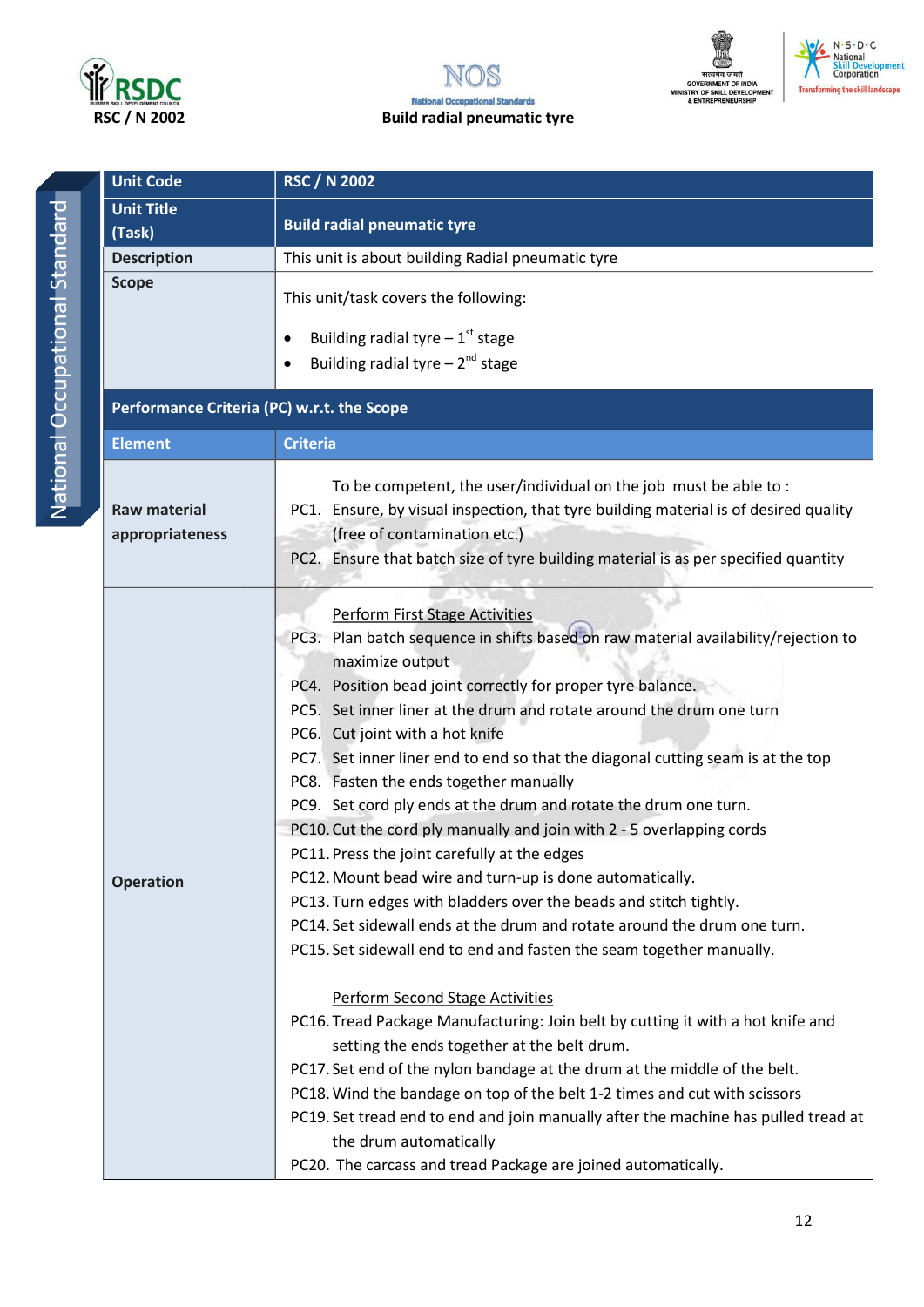





|                                        | PC21. Set the carcass at the flanges of the carcass drum, apply pressure and fasten  |
|----------------------------------------|--------------------------------------------------------------------------------------|
|                                        | to the tread package and stitch together.                                            |
|                                        | PC22. Ensure that material wastage is within tolerance limits                        |
|                                        | PC23. Ensure that no rework or rejection is generated.                               |
|                                        | PC24. Match the quality of output to company's product requirements                  |
|                                        | PC25. Meet production quantity targets set for the operation                         |
|                                        | PC26. Follow work instructions as laid down by the company                           |
|                                        |                                                                                      |
|                                        | PC27. Ensure Housekeeping and Safety in Tyre Building area.                          |
|                                        | PC28. Do not wear loose and torn clothes during working hours                        |
|                                        | PC29. Ensure that personal protective equipment like wearing protective gloves,      |
|                                        | safety shoes, Safety Glasses, safety mask etc)                                       |
| <b>Health &amp; Safety</b>             | PC30. Use Forklift / Trolleys etc. while lifting heavy materials such as heavy       |
|                                        | finished tyres to avoid physical injury.                                             |
|                                        | PC31. Comply with other health, safety, environment guidelines, regulations etc in   |
|                                        | accordance with organizational SOP                                                   |
|                                        |                                                                                      |
| <b>Knowledge and Understanding (K)</b> |                                                                                      |
|                                        | The user/individual on the job needs to know and understand:                         |
|                                        | KA1. Proper tyre building process                                                    |
|                                        | KA2. Implications of poorly prepared equipment, power failure etc                    |
|                                        | KA3. Material disposal procedure, importance of appropriate disposal of material     |
|                                        | and implications of not following the material disposal procedure                    |
|                                        | KA4. Quality and damage checks to be done and importance of the same                 |
| A.Organizational                       | KA5. Importance of identifying non-conforming material and storage of the same       |
| <b>Context</b>                         | KA6. Risk and impact of not following defined procedures/work instructions           |
| (Knowledge of the                      | KA7. Escalation matrix for reporting identified problems                             |
| company/                               | KA8. Types of documentation in organization and importance of the                    |
| organization and                       | same                                                                                 |
| its processes)                         | KA9. Records to be maintained and implications of non-maintenance of the same        |
|                                        | KA10. Importance of housekeeping (knowledge of 3S & 5S)                              |
|                                        | KA11. Health, Safety and Environment guidelines, legislation and regulations as      |
|                                        | applicable                                                                           |
|                                        | KA12. Personal protection(Which protective equipment to be used and how)             |
|                                        | KA13. Impact of poor practices on health, safety and environment                     |
|                                        | KA14. Potential hazards and actions to minimize the same                             |
|                                        | KA15. Escalation matrix and escalation procedure for reporting hazards               |
| <b>B. Technical</b>                    | The user/individual on the job needs to know and understand:                         |
| <b>Knowledge</b>                       | KB1. Tyre Building Machine (TBM) & its operation                                     |
|                                        |                                                                                      |
|                                        | KB2. Cleanliness and safety requirements for commencing a tyre building<br>operation |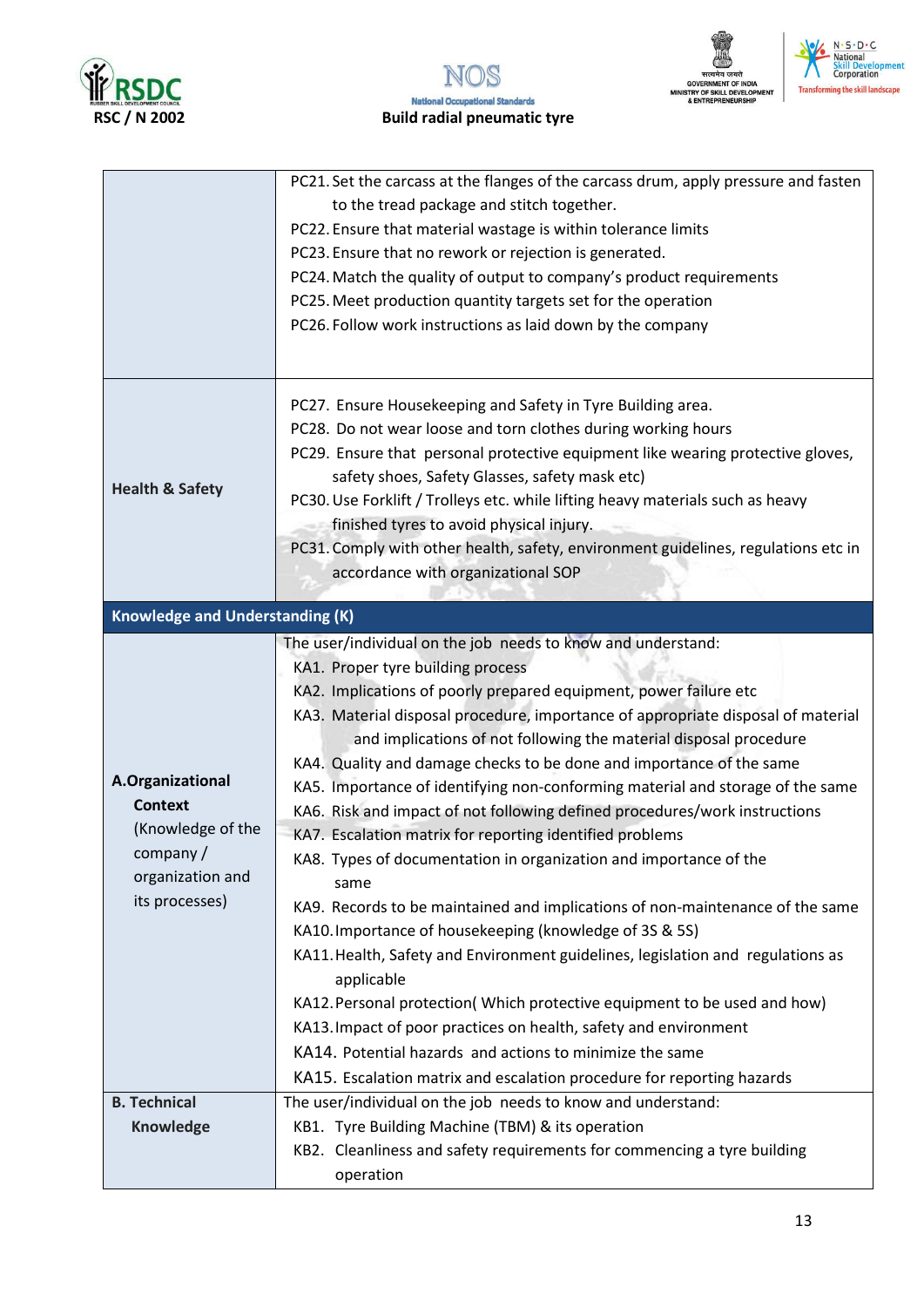





|                           | KB3. Troubleshooting-Knowledge of abnormalities and what response to make           |
|---------------------------|-------------------------------------------------------------------------------------|
|                           | in case of abnormalities in equipment performance                                   |
|                           | KB4. Importance of various components (like bead, ply, tread, sidewall etc)         |
|                           | KB5. The role of protective railing, light barriers, safety mats and scanners which |
|                           | are present for the protection of operator and complete tyre building               |
|                           | machinery.                                                                          |
|                           | KB6. Health hazard due to inhalation of solvent                                     |
|                           | KB7. Fire hazard due to flammable solvent                                           |
|                           | KB8. Sequence of laying the ply and building the tyre                               |
|                           | KB9. Importance of process parameters (temperature, pressure etc) and impact        |
|                           | KB10. Ability to take measurement using gauges and balance (for thickness, width    |
|                           | and weight)                                                                         |
|                           | KB11. Implications of not adhering to sequence of activities and operations         |
|                           | KB12. Implications of delays in production process                                  |
|                           | KB13. The process and importance of quality check, including visual inspection      |
|                           | dimensional checks<br>and                                                           |
|                           | KB14. Effect of improper tyre building on performance of tyre                       |
|                           | KB15. Types of defects leading to rejections.                                       |
|                           | KB16. Potential problems in the tyre building operation                             |
|                           | KB17. Indicators and reasons of potential problems                                  |
|                           | KB18. Appropriate solutions to the problems encountered                             |
|                           | KB19. Units of measurement                                                          |
|                           | KB20. Response to emergencies e.g. Power failures , fire and system failures        |
|                           | KB21. The usage of different fire extinguishers                                     |
|                           |                                                                                     |
| Skills (S)                |                                                                                     |
|                           | <b>Writing Skills</b>                                                               |
|                           | The user/ individual on the job needs to know and understand how to:                |
|                           | SA1. Construct simple sentences and express ideas clearly through written           |
|                           | communication                                                                       |
|                           | SA2. Fill up appropriate technical forms, process charts, activity logs in required |
|                           | format of the company                                                               |
|                           | SA3. Write simple letters, mails, etc                                               |
| <b>Core Skills/</b><br>А. | SA4. Perform functional mathematical operations, including apply basic              |
| <b>Generic Skills</b>     | mathematical principles, such as numbers and space, and techniques such             |
|                           | as estimation and approximation, for practical purposes                             |
|                           | <b>Reading Skills</b>                                                               |
|                           | The user/individual on the job needs to know and understand how to:                 |
|                           | SA5. Read and understand manuals, health and safety instructions, memos,            |
|                           | reports, job cards etc                                                              |
|                           | SA6. Read images, graphs, diagrams                                                  |
|                           |                                                                                     |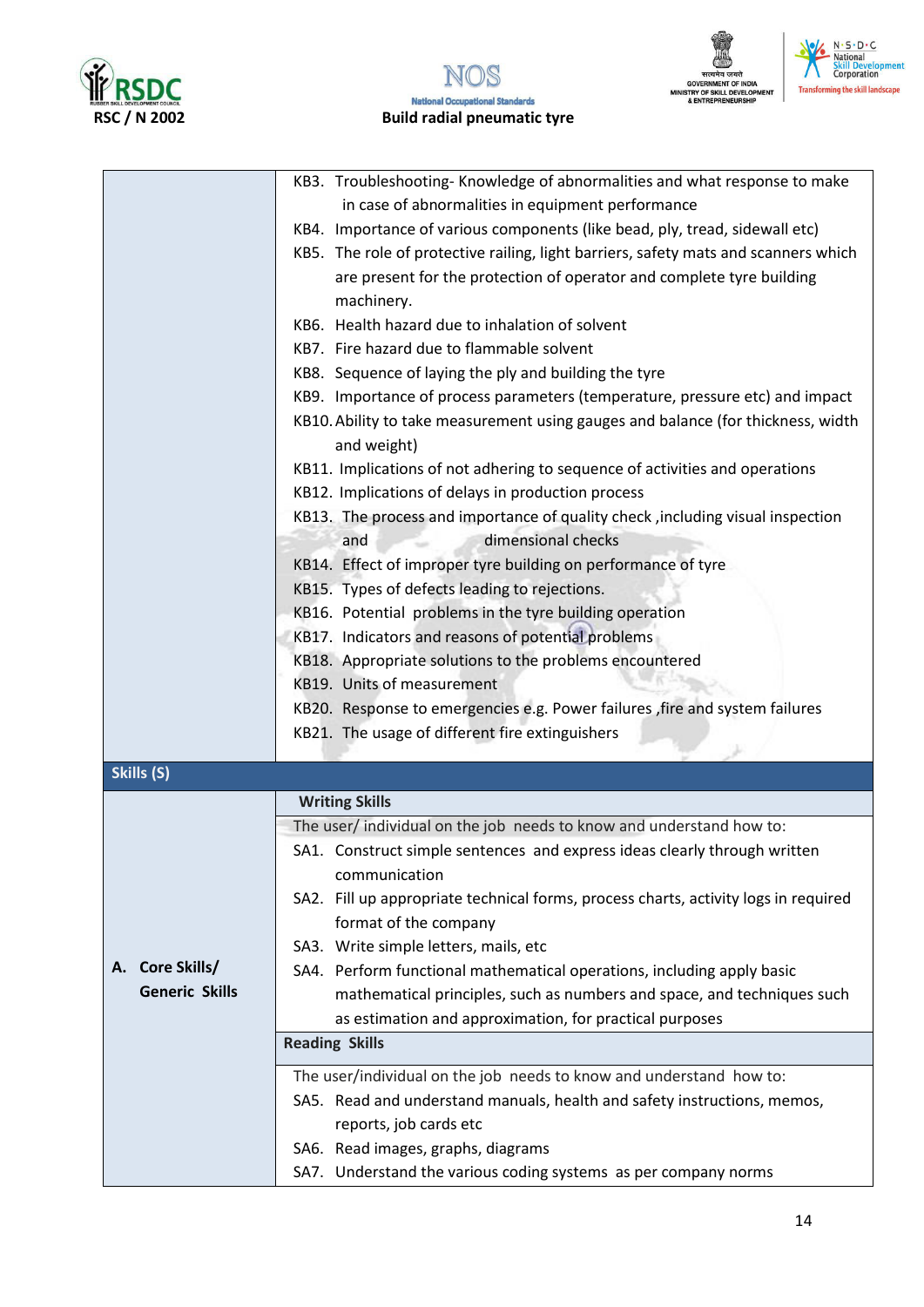





|                              | <b>Oral Communication (Listening and Speaking skills)</b>                                            |
|------------------------------|------------------------------------------------------------------------------------------------------|
|                              | The user/individual on the job needs to know and understand how to:                                  |
|                              | SA8. Express statements, opinions or information clearly so that others can hear                     |
|                              | and understand                                                                                       |
|                              | SA9. Respond appropriately to any queries                                                            |
|                              | SA10. Communicate with supervisor                                                                    |
|                              | SA11. Communicate with upstream and downstream teams                                                 |
|                              | SA12. Work in a team and other behavioral skills required to support the small                       |
|                              | group activities (Quality Circle, Cross Functional Team, Suggestion Scheme)                          |
|                              |                                                                                                      |
|                              | SA13. Practice honesty with respect to company property and time                                     |
|                              | SA14. Communicate with people in a form and manner and using language that is<br>open and respectful |
|                              | SA15. Resolve any difficulties in relationships with colleagues, or get help from                    |
|                              | an appropriate person, in a way that preserves goodwill and trust                                    |
|                              | SA16. Take responsibility for completing one's own work assignment                                   |
|                              | SA17. Take initiative to enhance/learn skills in ones's area of work                                 |
|                              | SA18. The capacity to learn from experience in a range of settings and scenarios                     |
|                              | and the capacity to reflect on and analyse one's learning.                                           |
|                              | SA19. Is open to new ways of doing things                                                            |
|                              | SA20. The capacity to envisage and articulate personal goals; to develop strategies                  |
|                              | and take action to achieve them.                                                                     |
|                              | SA21. Avoid absenteeism                                                                              |
|                              | SA22. Act objectively, rather than impulsively or emotionally when faced with                        |
|                              | difficult/stressful or emotional situations                                                          |
|                              | SA23. Work in disciplined factory environment                                                        |
|                              | SA24. Be punctual                                                                                    |
|                              |                                                                                                      |
|                              | <b>Decision Making</b>                                                                               |
| <b>B.Professional Skills</b> |                                                                                                      |
|                              | The user/individual on the job needs to know and understand how to:                                  |
|                              | SB3. Take appropriate decisions regarding processing steps in view of changing                       |
|                              | quality and availability of raw materials and finished goods.                                        |
|                              | SB5. Handle internal mixer, accessories                                                              |
|                              | SB6. Handle rubber compound                                                                          |
|                              | SB7. Handle chemicals                                                                                |
|                              | SB8. Handling of various types of material handling equipment like forklifts,                        |
|                              | trolleys                                                                                             |
|                              | SB4. The capacity to apply technology, combining the physical and sensory skills                     |
|                              | needed to operate equipment with the understanding of scientific and                                 |
|                              | technological principles needed to explore and adapt systems.                                        |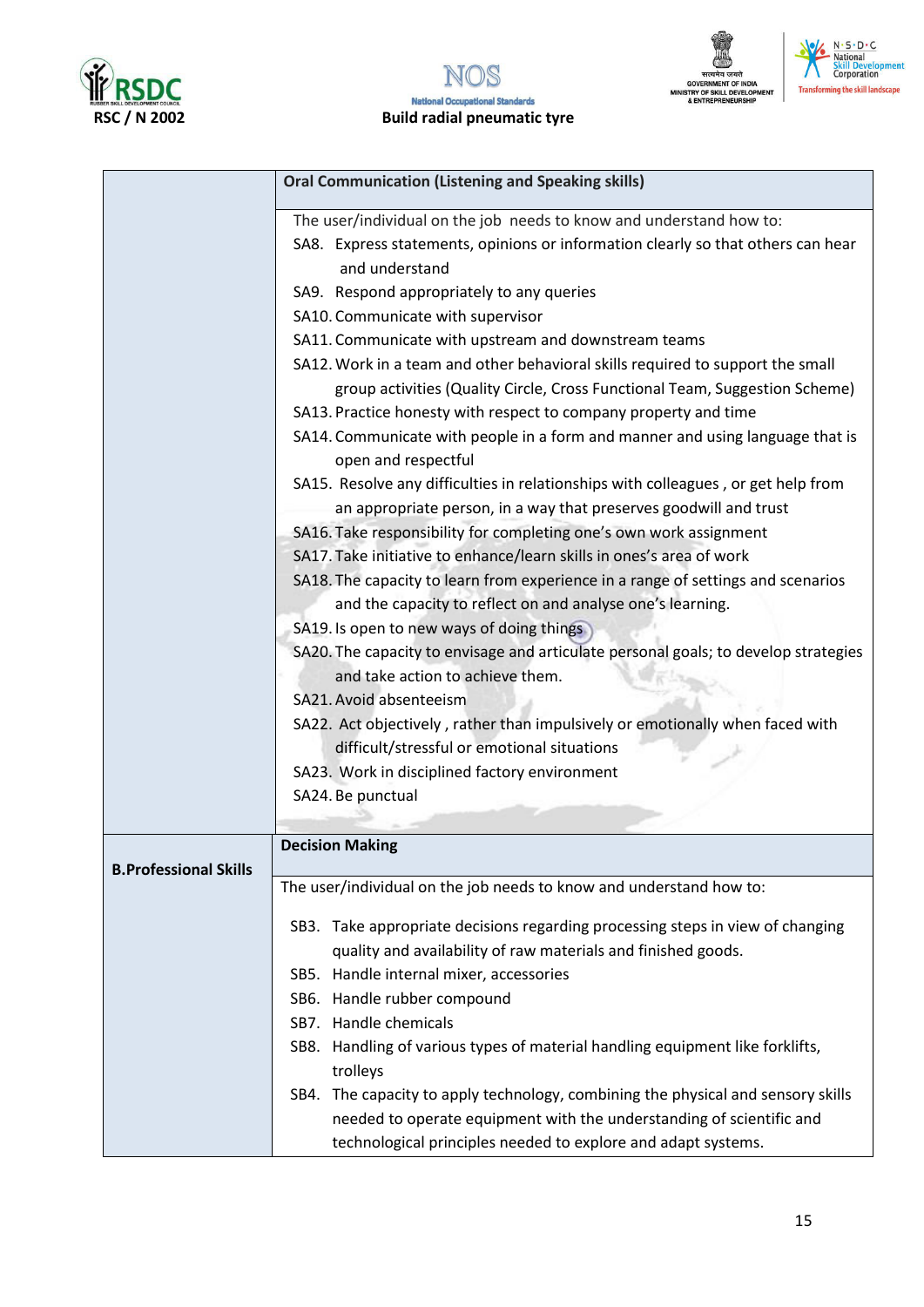







| <b>Plan and Organize</b>                                                                                         |
|------------------------------------------------------------------------------------------------------------------|
| The user/individual on the job needs to know and understand how to:                                              |
| S7. seek clarification on problems from others                                                                   |
| SB8. apply problem-solving approaches in different situations                                                    |
| SB9. refer anomalies to the line manager                                                                         |
| <b>Customer Centricity</b>                                                                                       |
| <b>NA</b>                                                                                                        |
| <b>Problem Solving</b>                                                                                           |
| The user/individual on the job needs to know and understand how to:                                              |
| SB 10. Interpret quality for sheet                                                                               |
| SB 11. Suggest improvements(if any) in process/product/materials based on results                                |
| and experience                                                                                                   |
| <b>Analytical Thinking</b>                                                                                       |
|                                                                                                                  |
| The user/individual on the job needs to know and understand how to:<br>SB12. Proper collection of waste material |
| SB13. Identify defects in the material and communicate it at the earliest and                                    |
| suggest improvements(if any) in process/material based on experience                                             |
| SB14. Diagnose common problems in the machine based on visual inspection,                                        |
| sound, temperature etc                                                                                           |
| SB15. Suggest improvements(if any) in process based on experience                                                |
| <b>Critical Thinking</b>                                                                                         |
| The user/individual on the job needs to know and understand how to:                                              |
| SB16. Handle equipment/rubber sheet SB6. seek clarification on problems from                                     |
| others                                                                                                           |
| SB17. apply problem-solving approaches in different situations                                                   |
| SB18. refer anomalies to the line manager                                                                        |
|                                                                                                                  |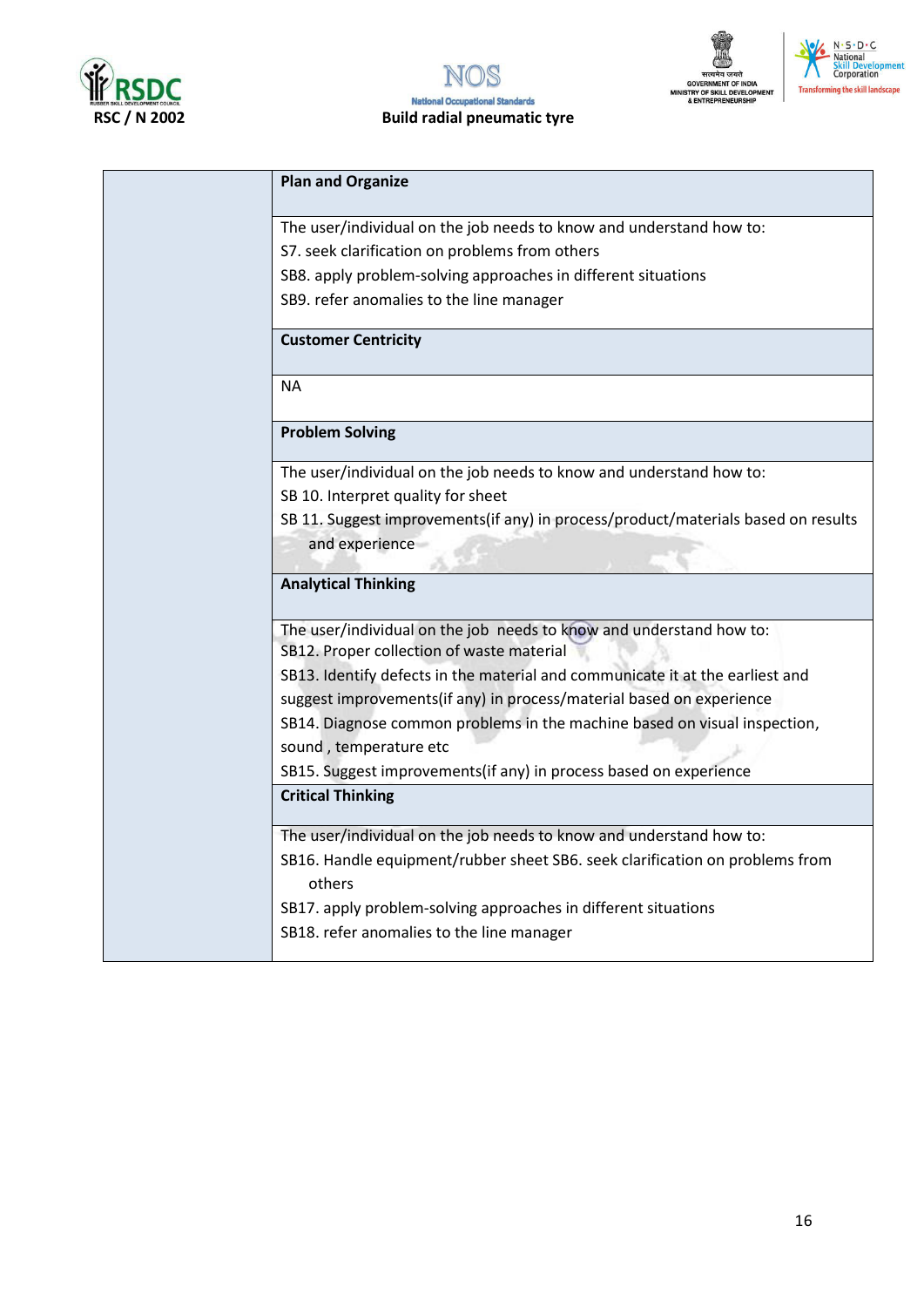





## **NOS Version Control**

| <b>NOS Code</b>            | <b>RSC / N 2002</b>         |                         |          |
|----------------------------|-----------------------------|-------------------------|----------|
| <b>Credits(NSQF)</b>       | <b>TBD</b>                  | <b>Version number</b>   | 1.0      |
| <b>Industry</b>            | <b>Rubber Manufacturing</b> | <b>Drafted on</b>       | 04/06/13 |
| <b>Industry Sub-sector</b> | <b>Tyre</b>                 | Last reviewed on        | 29/12/15 |
| <b>Occupation</b>          | <b>Tyre building</b>        | <b>Next review date</b> | 29/12/17 |



**Back to OP**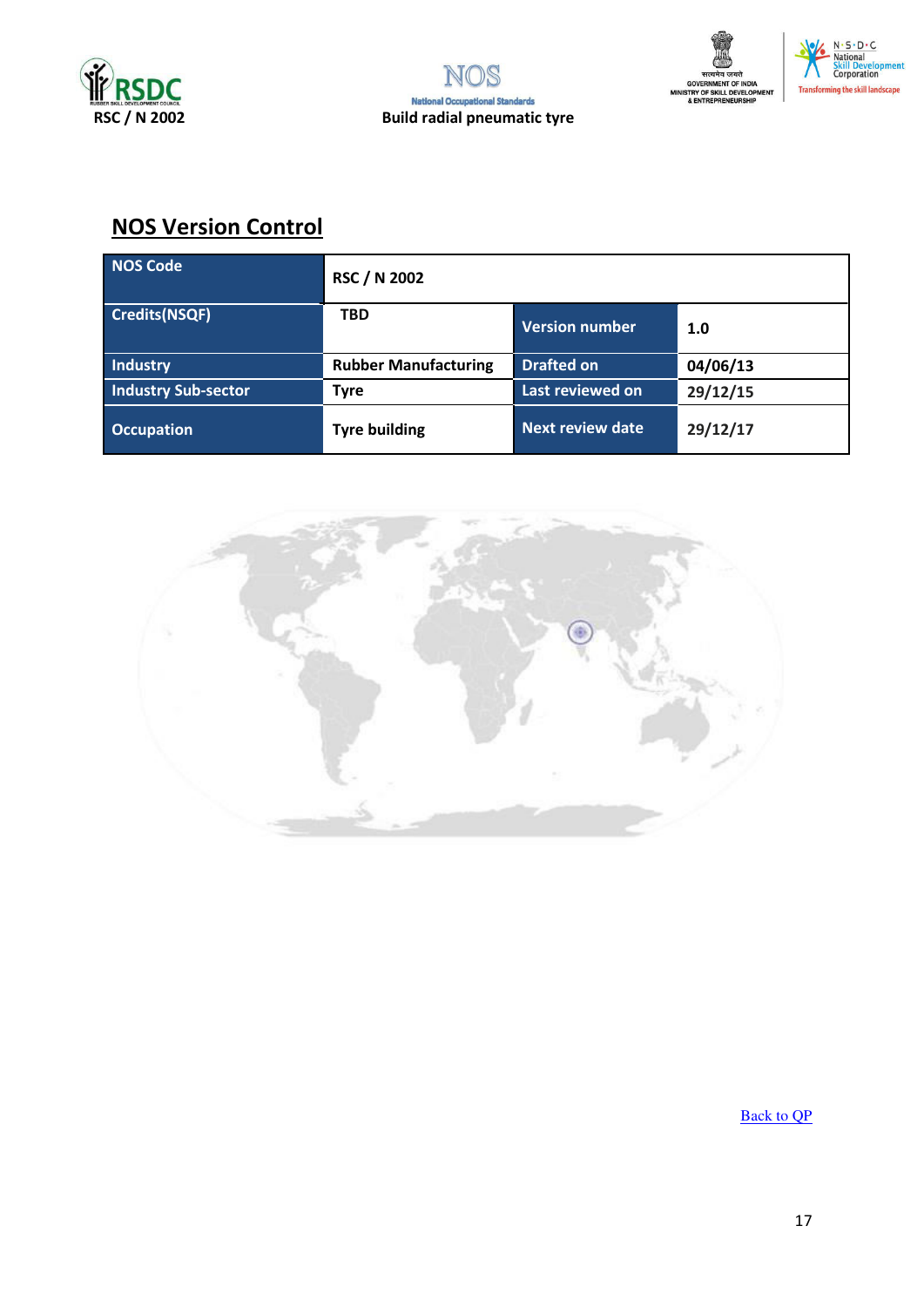





## **National Occupational Standard**



**Overview** 

This unit is about performing post tyre building activities for radial tyres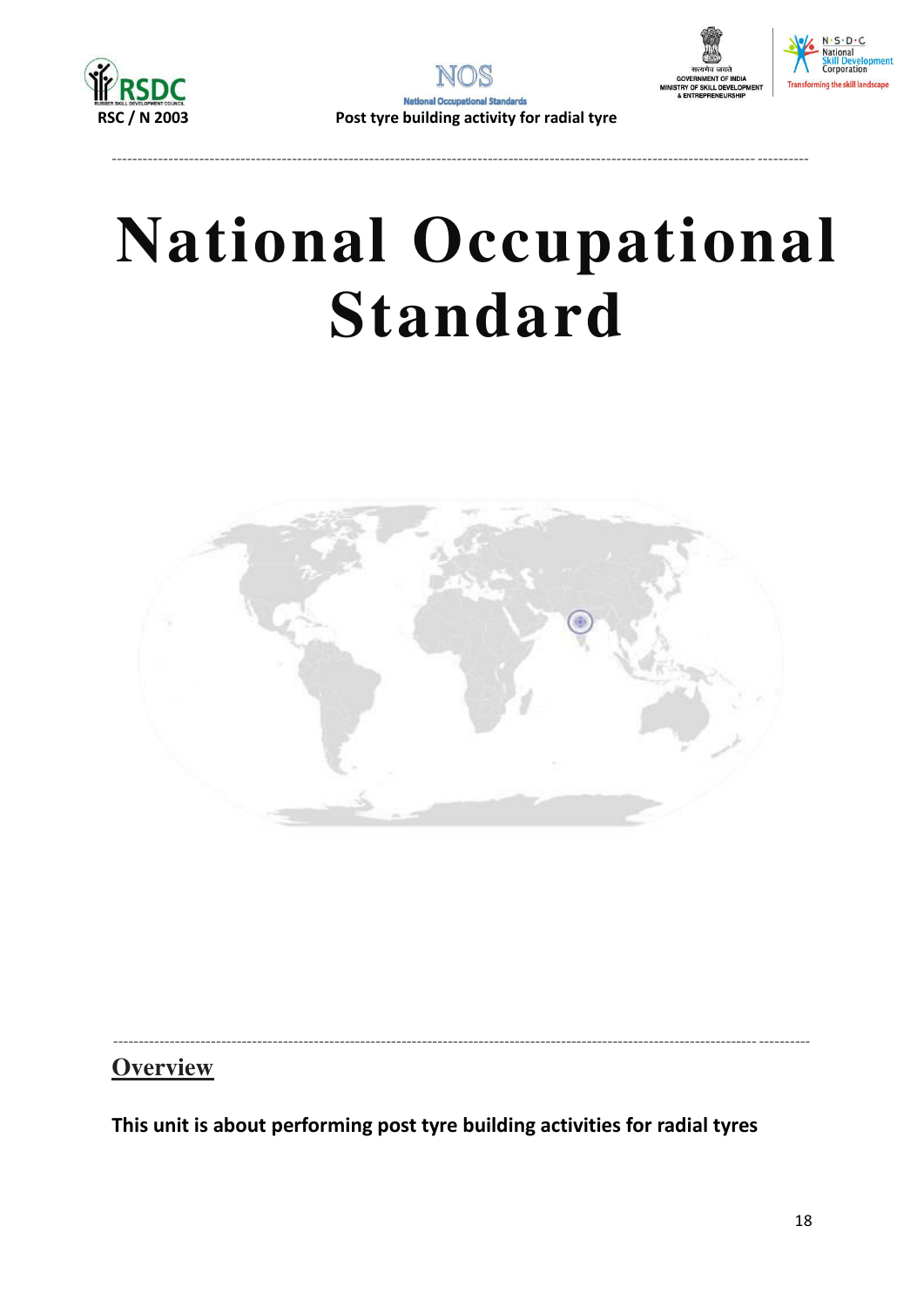





N · S · D · C<br>| National<br>| Skill\_Development<br>| Corporation

#### **National Occupational Standards** Post tyre building activity for radial tyre

| <b>Unit Code</b>                           | <b>RSC / N 2003</b>                                                                                     |  |  |
|--------------------------------------------|---------------------------------------------------------------------------------------------------------|--|--|
| <b>Unit Title</b>                          | Post tyre building activities for radial tyres                                                          |  |  |
| (Task)                                     |                                                                                                         |  |  |
| <b>Description</b>                         | This unit is about performing post tyre building activities for radial tyres                            |  |  |
| <b>Scope</b>                               | This unit/task covers the following:                                                                    |  |  |
|                                            | Collecting green tyre/ marking<br>$\bullet$                                                             |  |  |
|                                            | Preparing tyre for curing                                                                               |  |  |
|                                            | Transporting tyre to painting/curing department                                                         |  |  |
| Performance Criteria (PC) w.r.t. the Scope |                                                                                                         |  |  |
| <b>Element</b>                             | <b>Criteria</b>                                                                                         |  |  |
|                                            | To be competent, the user/individual on the job must be able to                                         |  |  |
|                                            | PC1. Follow work instructions as laid down by the company                                               |  |  |
|                                            | PC2. Remove green tyre from the TBM and put on a trolley                                                |  |  |
|                                            | PC3. Transport tyre to painting section                                                                 |  |  |
| <b>Operation</b>                           | PC4. Spray paint tyre from inside and outside and dry in a hot chamber and allow to                     |  |  |
|                                            | cool for definite time                                                                                  |  |  |
|                                            | PC5. Remove tyre and transport to curing section for tyre curing                                        |  |  |
|                                            | PC6. Visually inspect tyre for defects                                                                  |  |  |
|                                            | PC7. Handover the equipment to the next operator in clean and good condition                            |  |  |
|                                            |                                                                                                         |  |  |
| <b>Material disposal</b>                   | PC8. Dispose off waste material as per waste disposal procedures laid down by the<br>organizational SOP |  |  |
|                                            |                                                                                                         |  |  |
| <b>Batch Marking</b>                       | Carry out tyre marking as per instructions laid down by the company (in terms<br>PC9.                   |  |  |
|                                            | of size, weight, colour etc).                                                                           |  |  |
|                                            | PC10.                                                                                                   |  |  |
|                                            | PC11. Send sample of specified product/batch number to lab for testing, if<br>warranted                 |  |  |
| <b>Sampling</b>                            | PC12. Send sample of specified batch number to lab for testing                                          |  |  |
|                                            | PC13. Send sample in specified quantity to lab for testing                                              |  |  |
|                                            | PC14. Send sample in the specified form to lab for testing                                              |  |  |
|                                            | PC15. Send the remaining material to the designated storage area                                        |  |  |
|                                            | PC16. Ensure Housekeeping and Safety in Tyre Building area                                              |  |  |
|                                            | PC17. Do not wear loose and torn clothes during working hours                                           |  |  |
| <b>Health &amp; Safety</b>                 | PC18. Use Forklift / Trolleys etc. while lifting heavy materials such as heavy finished                 |  |  |
|                                            | tyres to avoid physical injury.                                                                         |  |  |
|                                            | PC19. Ensure that personal protective equipment like wearing protective gloves,                         |  |  |
|                                            |                                                                                                         |  |  |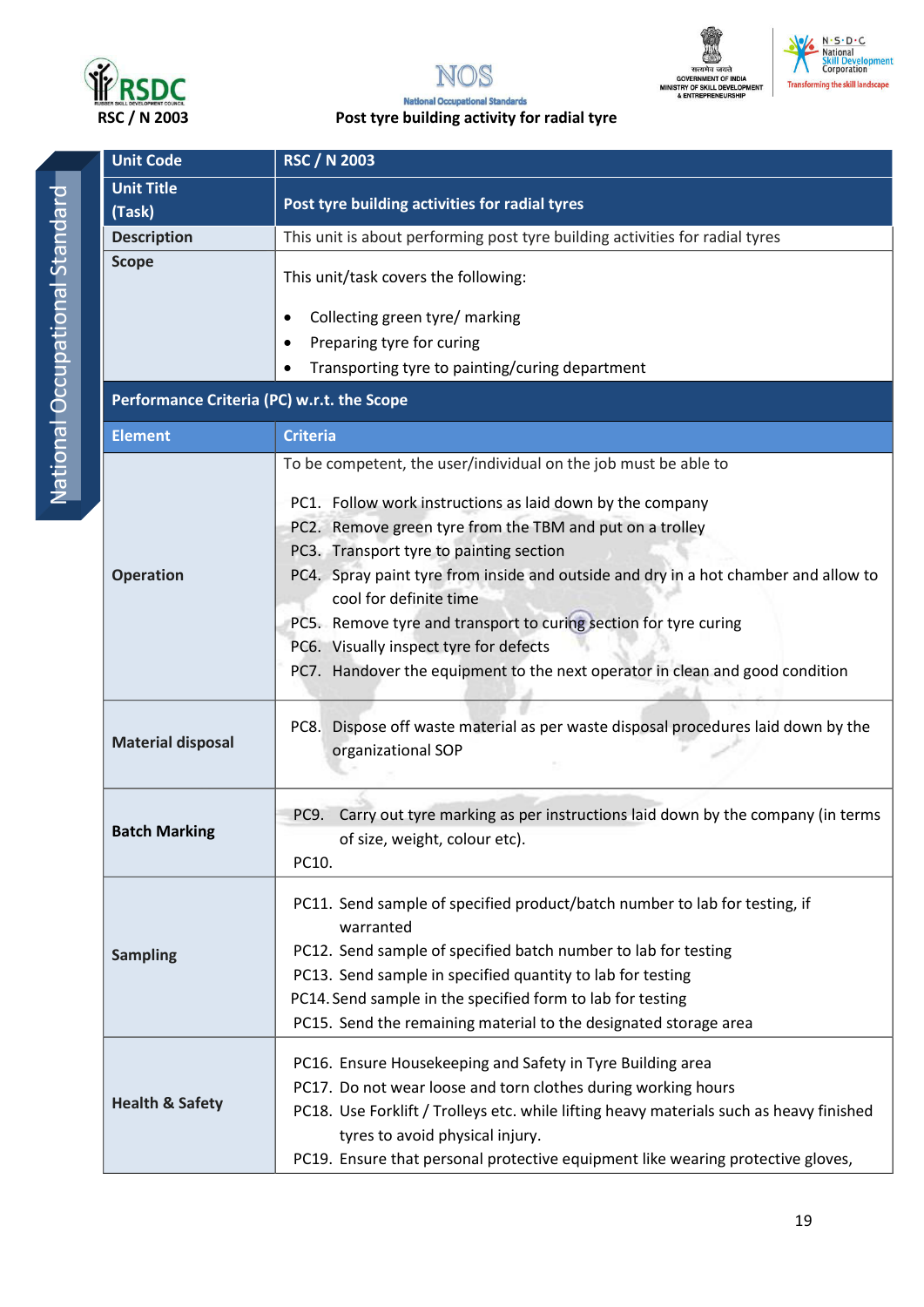







#### **National Occupational Standards** Post tyre building activity for radial tyre

|                                        | safety shoes, Safety Glasses, safety mask etc                                       |
|----------------------------------------|-------------------------------------------------------------------------------------|
|                                        | PC20. Spray paint the tyre safely by using protective equipment to cover the face   |
|                                        | and other body parts                                                                |
|                                        | PC21. Comply with other health, safety, environment guidelines, regulations etc in  |
|                                        | accordance with company procedure                                                   |
| <b>Knowledge and Understanding (K)</b> |                                                                                     |
| A. Organizational                      | The user/individual on the job needs to know and understand:                        |
| <b>Context</b>                         | KA1.<br>Implications of poorly prepared equipment, power failure etc                |
| (Knowledge of the                      | Material disposal procedure, importance of appropriate disposal of material<br>KA2. |
| company /                              | and implications of not following the material disposal procedure                   |
| organization and                       | Significance of batch marking<br>KA3.                                               |
| its processes)                         | Importance of identifying non-conforming product and storage of the same<br>KA4.    |
|                                        | Risk and impact of not following defined procedures/work instructions<br>KA5.       |
|                                        | Escalation matrix and procedure for reporting identified problems<br>KA6.           |
|                                        | Types of documentation in organization and importance of the same<br>KA7.           |
|                                        | Records to be maintained and implications of non-maintenance of the same<br>KA8.    |
|                                        | KA9. Importance of housekeeping                                                     |
|                                        | KA10. Health, Safety and Environment guidelines, legislation and regulations as     |
|                                        | applicable                                                                          |
|                                        | KA11. Personal protection( Which protective equipment to be used and how)           |
|                                        | KA12. Potential hazards and actions to minimize the same                            |
|                                        | KA13. Impact of poor practices on health, safety and environment                    |
|                                        | KA14. Escalation matrix and procedure for reporting hazards                         |
| <b>B. Technical</b>                    |                                                                                     |
|                                        | The user/individual on the job needs to know and understand:<br>KB15.               |
| Knowledge                              | Importance of various components (like bead, ply, tread, sidewall etc) on           |
|                                        | subsequent process and performance of the product                                   |
|                                        | KB16.<br>Spray painting process for radial tyres.                                   |
|                                        | Implications of improper curing on tyres<br>KB17.                                   |
|                                        | <b>Batch marking techniques</b><br>KB18.<br>Implications of incorrect batch marking |
|                                        | KB19.<br>KB20.                                                                      |
|                                        | Implications of inappropriate waste disposal<br>KB21.                               |
|                                        | Type of defects leading to rejections.                                              |
|                                        | Indicators and reasons of problems encountered<br>KB22.<br>Units of measurement     |
|                                        | KB23.                                                                               |
|                                        | KB24. Colour and colour coding<br>Use of instruments to check dimensions etc        |
|                                        | KB25.                                                                               |
|                                        | KB26.<br>Responding to emergencies e.g. Power failures, fire and system failures    |
|                                        | The usage of different fire extinguishers<br>KB27.                                  |
| Skills (S)                             |                                                                                     |
| A. Core Skills/                        | <b>Writing Skills</b>                                                               |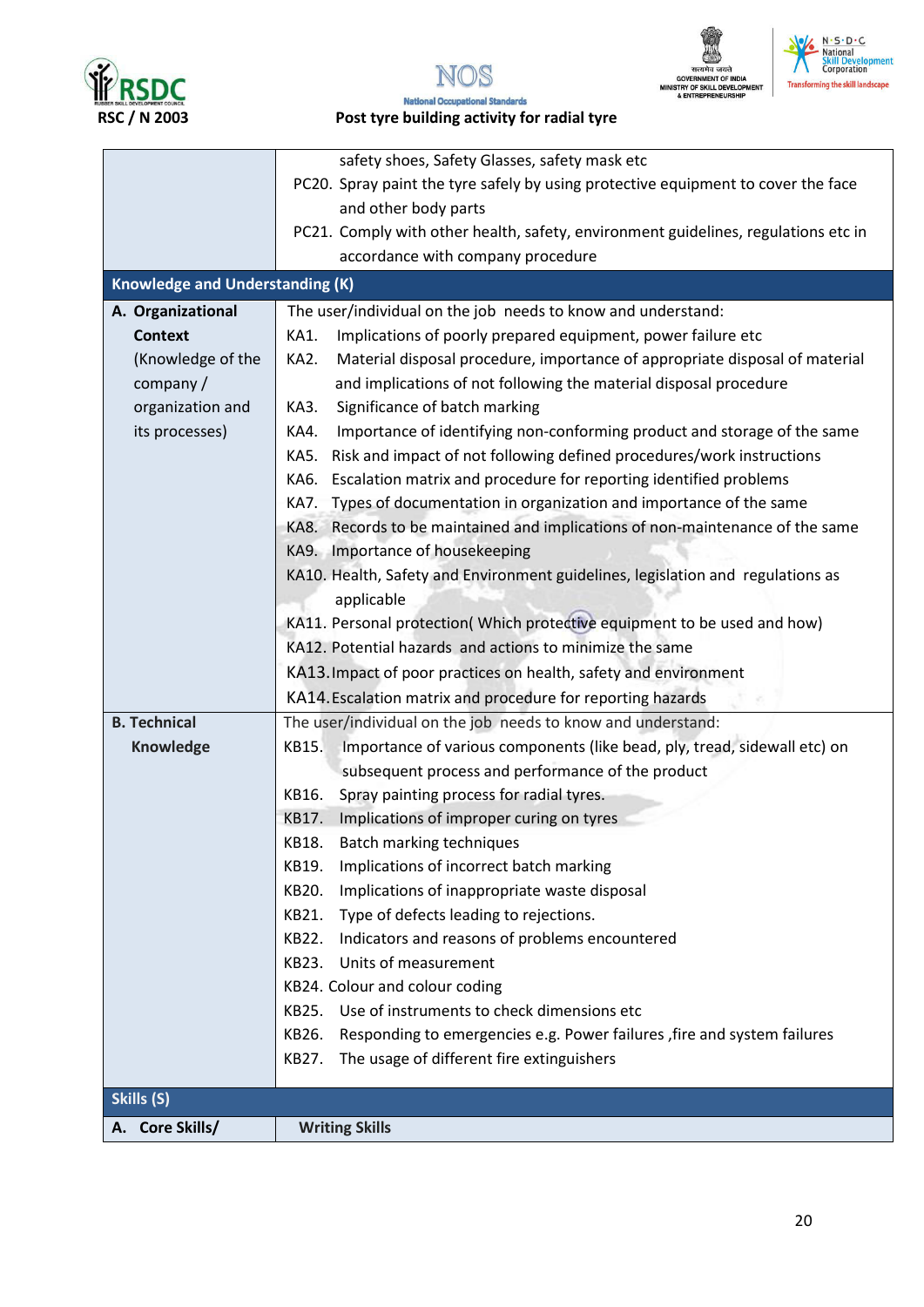







#### **National Occupational Standards** Post tyre building activity for radial tyre

| <b>Generic Skills</b> | The user/individual on the job needs to know and understand how to:                  |
|-----------------------|--------------------------------------------------------------------------------------|
|                       | SA1. Construct simple sentences and express ideas clearly through written            |
|                       | communication                                                                        |
|                       | SA2. Fill up appropriate technical forms, process charts, activity logs in required  |
|                       | format of the company                                                                |
|                       | SA3. Write simple letters, mails, etc                                                |
|                       | SA4. Perform functional mathematical operations, including apply basic               |
|                       | mathematical principles, such as numbers and space, and techniques such as           |
|                       | estimation and approximation, for practical purposes                                 |
|                       | <b>Reading Skills</b>                                                                |
|                       | The user/individual on the job needs to know and understand how to:                  |
|                       | SA5. Read and understand manuals, health and safety instructions, memos, reports,    |
|                       | job cards etc                                                                        |
|                       | SA6. Read images, graphs, diagrams                                                   |
|                       | SA7. Understand the various coding systems as per company norms                      |
|                       |                                                                                      |
|                       | <b>Oral Communication (Listening and Speaking skills)</b>                            |
|                       | The user/individual on the job needs to know and understand how to:                  |
|                       | SA8. Express statements, opinions or information clearly so that others can hear     |
|                       | and understand                                                                       |
|                       | SA9. Respond appropriately to any queries                                            |
|                       | SA10. Communicate with supervisor                                                    |
|                       | SA11. Communicate with upstream and downstream teams                                 |
|                       | SA12. Work in a team and other behavioral skills required to support the small group |
|                       | activities (Quality Circle, Cross Functional Team, Suggestion Scheme)                |
|                       | SA13. Practice honesty with respect to company property and time                     |
|                       | SA14. Communicate with people in a form and manner and using language that is        |
|                       | open and respectful                                                                  |
|                       | SA15. Resolve any difficulties in relationships with colleagues, or get help from an |
|                       | appropriate person, in a way that preserves goodwill and trust                       |
|                       | SA16. Take responsibility for completing one's own work assignment                   |
|                       | SA17. Take initiative to enhance/learn skills in ones's area of work                 |
|                       | SA18. The capacity to learn from experience in a range of settings and scenarios and |
|                       | the capacity to reflect on and analyse one's learning.                               |
|                       | SA19. Is open to new ways of doing things                                            |
|                       | SA20. The capacity to envisage and articulate personal goals; to develop strategies  |
|                       | and take action to achieve them.                                                     |
|                       | SA21. Avoid absenteeism                                                              |
|                       | SA22. Act objectively, rather than impulsively or emotionally when faced with        |
|                       | difficult/stressful or emotional situations                                          |
|                       | SA23. Work in disciplined factory environment                                        |
|                       | SA24. Be punctual                                                                    |
|                       |                                                                                      |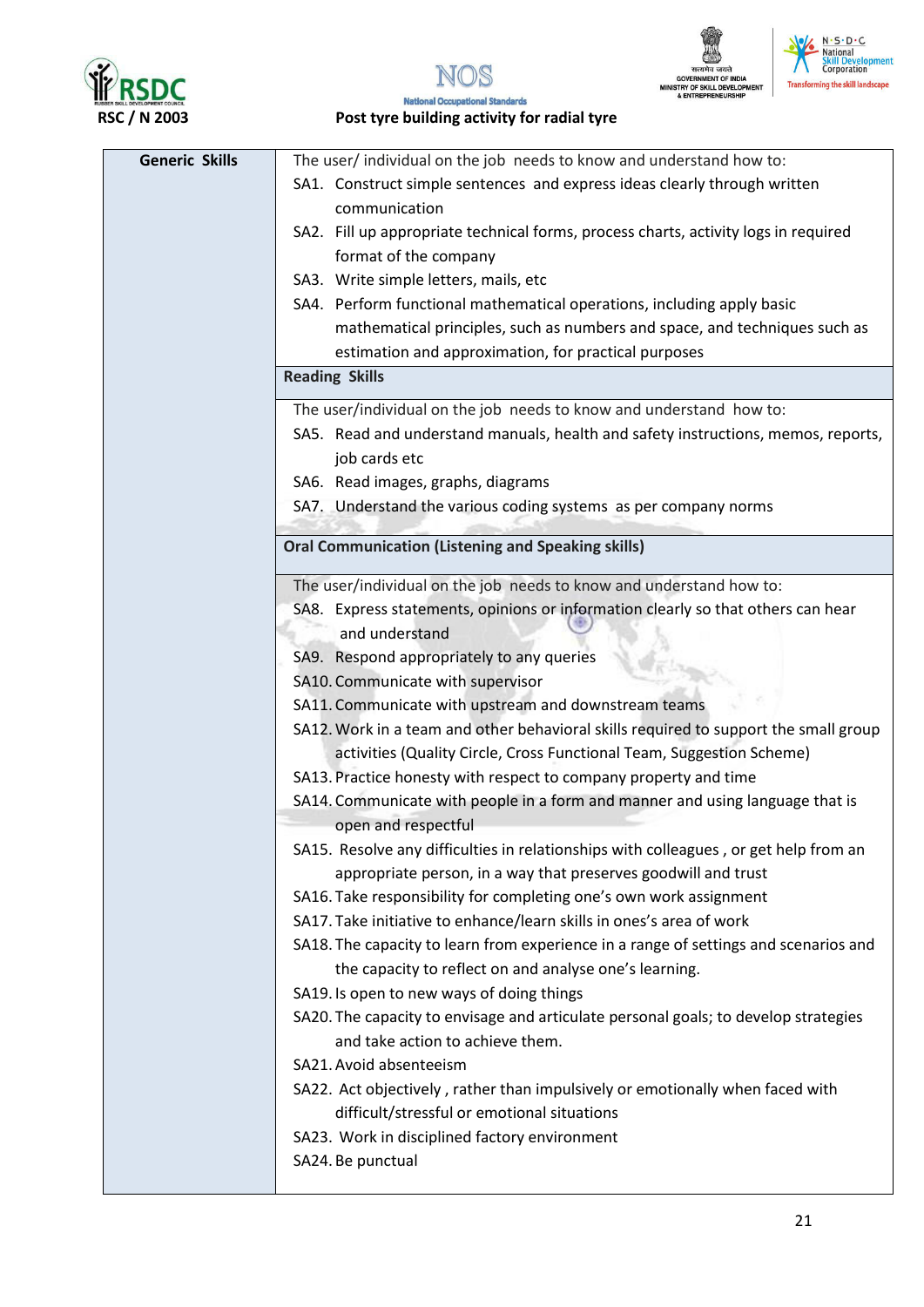







### Post tyre building activity for radial tyre

| <b>B.Professional Skills</b> | <b>Decision Making</b>                                                                                                                                                                                                                               |  |  |
|------------------------------|------------------------------------------------------------------------------------------------------------------------------------------------------------------------------------------------------------------------------------------------------|--|--|
|                              | The user/individual on the job needs to know and understand how to:                                                                                                                                                                                  |  |  |
|                              | SB5. Take appropriate decisions regarding processing steps in view of changing<br>quality and availability of raw materials and finished goods.<br>SB9. Handle internal mixer, accessories<br>SB10. Handle rubber compound<br>SB11. Handle chemicals |  |  |
|                              | SB12. Handling of various types of material handling equipment like forklifts, trolleys                                                                                                                                                              |  |  |
|                              | SB6. The capacity to apply technology, combining the physical and sensory skills<br>needed to operate equipment with the understanding of scientific and<br>technological principles needed to explore and adapt systems.                            |  |  |
|                              | <b>Plan and Organize</b>                                                                                                                                                                                                                             |  |  |
|                              | The user/individual on the job needs to know and understand how to:                                                                                                                                                                                  |  |  |
|                              | S7. seek clarification on problems from others                                                                                                                                                                                                       |  |  |
|                              | SB8. apply problem-solving approaches in different situations                                                                                                                                                                                        |  |  |
|                              | SB9. refer anomalies to the line manager                                                                                                                                                                                                             |  |  |
|                              | <b>Customer Centricity</b>                                                                                                                                                                                                                           |  |  |
|                              | <b>NA</b>                                                                                                                                                                                                                                            |  |  |
|                              | <b>Problem Solving</b>                                                                                                                                                                                                                               |  |  |
|                              | The user/individual on the job needs to know and understand how to:<br>SB 10. Interpret quality for sheet                                                                                                                                            |  |  |
|                              | SB 11. Suggest improvements(if any) in process/product/materials based on results                                                                                                                                                                    |  |  |
|                              | and experience                                                                                                                                                                                                                                       |  |  |
|                              | <b>Analytical Thinking</b>                                                                                                                                                                                                                           |  |  |
|                              | The user/individual on the job needs to know and understand how to:<br>SB12. Proper collection of waste material                                                                                                                                     |  |  |
|                              | SB13. Identify defects in the material and communicate it at the earliest and suggest                                                                                                                                                                |  |  |
|                              | improvements(if any) in process/material based on experience                                                                                                                                                                                         |  |  |
|                              | SB14. Diagnose common problems in the machine based on visual inspection, sound,                                                                                                                                                                     |  |  |
|                              | temperature etc<br>SB15. Suggest improvements(if any) in process based on experience                                                                                                                                                                 |  |  |
|                              | <b>Critical Thinking</b>                                                                                                                                                                                                                             |  |  |
|                              | The user/individual on the job needs to know and understand how to:                                                                                                                                                                                  |  |  |
|                              | SB16. Handle equipment/rubber sheet SB6. seek clarification on problems from others                                                                                                                                                                  |  |  |
|                              | SB17. apply problem-solving approaches in different situations                                                                                                                                                                                       |  |  |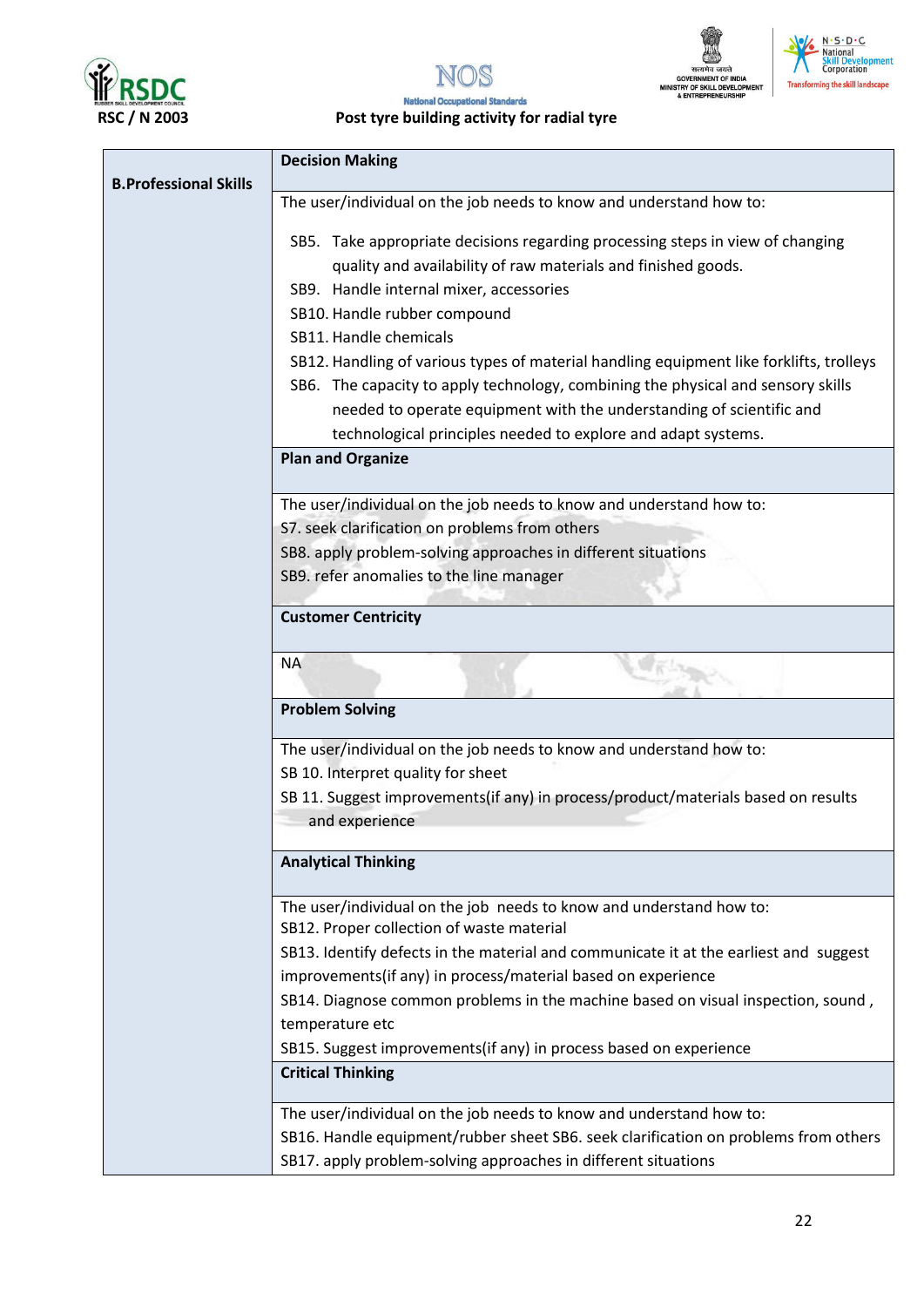







### Post tyre building activity for radial tyre

SB18. refer anomalies to the line manager

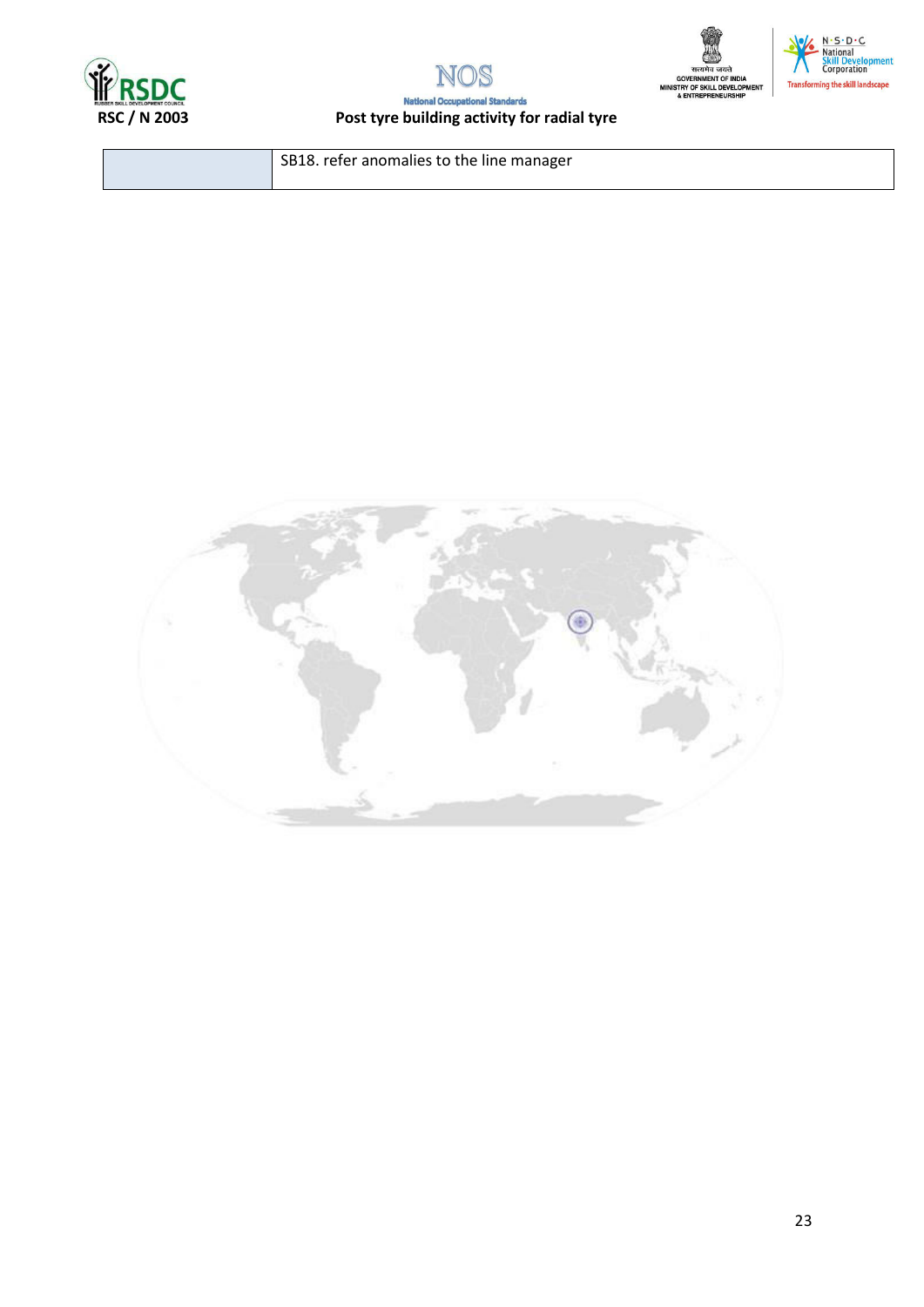





## **NOS Version Control**

| NOS Code                   | <b>RSC / N 2003</b>         |                         |          |
|----------------------------|-----------------------------|-------------------------|----------|
| Credits(NSQF)              | <b>TBD</b>                  | <b>Version number</b>   | 1.0      |
| Industry                   | <b>Rubber Manufacturing</b> | <b>Drafted on</b>       | 04/06/13 |
| <b>Industry Sub-sector</b> | <b>Tyre</b>                 | Last reviewed on        | 29/12/15 |
| <b>Occupation</b>          | <b>Tyre building</b>        | <b>Next review date</b> | 29/12/17 |



**Back to QP**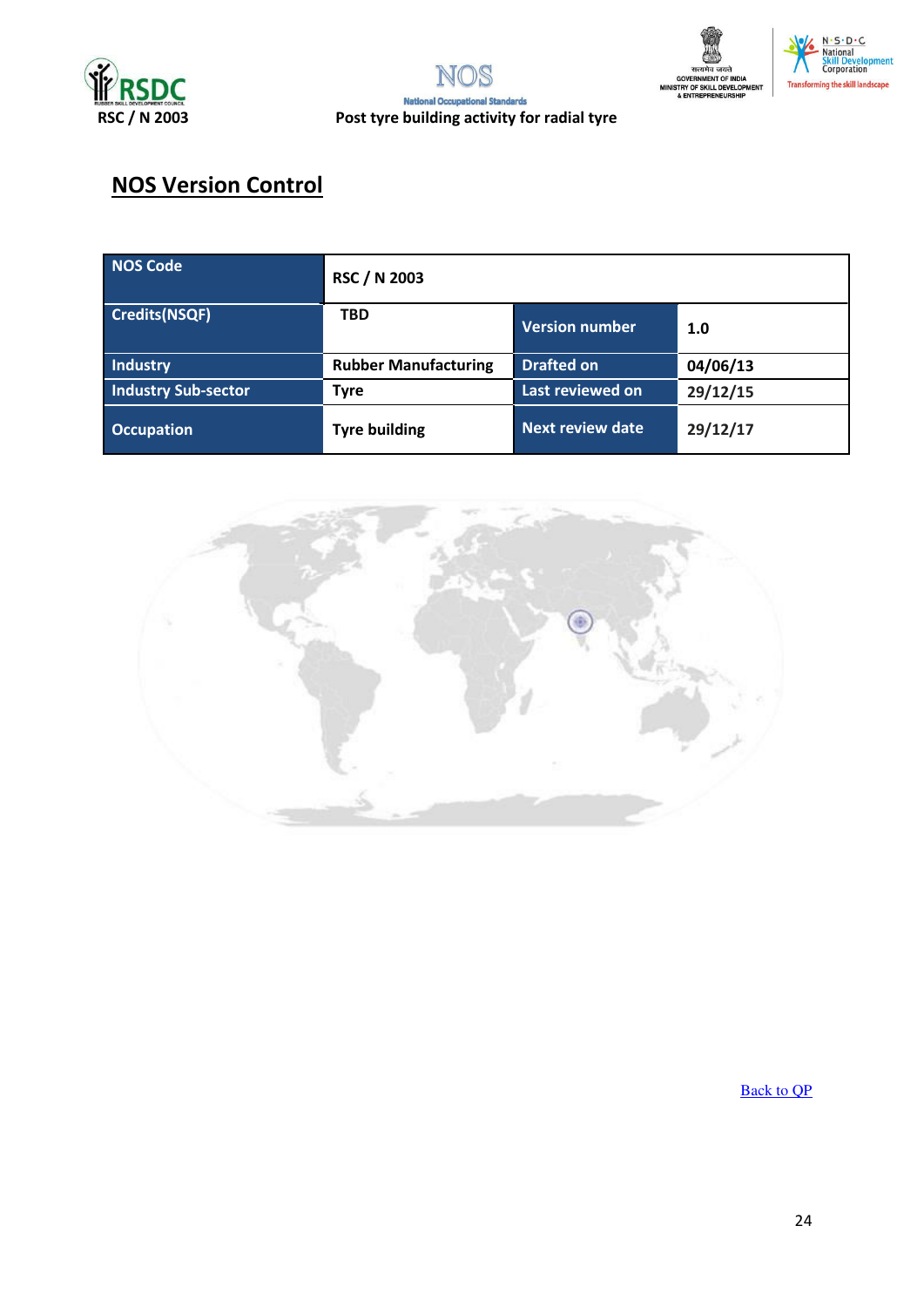





## **National Occupational Standard**



**Overview** 

This unit is about carrying out housekeeping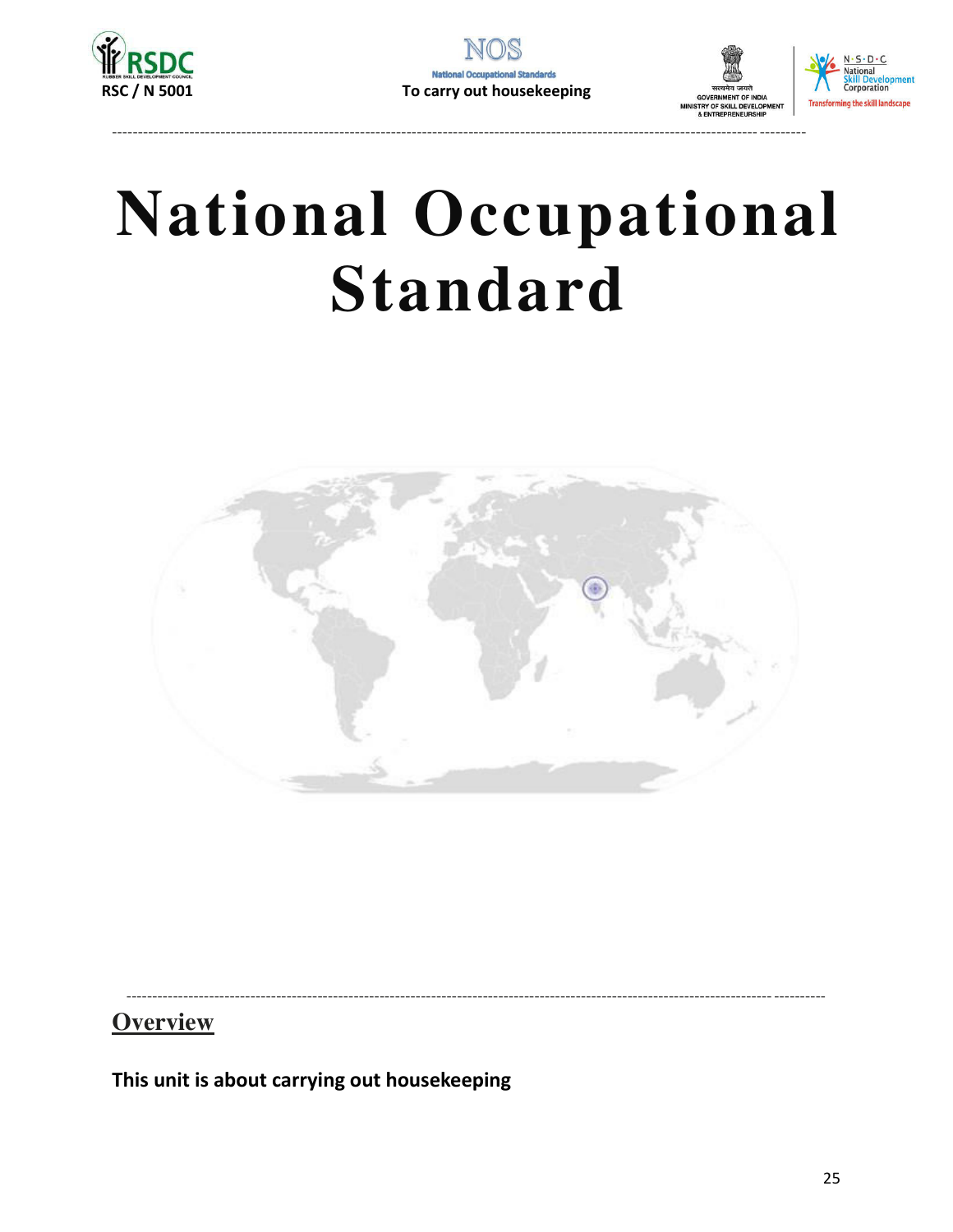

#### To carry out housekeeping





**Unit Code RSC / N 5001 Unit Title** To carry out housekeeping (Task) **Description** This unit is about carrying out housekeeping activities **Scope** This unit/task covers the following:  $\bullet$ Preparing for housekeeping activities Carry out housekeeping activities Post housekeeping activities Performance Criteria (PC) w.r.t. the Scope **Element Performance Criteria** To be competent, the user/individual on the job must be able to: PC1. Inspect the area while taking into account various surfaces PC2. Identify the material requirements for cleaning the areas inspected, by considering risk, time, efficiency and type of stain PC3. Ensure that the cleaning equipment is in proper working condition PC4. Select the suitable alternatives for cleaning the areas in case the appropriate equipment and materials are not available and inform the Pre housekeeping appropriate person activities PC5. Plan the sequence for cleaning the area to avoid re-soiling clean areas and surfaces PC6. Inform the affected people about the cleaning activity PC7. Display the appropriate signage for the work being conducted PC8. Ensure that there is adequate ventilation for the work being carried out PC9. Wear the personal protective equipment required for the cleaning method and materials being used PC10. Use the correct cleaning method for the work area, type of soiling and surface PC11. Carry out cleaning activity without disturbing others PC12. Deal with accidental damage, if any, caused while carrying out the **Operations** work PC13. Report to the appropriate person any difficulties in carrying out your work PC14. Identify and report to the appropriate person any additional cleaning required that is outside one's responsibility or skill **Post housekeeping** PC15. Ensure that there is no oily substance on the floor to avoid slippage activities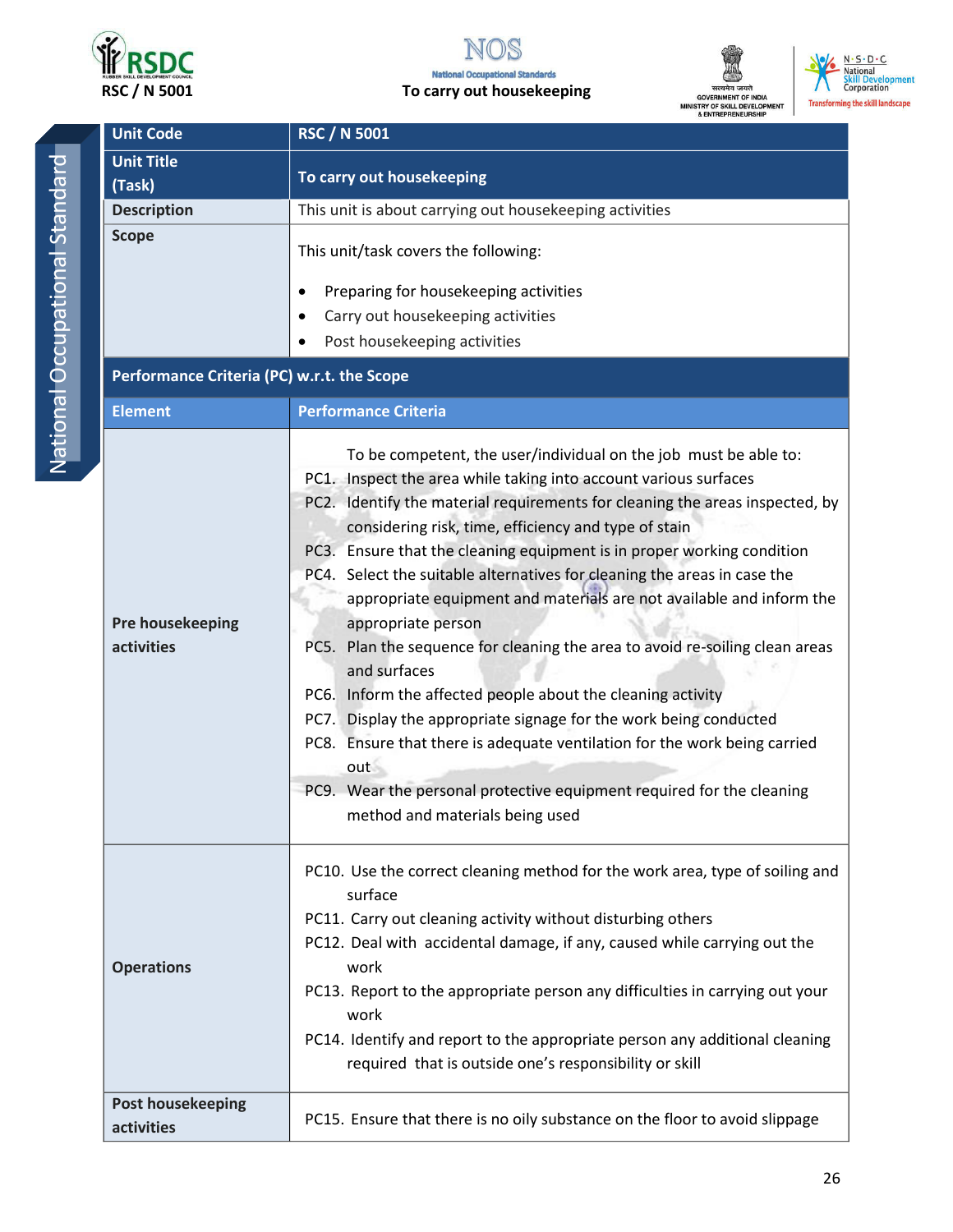



#### **National Occupational Standards** To carry out housekeeping





|                                        | & ENTREPRENEURSHIP                                                                                                  |
|----------------------------------------|---------------------------------------------------------------------------------------------------------------------|
|                                        | PC16. Ensure that no scrap material is lying around<br>PC17. Maintain and store housekeeping equipment and supplies |
|                                        | PC18. Follow workplace procedures to deal with any accidental damage                                                |
|                                        | caused during the cleaning process                                                                                  |
|                                        | PC19. Ensure that, on completion of the work, the area is left clean and dry                                        |
|                                        | and meets requirements                                                                                              |
|                                        | PC20. Return the equipment, materials and personal protective equipment                                             |
|                                        | that were used to the right places making sure they are clean, safe and<br>securely stored                          |
|                                        | PC21. Dispose the waste garnered from the activity in an appropriate<br>manner                                      |
|                                        | PC22. Dispose of used and un-used solutions according to manufacturer's                                             |
|                                        | instructions, and clean the equipment thoroughly                                                                    |
|                                        |                                                                                                                     |
|                                        | PC23. Maintain schedules and records for housekeeping duty                                                          |
| <b>General</b>                         | PC24. Replenish any necessary supplies or consumables                                                               |
|                                        |                                                                                                                     |
| <b>Knowledge and Understanding (K)</b> |                                                                                                                     |
|                                        | The user/individual on the job needs to know and understand:                                                        |
|                                        | KA1. The levels of hygiene required by workplace and why it is important to                                         |
|                                        | maintain them during your work                                                                                      |
|                                        | KA2. How to inspect a work area to decide what cleaning it needs                                                    |
|                                        | KA3. Methods and materials that used for cleaning variety of surfaces                                               |
|                                        | KA4. The types of cleansing agents that are not to be mixed together                                                |
|                                        | KA5. The correct method for cleaning equipment and/or machinery used<br>during your work                            |
|                                        | KA6. The importance of personal protective equipment                                                                |
|                                        | KA7. Appropriate personal protective equipment for the work area, cleaning                                          |
| A. Technical                           | equipment, tools, materials and chemicals used                                                                      |
| <b>Knowledge</b>                       | KA8. The correct sequence for cleaning the work area                                                                |
|                                        | KA9. The time taken by the treatment to work                                                                        |
|                                        | KA10. The importance of following manufacturer's instructions on cleaning<br>agents                                 |
|                                        | KA11. The most appropriate place to carry out test cleans and why this                                              |
|                                        | should be done before applying treatments                                                                           |
|                                        | KA12. The importance of applying treatments evenly and the effect of not                                            |
|                                        | doing this                                                                                                          |
|                                        | KA13. Process of cleaning the surfaces without causing injury or damage                                             |
|                                        | KA14. The method to check the treated surface and equipment on                                                      |
|                                        | completion of cleaning                                                                                              |
|                                        | KA15. Procedures for reporting any unidentified soiling                                                             |
|                                        | KA16. Procedures for disposing off waste                                                                            |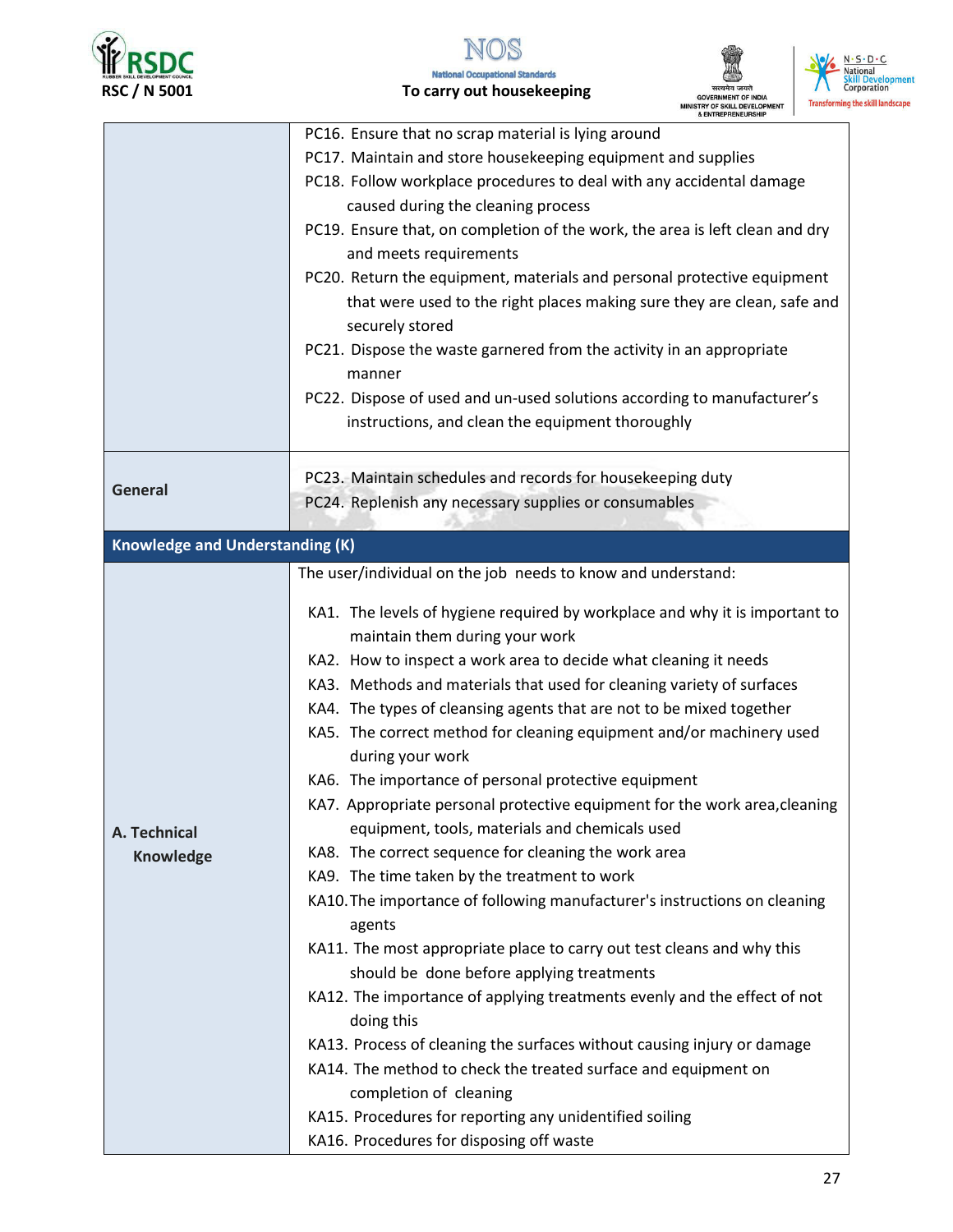



#### **National Occupational Standards** To carry out housekeeping





|                                   | & ENTREPRENEURSHIP                                                           |
|-----------------------------------|------------------------------------------------------------------------------|
|                                   | KA17. Procedures for disposing off or storing personal protective equipment  |
|                                   | KA18. Escalation procedures for soils or stains that could not be removed    |
|                                   |                                                                              |
|                                   |                                                                              |
|                                   |                                                                              |
|                                   |                                                                              |
| Skills (S)                        |                                                                              |
|                                   |                                                                              |
|                                   | <b>Writing Skills</b>                                                        |
|                                   | The user/ individual on the job needs to know and understand how to:         |
|                                   | SA1. Construct simple sentences and express ideas clearly through written    |
|                                   | communication                                                                |
|                                   | SA2. Fill up appropriate technical forms, process charts, activity logs in   |
|                                   |                                                                              |
|                                   | required format of the company                                               |
|                                   | SA3. Write simple letters, mails, etc                                        |
|                                   | SA4. Perform functional mathematical operations, including apply basic       |
|                                   | mathematical principles, such as numbers and space, and techniques           |
|                                   | such as estimation and approximation, for practical purposes                 |
|                                   | <b>Reading Skills</b>                                                        |
|                                   |                                                                              |
|                                   | The user/individual on the job needs to know and understand how to:          |
|                                   | SA5. Read and understand manuals, health and safety instructions, memos,     |
|                                   | reports, job cards etc                                                       |
|                                   | SA6. Read images, graphs, diagrams                                           |
|                                   |                                                                              |
|                                   | SA7. Understand the various coding systems as per company norms              |
| <b>Core Skills/ Generic</b><br>А. | <b>Oral Communication (Listening and Speaking skills)</b>                    |
| <b>Skills</b>                     |                                                                              |
|                                   | The user/individual on the job needs to know and understand how to:          |
|                                   | SA8. Express statements, opinions or information clearly so that others can  |
|                                   | hear and understand                                                          |
|                                   |                                                                              |
|                                   | SA9. Respond appropriately to any queries                                    |
|                                   | SA10. Communicate with supervisor                                            |
|                                   | SA11. Communicate with upstream and downstream teams                         |
|                                   | SA12. Work in a team and other behavioral skills required to support the     |
|                                   | small group activities (Quality Circle, Cross Functional Team,               |
|                                   | <b>Suggestion Scheme)</b>                                                    |
|                                   |                                                                              |
|                                   | SA13. Practice honesty with respect to company property and time             |
|                                   | SA14. Communicate with people in a form and manner and using language        |
|                                   | that is open and respectful                                                  |
|                                   | SA15. Resolve any difficulties in relationships with colleagues, or get help |
|                                   | from an appropriate person, in a way that preserves goodwill and             |
|                                   | trust                                                                        |
|                                   |                                                                              |
|                                   | SA16. Take responsibility for completing one's own work assignment           |
|                                   | SA17. Take initiative to enhance/learn skills in ones's area of work         |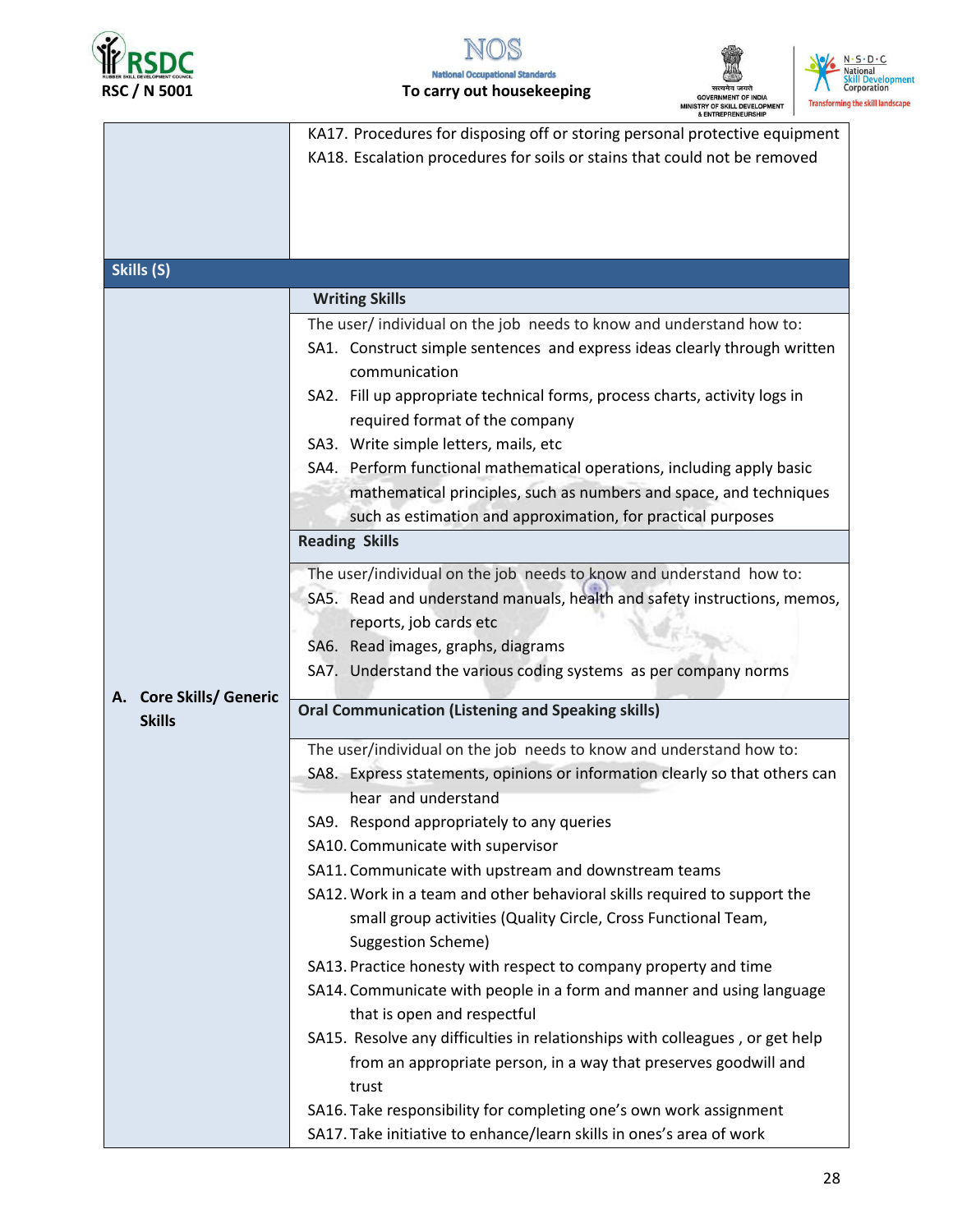



**National Occupational Standards** To carry out housekeeping





|                              | SA18. The capacity to learn from experience in a range of settings and       |
|------------------------------|------------------------------------------------------------------------------|
|                              | scenarios and the capacity to reflect on and analyse one's learning.         |
|                              |                                                                              |
|                              | SA19. Is open to new ways of doing things                                    |
|                              | SA20. The capacity to envisage and articulate personal goals; to develop     |
|                              | strategies and take action to achieve them.                                  |
|                              | SA21. Avoid absenteeism                                                      |
|                              | SA22. Act objectively, rather than impulsively or emotionally when faced     |
|                              | with difficult/stressful or emotional situations                             |
|                              | SA23. Work in disciplined factory environment                                |
|                              | SA24. Be punctual                                                            |
| <b>B.Professional Skills</b> | <b>Decision Making</b>                                                       |
|                              | The user/individual on the job needs to know and understand how to:          |
|                              | SB1. Take appropriate decisions regarding processing steps in view of        |
|                              | changing quality and availability of raw materials and finished goods.       |
|                              |                                                                              |
|                              | <b>Plan and Organize</b>                                                     |
|                              |                                                                              |
|                              | The user/individual on the job needs to know and understand how to:          |
|                              | SB2. seek clarification on problems from others                              |
|                              | SB3. apply problem-solving approaches in different situations                |
|                              | SB4. refer anomalies to the line manager                                     |
|                              |                                                                              |
|                              | <b>Customer Centricity</b>                                                   |
|                              | <b>NA</b>                                                                    |
|                              |                                                                              |
|                              | <b>Problem Solving</b>                                                       |
|                              | The user/individual on the job needs to know and understand how to:          |
|                              | SB 5. Interpret quality for sheet                                            |
|                              | SB 6. Suggest improvements(if any) in process/product/materials based on     |
|                              | results and experience                                                       |
|                              | <b>Analytical Thinking</b>                                                   |
|                              | The user/individual on the job needs to know and understand how to:          |
|                              | SB7. Proper collection of waste material                                     |
|                              | SB8. Identify defects in the material and communicate it at the earliest and |
|                              | suggest improvements(if any) in process/material based on experience         |
|                              | <b>Critical Thinking</b>                                                     |
|                              | The user/individual on the job needs to know and understand how to:          |
|                              | SB9. Handle equipment/rubber sheet SB6. seek clarification on problems       |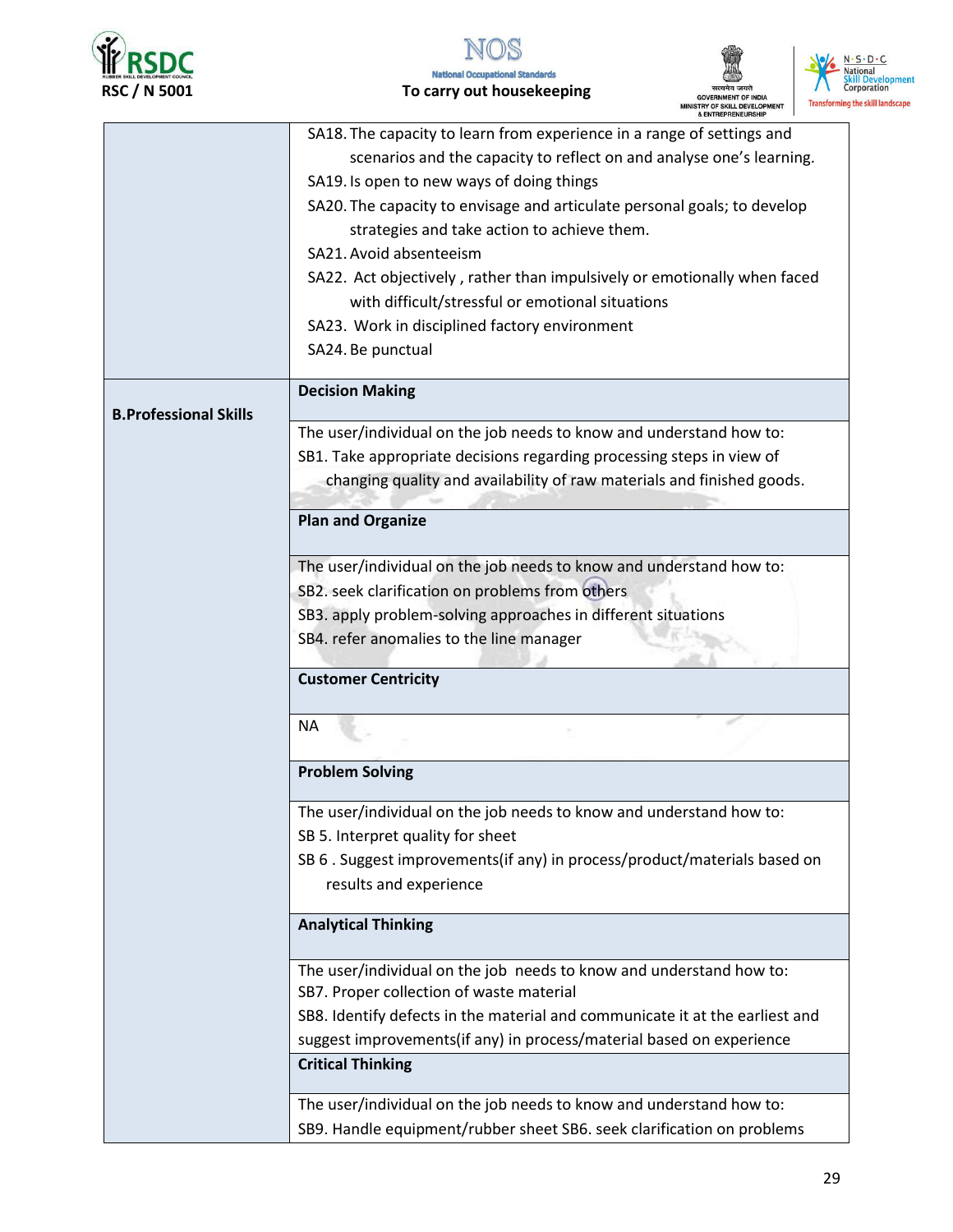



### To carry out housekeeping





| from others                                                    |
|----------------------------------------------------------------|
| SB10. apply problem-solving approaches in different situations |
| SB11. refer anomalies to the line manager                      |
|                                                                |

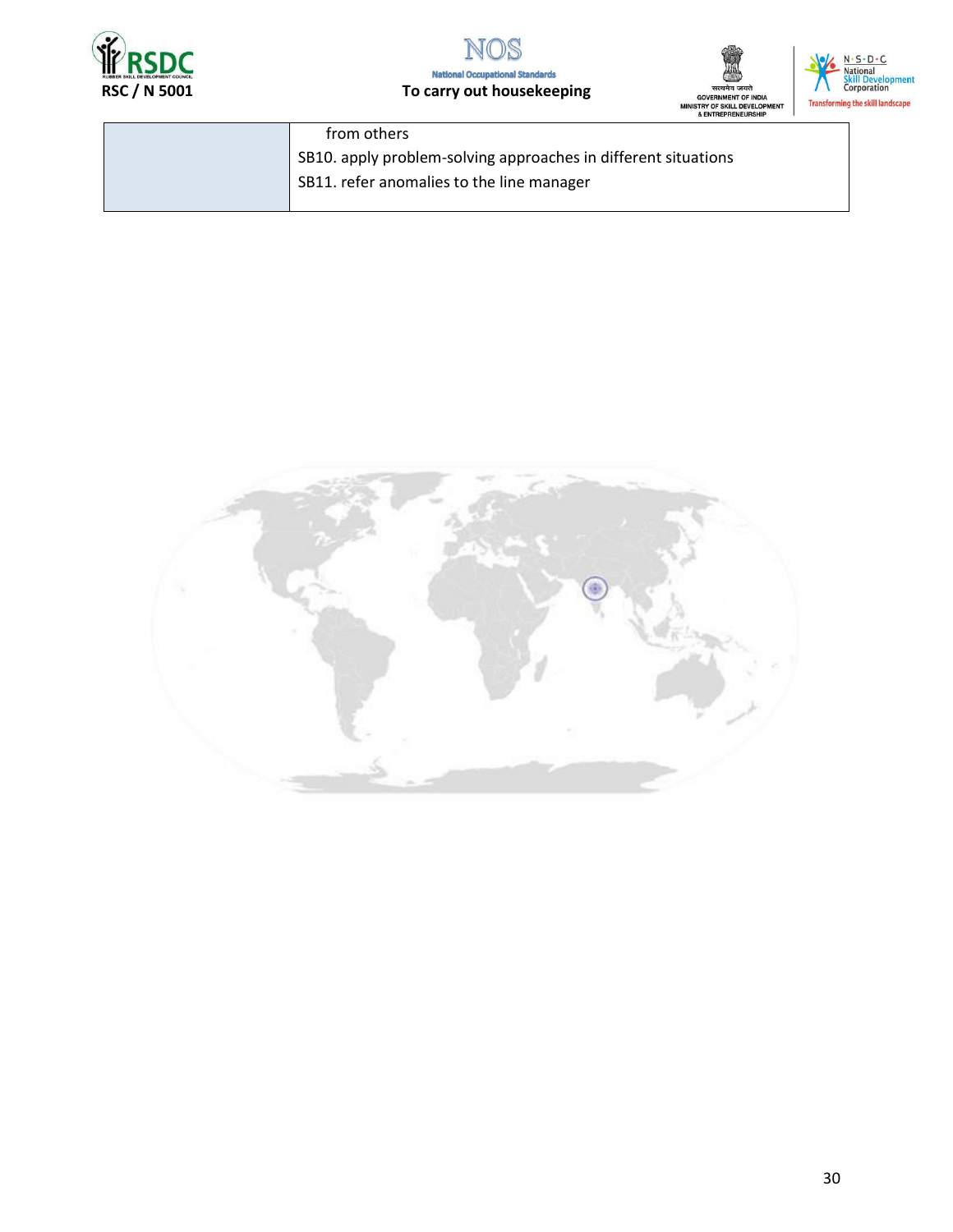





## **NOS Version Control**

| <b>NOS Code</b>            | <b>RSC / N 5001</b>         |                         |          |
|----------------------------|-----------------------------|-------------------------|----------|
| <b>Credits(NSQF)</b>       | <b>TBD</b>                  | Version number          | 1.0      |
| Industry                   | <b>Rubber Manufacturing</b> | <b>Drafted on</b>       | 04/06/13 |
| <b>Industry Sub-sector</b> | <b>Tyre</b>                 | Last reviewed on        | 29/12/15 |
| <b>Occupation</b>          | <b>Tyre building</b>        | <b>Next review date</b> | 29/12/17 |



**Back to QP**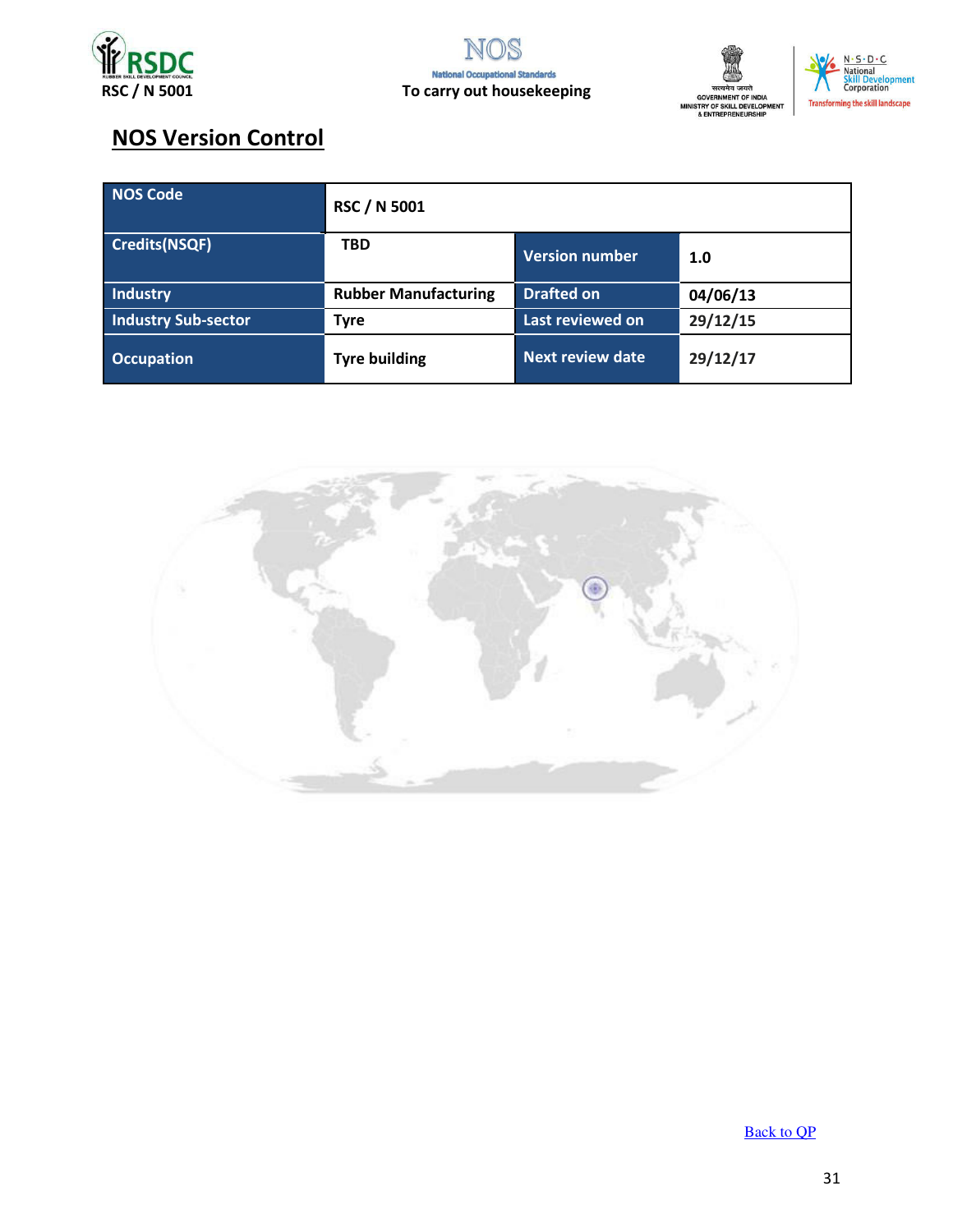





## **National Occupational Standard**



**Overview** This unit is about reporting and documentation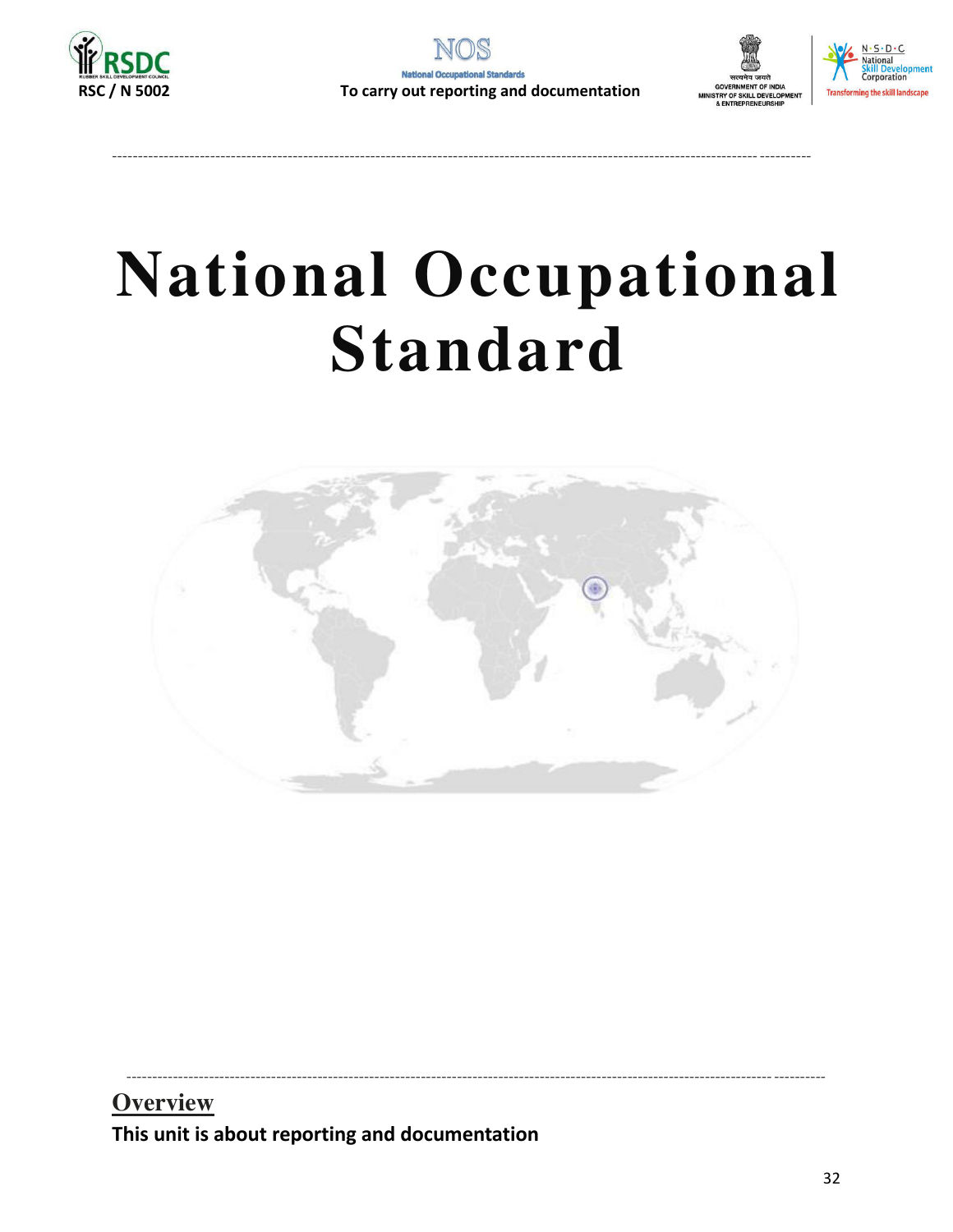

#### IS NO





| <b>Unit Code</b>                           | <b>RSC / N 5002</b>                                                                |  |  |  |
|--------------------------------------------|------------------------------------------------------------------------------------|--|--|--|
| <b>Unit Title</b>                          | To carry out reporting and documentation                                           |  |  |  |
| (Task)                                     |                                                                                    |  |  |  |
| <b>Description</b>                         | This unit is about carrying out reporting and documentation                        |  |  |  |
| <b>Scope</b>                               | This unit/task covers the following:                                               |  |  |  |
|                                            | Reporting of data/problem/incidents etc                                            |  |  |  |
|                                            | Documentation                                                                      |  |  |  |
|                                            | <b>Information Security</b>                                                        |  |  |  |
| Performance Criteria (PC) w.r.t. the Scope |                                                                                    |  |  |  |
| <b>Element</b>                             | <b>Performance Criteria</b>                                                        |  |  |  |
|                                            | To be competent, the user/individual on the job must be able to:                   |  |  |  |
|                                            | PC1. Report data/problems/incidents as applicable in a timely manner               |  |  |  |
| <b>Reporting</b>                           | PC2. Report to the appropriate authority as laid down by the company               |  |  |  |
|                                            | PC3. Follow reporting procedures as prescribed by the company                      |  |  |  |
|                                            |                                                                                    |  |  |  |
|                                            |                                                                                    |  |  |  |
|                                            | PC4. Identify documentation to be completed relating to one's role                 |  |  |  |
|                                            | PC5. Record details accurately an appropriate format                               |  |  |  |
|                                            | PC6. Complete all documentation within stipulated time according to company        |  |  |  |
| <b>Recording and</b>                       | procedure                                                                          |  |  |  |
| <b>Documentation</b>                       | PC7. Ensure that the final document meets with the requirements of the persons     |  |  |  |
|                                            | who requested it or make any amendments accordingly                                |  |  |  |
|                                            | PC8. Make sure documents are available to all appropriate authorities to inspect   |  |  |  |
|                                            |                                                                                    |  |  |  |
|                                            | PC9. Respond to requests for information in an appropriate manner whilst following |  |  |  |
| <b>Information Security</b>                | organizational procedures                                                          |  |  |  |
|                                            | PC10. Inform the appropriate authority of requests for information received        |  |  |  |
|                                            |                                                                                    |  |  |  |
| <b>Knowledge and Understanding (K)</b>     |                                                                                    |  |  |  |
|                                            | The user/individual on the job needs to know and understand:                       |  |  |  |
|                                            | KA1. Different methods of recording information                                    |  |  |  |
|                                            | KA2. Various documents that need to be maintained                                  |  |  |  |
|                                            | KA3. Company procedure for filling/maintaining up the documents                    |  |  |  |
| A. Reporting                               | KA4. Procedures for reporting to the appropriate authority                         |  |  |  |
|                                            | KA5. Procedures for recording damage, breakages etc                                |  |  |  |
|                                            | KA6. Reporting incidents where standard operating procedures are not followed      |  |  |  |
|                                            | KA7. The importance of complete and accurate documentation                         |  |  |  |
|                                            | KA8. How to maintain complete documentation accurately and within agreed           |  |  |  |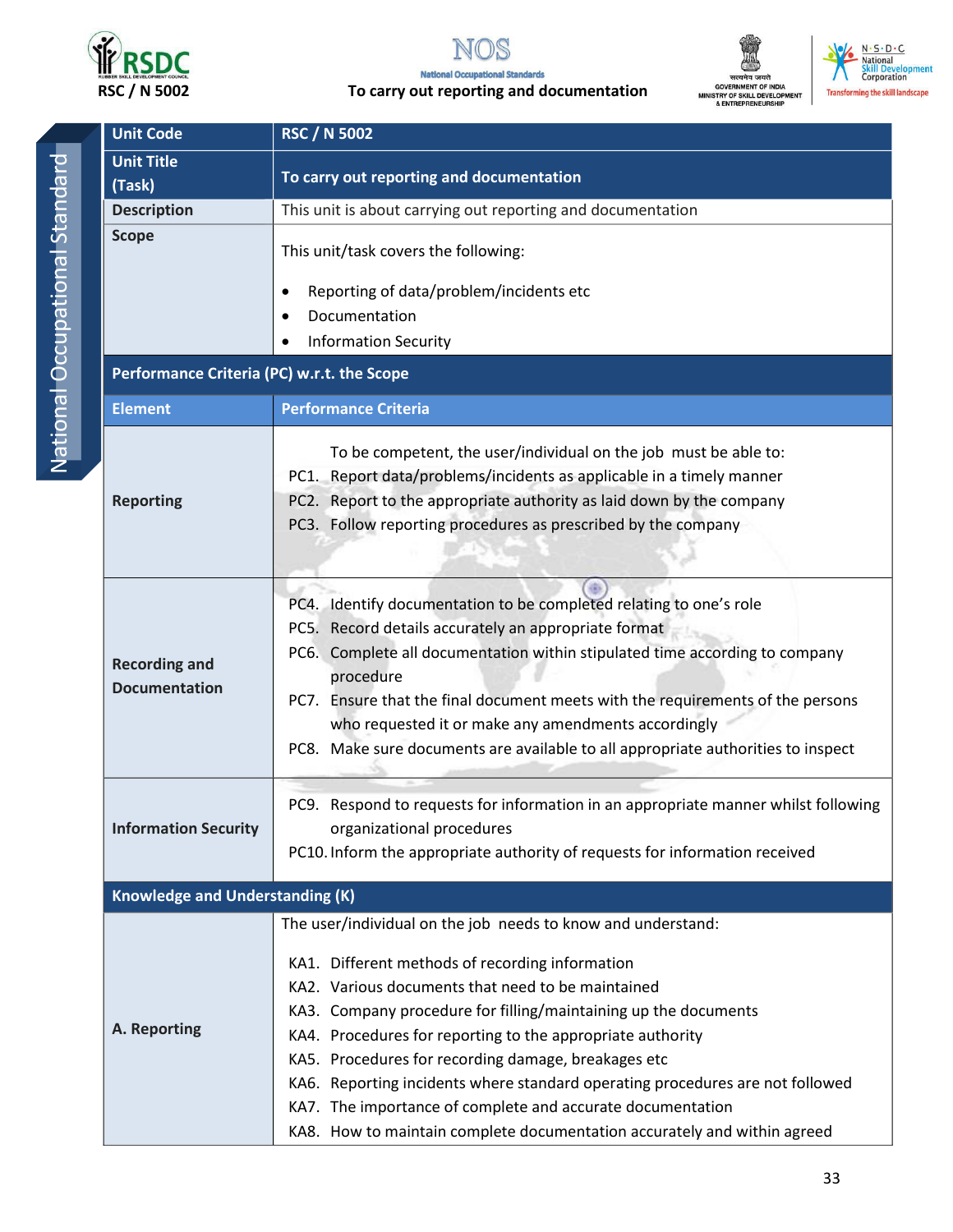





|                       | timescales                                                                           |  |  |
|-----------------------|--------------------------------------------------------------------------------------|--|--|
|                       | KA9. The importance of ensuring that the documents are correct                       |  |  |
|                       | KA10. The actions to be taken if the documents are not correct                       |  |  |
|                       | KA11. The importance of maintaining the security and confidentiality of recorded     |  |  |
|                       | information                                                                          |  |  |
|                       | KA12. Procedures to maintain confidentiality of information                          |  |  |
|                       | KA13. The appropriate method for responding to requests for information              |  |  |
|                       | KA14. The reporting procedures to followed before disclosing information to any      |  |  |
|                       | outside party                                                                        |  |  |
|                       |                                                                                      |  |  |
| Skills (S)            |                                                                                      |  |  |
|                       | <b>Writing Skills</b>                                                                |  |  |
|                       | The user/individual on the job needs to know and understand how to:                  |  |  |
|                       | SA1. Construct simple sentences and express ideas clearly through written            |  |  |
|                       | communication                                                                        |  |  |
|                       | SA2. Fill up appropriate technical forms, process charts, activity logs in required  |  |  |
|                       | format of the company                                                                |  |  |
|                       | SA3. Write simple letters, mails, etc                                                |  |  |
|                       | SA4. Perform functional mathematical operations, including apply basic               |  |  |
|                       |                                                                                      |  |  |
|                       | mathematical principles, such as numbers and space, and techniques such as           |  |  |
|                       | estimation and approximation, for practical purposes<br><b>Reading Skills</b>        |  |  |
|                       |                                                                                      |  |  |
|                       | The user/individual on the job needs to know and understand how to:                  |  |  |
|                       | SA5. Read and understand manuals, health and safety instructions, memos, reports,    |  |  |
|                       | job cards etc                                                                        |  |  |
| A. Core Skills/       | SA6. Read images, graphs, diagrams                                                   |  |  |
| <b>Generic Skills</b> | SA7. Understand the various coding systems as per company norms                      |  |  |
|                       | <b>Oral Communication (Listening and Speaking skills)</b>                            |  |  |
|                       |                                                                                      |  |  |
|                       | The user/individual on the job needs to know and understand how to:                  |  |  |
|                       | SA8. Express statements, opinions or information clearly so that others can hear     |  |  |
|                       | and understand                                                                       |  |  |
|                       | SA9. Respond appropriately to any queries                                            |  |  |
|                       | SA10. Communicate with supervisor                                                    |  |  |
|                       | SA11. Communicate with upstream and downstream teams                                 |  |  |
|                       | SA12. Work in a team and other behavioral skills required to support the small group |  |  |
|                       | activities (Quality Circle, Cross Functional Team, Suggestion Scheme)                |  |  |
|                       | SA13. Practice honesty with respect to company property and time                     |  |  |
|                       | SA14. Communicate with people in a form and manner and using language that is        |  |  |
|                       | open and respectful                                                                  |  |  |
|                       | SA15. Resolve any difficulties in relationships with colleagues, or get help from an |  |  |
|                       | appropriate person, in a way that preserves goodwill and trust                       |  |  |
|                       |                                                                                      |  |  |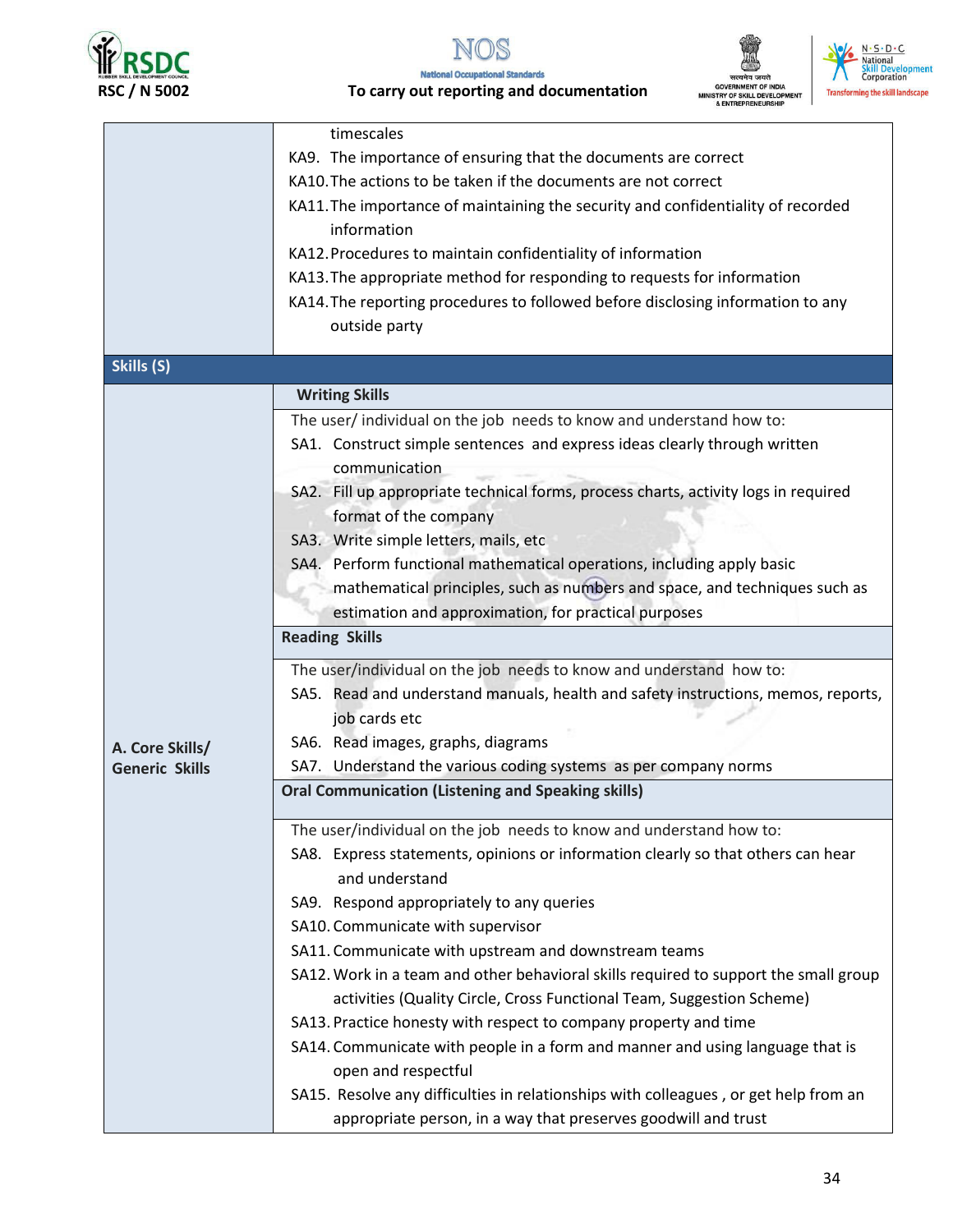





|                              | SA16. Take responsibility for completing one's own work assignment                     |
|------------------------------|----------------------------------------------------------------------------------------|
|                              | SA17. Take initiative to enhance/learn skills in ones's area of work                   |
|                              | SA18. The capacity to learn from experience in a range of settings and scenarios and   |
|                              | the capacity to reflect on and analyse one's learning.                                 |
|                              | SA19. Is open to new ways of doing things                                              |
|                              | SA20. The capacity to envisage and articulate personal goals; to develop strategies    |
|                              | and take action to achieve them.                                                       |
|                              | SA21. Avoid absenteeism                                                                |
|                              | SA22. Act objectively, rather than impulsively or emotionally when faced with          |
|                              | difficult/stressful or emotional situations                                            |
|                              | SA23. Work in disciplined factory environment                                          |
|                              | SA24. Be punctual                                                                      |
|                              |                                                                                        |
|                              | <b>Decision Making</b>                                                                 |
| <b>B.Professional Skills</b> |                                                                                        |
|                              | The user/individual on the job needs to know and understand how to:                    |
|                              | SB1. Take appropriate decisions regarding processing steps in view of changing quality |
|                              | and availability of raw materials and finished goods.                                  |
|                              |                                                                                        |
|                              | <b>Plan and Organize</b>                                                               |
|                              | The user/individual on the job needs to know and understand how to:                    |
|                              | SB2. seek clarification on problems from others                                        |
|                              | SB3. apply problem-solving approaches in different situations                          |
|                              | SB4. refer anomalies to the line manager                                               |
|                              |                                                                                        |
|                              | <b>Customer Centricity</b>                                                             |
|                              | <b>NA</b>                                                                              |
|                              |                                                                                        |
|                              | <b>Problem Solving</b>                                                                 |
|                              | The user/individual on the job needs to know and understand how to:                    |
|                              | SB 5. Interpret quality for sheet                                                      |
|                              | SB 6 . Suggest improvements(if any) in process/product/materials based on results      |
|                              | and experience                                                                         |
|                              |                                                                                        |
|                              | <b>Analytical Thinking</b>                                                             |
|                              |                                                                                        |
|                              | The user/individual on the job needs to know and understand how to:                    |
|                              | SB7. Proper collection of waste material                                               |
|                              | SB8. Identify defects in the material and communicate it at the earliest and suggest   |
|                              | improvements(if any) in process/material based on experience                           |
|                              | <b>Critical Thinking</b>                                                               |
|                              |                                                                                        |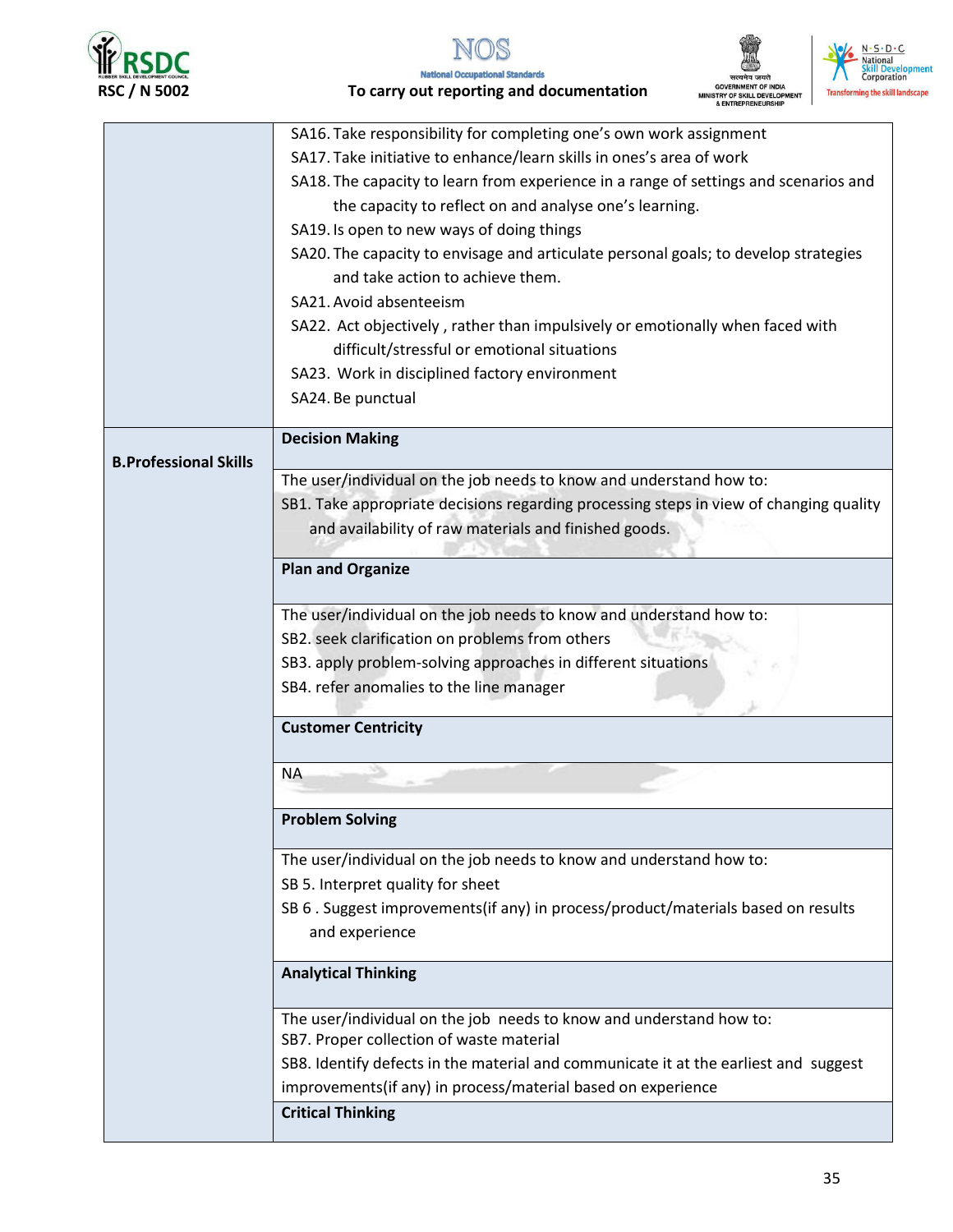







| The user/individual on the job needs to know and understand how to:                |
|------------------------------------------------------------------------------------|
| SB9. Handle equipment/rubber sheet SB6. seek clarification on problems from others |
| SB10. apply problem-solving approaches in different situations                     |
| SB11. refer anomalies to the line manager                                          |
|                                                                                    |

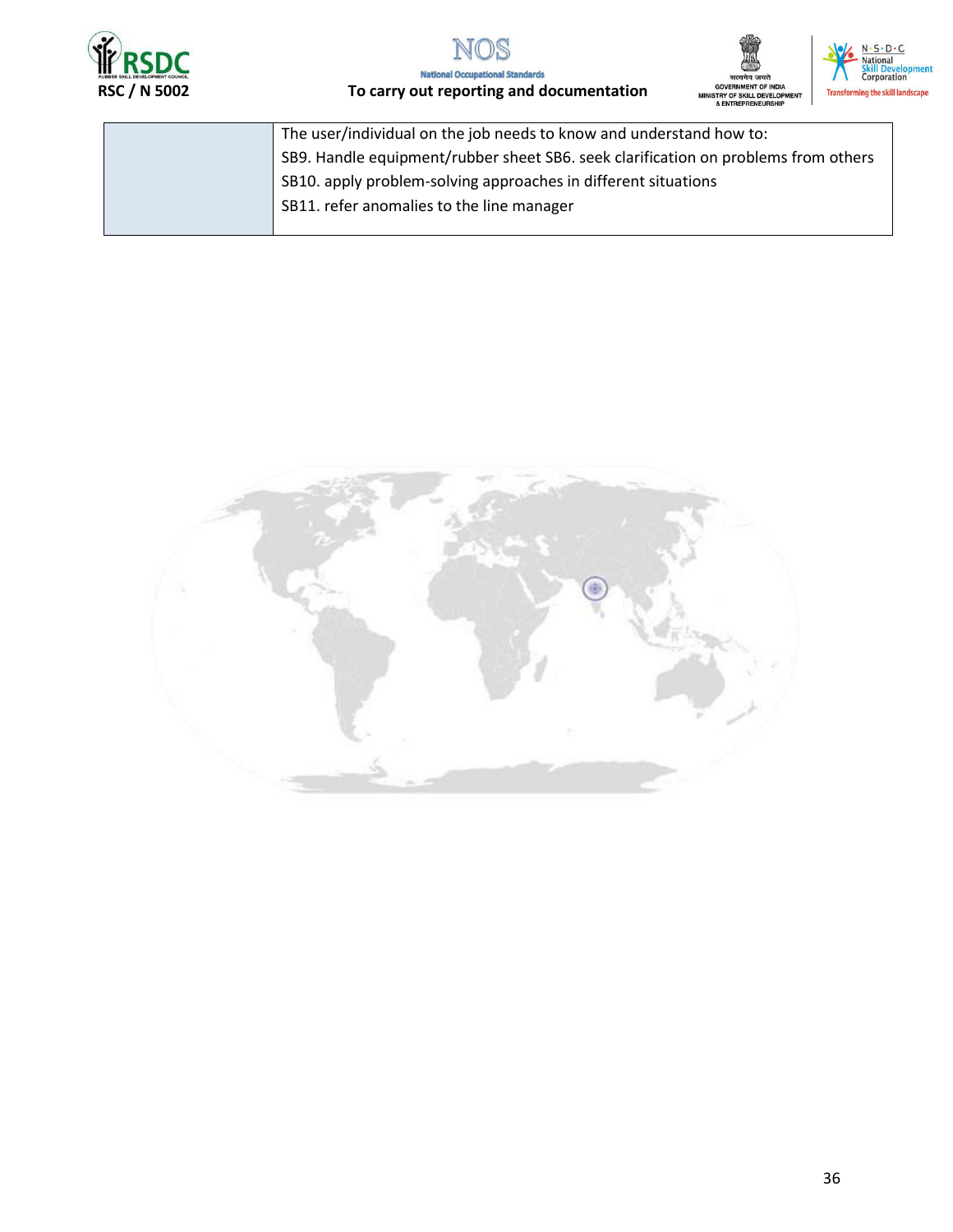





## **NOS Version Control**

| <b>NOS Code</b>            | <b>RSC / N 5002</b>         |                         |          |
|----------------------------|-----------------------------|-------------------------|----------|
| <b>Credits(NSQF)</b>       | <b>TBD</b>                  | Version number          | 1.0      |
| Industry                   | <b>Rubber Manufacturing</b> | <b>Drafted on</b>       | 04/06/13 |
| <b>Industry Sub-sector</b> | <b>Tyre</b>                 | Last reviewed on        | 29/12/15 |
| <b>Occupation</b>          | <b>Tyre building</b>        | <b>Next review date</b> | 29/12/17 |

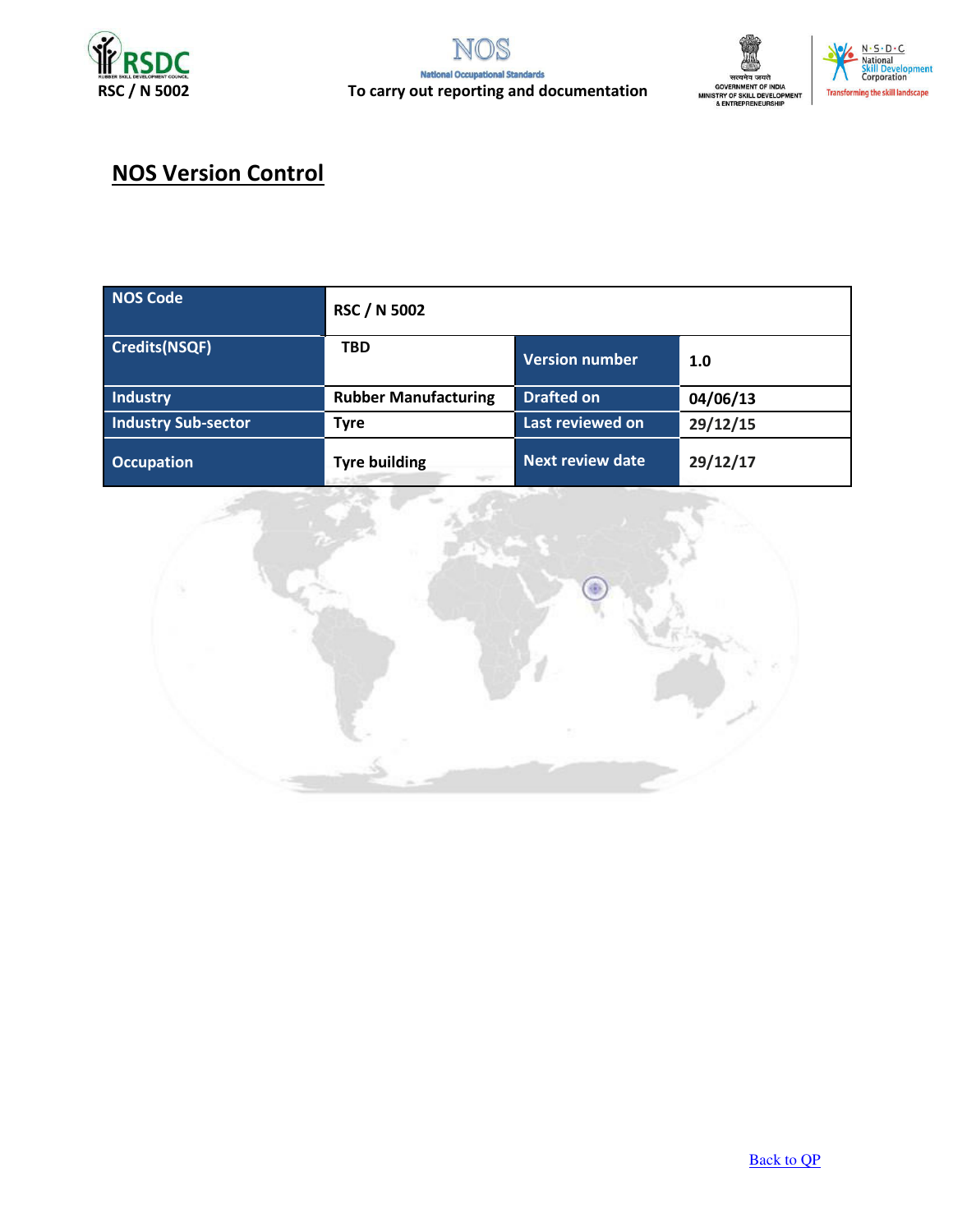





## **National Occupational Standard**



**Overview** This unit is about carrying out quality checks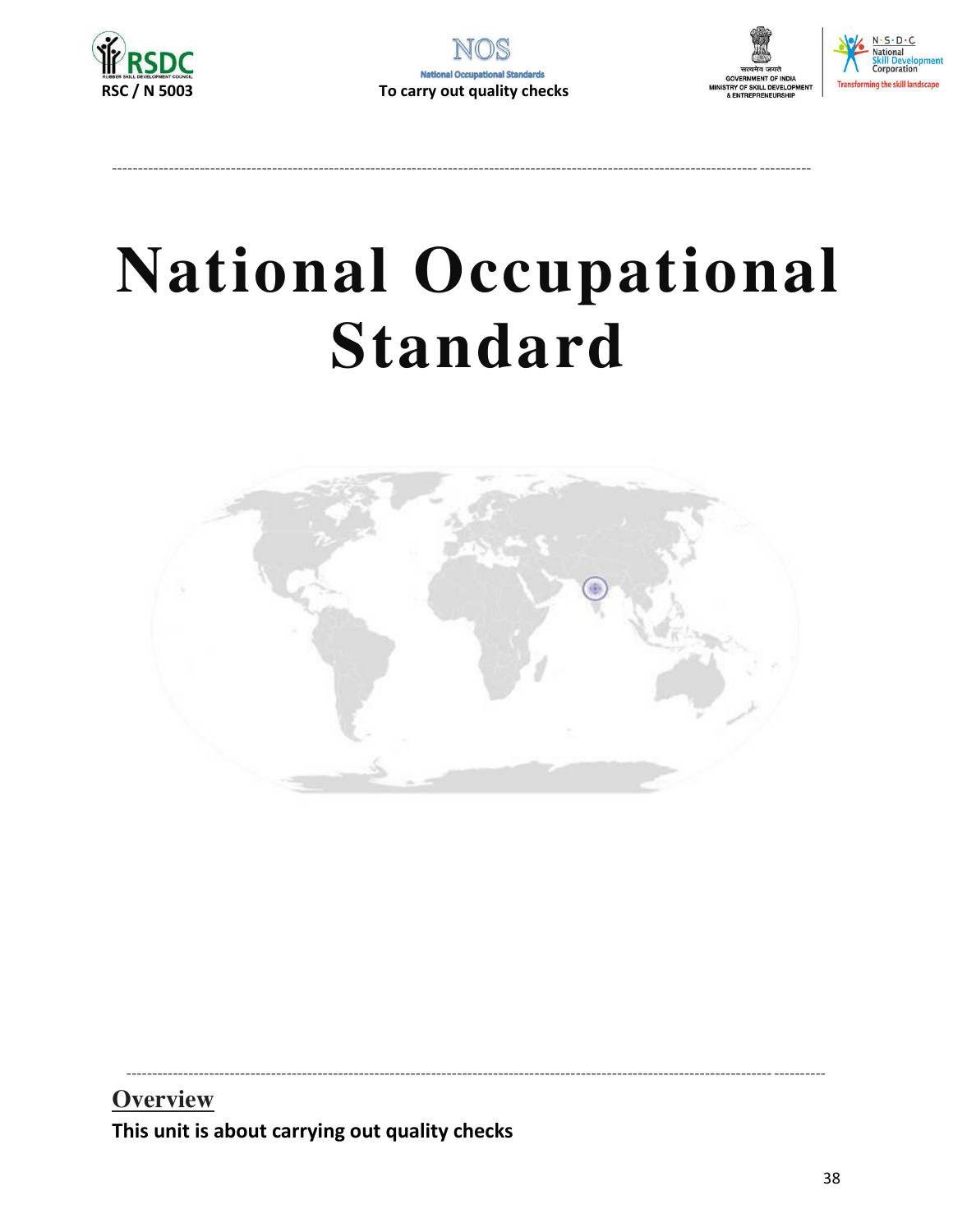



### To carry out quality checks





| <b>Unit Code</b>                           | <b>RSC / N 5003</b>                                                                                                                                                                                                                                                                                                                                                                                                                                                                          |  |  |  |
|--------------------------------------------|----------------------------------------------------------------------------------------------------------------------------------------------------------------------------------------------------------------------------------------------------------------------------------------------------------------------------------------------------------------------------------------------------------------------------------------------------------------------------------------------|--|--|--|
| <b>Unit Title</b>                          |                                                                                                                                                                                                                                                                                                                                                                                                                                                                                              |  |  |  |
| (Task)                                     | To carry out quality checks                                                                                                                                                                                                                                                                                                                                                                                                                                                                  |  |  |  |
| <b>Description</b>                         | This unit is about carrying out quality control activities                                                                                                                                                                                                                                                                                                                                                                                                                                   |  |  |  |
| <b>Scope</b>                               | This unit/task covers the following:<br>Carrying out quality checks to identify problems<br>٠<br>Take corrective actions<br>$\bullet$<br>Reporting the results<br>٠                                                                                                                                                                                                                                                                                                                          |  |  |  |
| Performance Criteria (PC) w.r.t. the Scope |                                                                                                                                                                                                                                                                                                                                                                                                                                                                                              |  |  |  |
| <b>Element</b>                             | <b>Performance Criteria</b>                                                                                                                                                                                                                                                                                                                                                                                                                                                                  |  |  |  |
| Inspection                                 | To be competent, the user/individual on the job must be able to:<br>PC1. Ensure that total range of checks are regularly and consistently<br>performed<br>PC2. Use appropriate measuring instruments, equipment, tools,<br>accessories etc, as required                                                                                                                                                                                                                                      |  |  |  |
| <b>Analysis</b>                            | PC3. Identify non-conformities to quality assurance standards<br>PC4. Identify potential causes of non-conformities to quality assurance<br>standards<br>PC5. Identify impact on final product due to non-conformance to company<br>standards<br>PC6. Evaluating the need for action to ensure that problems do not recur<br>PC7. Suggest corrective action to address problem<br>PC8. Review effectiveness of corrective action                                                             |  |  |  |
| <b>Reporting</b>                           | PC9. Interpret the results of the quality check correctly<br>PC10. Take up results of the findings with QC in charge/appropriate<br>authority.<br>PC11. Take up the results of the findings within stipulated time<br>PC12. Record of results of action taken<br>PC13. Record adjustments not covered by established procedures for future<br>reference<br>PC14. Review effectiveness of action taken<br>PC15. Follow reporting procedures where the cause of defect cannot be<br>identified |  |  |  |
| <b>Knowledge and Understanding (K)</b>     |                                                                                                                                                                                                                                                                                                                                                                                                                                                                                              |  |  |  |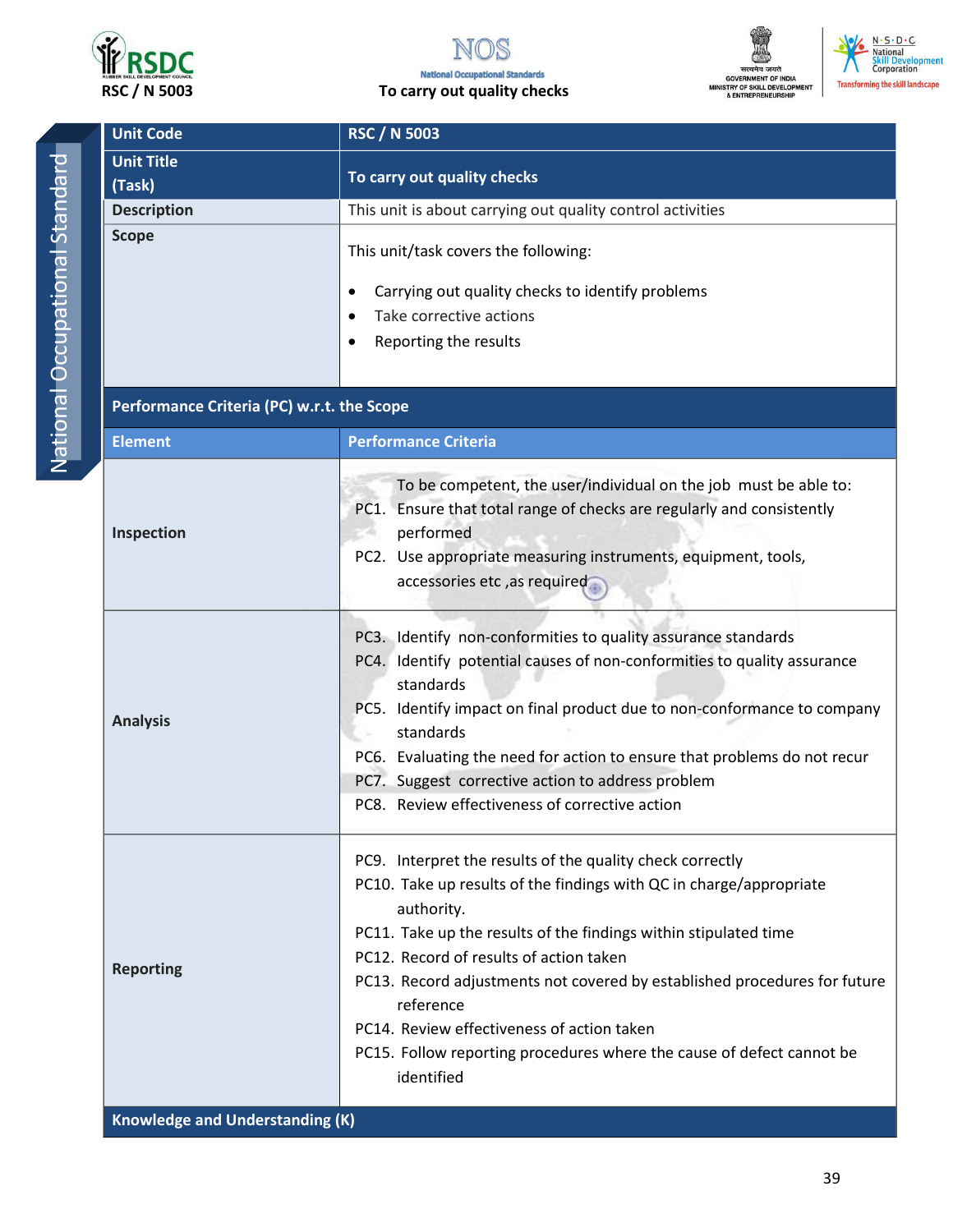

### To carry out quality checks



|                                | The user/individual on the job needs to know and understand:                                                                                                                                                                                                                                                                                                                                                                                                                                                                                                                                                                                                                                                                                                                                                                                                                                                                             |
|--------------------------------|------------------------------------------------------------------------------------------------------------------------------------------------------------------------------------------------------------------------------------------------------------------------------------------------------------------------------------------------------------------------------------------------------------------------------------------------------------------------------------------------------------------------------------------------------------------------------------------------------------------------------------------------------------------------------------------------------------------------------------------------------------------------------------------------------------------------------------------------------------------------------------------------------------------------------------------|
| <b>Technical Knowledge</b>     | KA1. The importance of quality control procedures<br>KA2. Relevance and importance of activities and how they contribute to<br>the achievement of the quality objectives,<br>KA3. Proper procedure for selecting the material/product and performing<br>quality checks without affecting the material<br>KA4. Availability of work instructions, as necessary,<br>KA5. Characteristics of the product/material<br>KA6. Use of suitable equipment<br>KA7. Availability and use of monitoring and measuring devices,<br>KA8. Requirements of records<br>KA9. Importance of maintaining accurate up-to-date records<br>KA10. The need to report within the stipulated time<br>KA11. Implications of inaccurate measuring and testing instruments and<br>equipment<br>KA12. The cost of non-conformance to quality standards<br>KA13. Implications (impact on internal/external customers) of defective<br>products, materials or components |
| Skills (S)                     |                                                                                                                                                                                                                                                                                                                                                                                                                                                                                                                                                                                                                                                                                                                                                                                                                                                                                                                                          |
|                                | <b>Writing Skills</b>                                                                                                                                                                                                                                                                                                                                                                                                                                                                                                                                                                                                                                                                                                                                                                                                                                                                                                                    |
| A. Core Skills/ Generic Skills | The user/ individual on the job needs to know and understand how to:<br>SA1. Construct simple sentences and express ideas clearly through written<br>communication<br>SA2. Fill up appropriate technical forms, process charts, activity logs in<br>required format of the company<br>SA3. Write simple letters, mails, etc<br>SA4. Perform functional mathematical operations, including apply basic<br>mathematical principles, such as numbers and space, and techniques<br>such as estimation and approximation, for practical purposes<br><b>Reading Skills</b><br>The user/individual on the job needs to know and understand how to:<br>SA5. Read and understand manuals, health and safety instructions,<br>memos, reports, job cards etc<br>SA6. Read images, graphs, diagrams<br>SA7. Understand the various coding systems as per company norms<br><b>Oral Communication (Listening and Speaking skills)</b>                  |
|                                |                                                                                                                                                                                                                                                                                                                                                                                                                                                                                                                                                                                                                                                                                                                                                                                                                                                                                                                                          |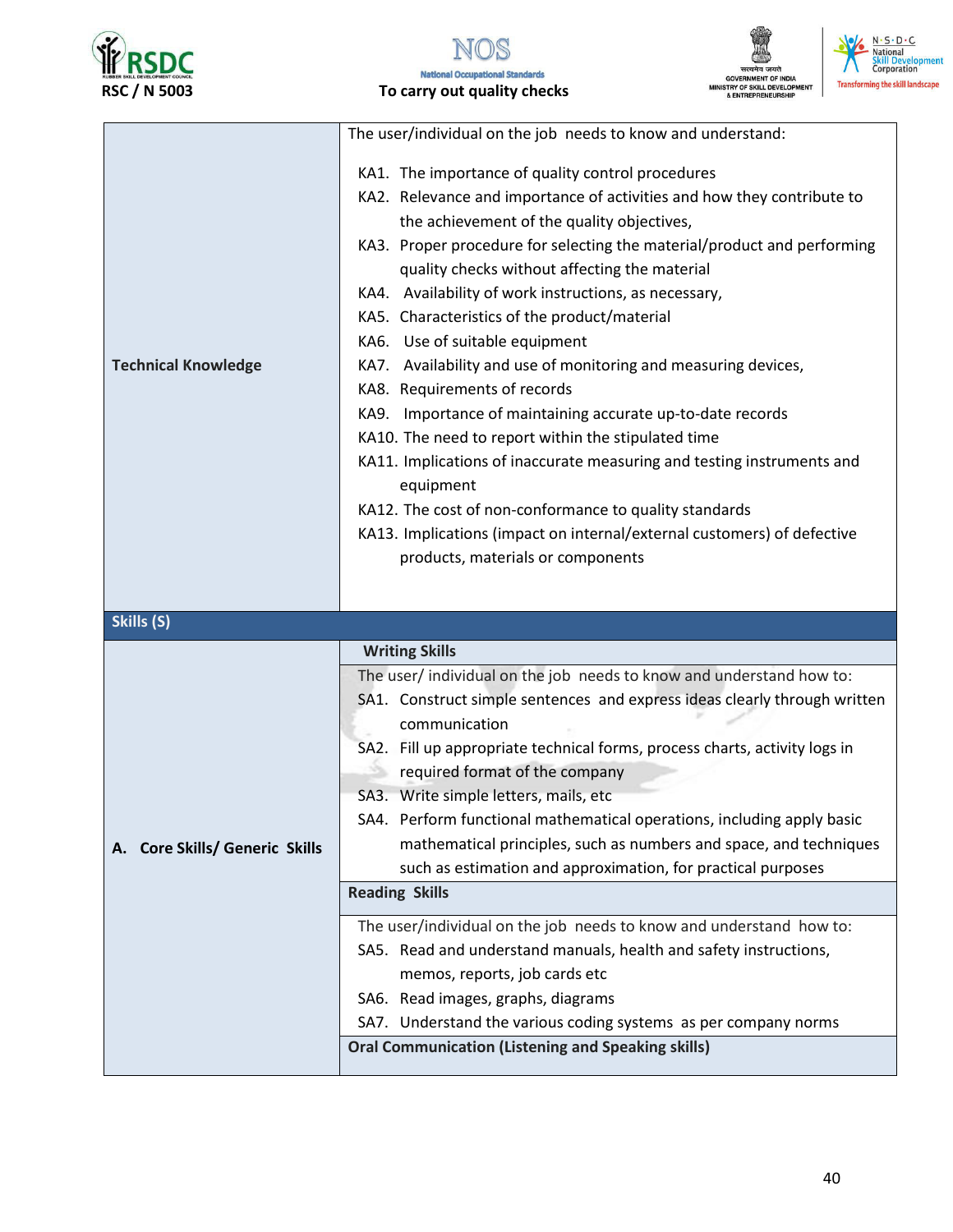

#### **National Occupational Standards** To carry out quality checks



|                              | The user/individual on the job needs to know and understand how to:          |  |  |  |  |
|------------------------------|------------------------------------------------------------------------------|--|--|--|--|
|                              | SA8. Express statements, opinions or information clearly so that others can  |  |  |  |  |
|                              | hear and understand                                                          |  |  |  |  |
|                              | SA9. Respond appropriately to any queries                                    |  |  |  |  |
|                              | SA10. Communicate with supervisor                                            |  |  |  |  |
|                              | SA11. Communicate with upstream and downstream teams                         |  |  |  |  |
|                              | SA12. Work in a team and other behavioral skills required to support the     |  |  |  |  |
|                              | small group activities (Quality Circle, Cross Functional Team,               |  |  |  |  |
|                              | <b>Suggestion Scheme)</b>                                                    |  |  |  |  |
|                              | SA13. Practice honesty with respect to company property and time             |  |  |  |  |
|                              | SA14. Communicate with people in a form and manner and using language        |  |  |  |  |
|                              | that is open and respectful                                                  |  |  |  |  |
|                              | SA15. Resolve any difficulties in relationships with colleagues, or get help |  |  |  |  |
|                              | from an appropriate person, in a way that preserves goodwill and<br>trust    |  |  |  |  |
|                              | SA16. Take responsibility for completing one's own work assignment           |  |  |  |  |
|                              | SA17. Take initiative to enhance/learn skills in ones's area of work         |  |  |  |  |
|                              | SA18. The capacity to learn from experience in a range of settings and       |  |  |  |  |
|                              | scenarios and the capacity to reflect on and analyse one's learning.         |  |  |  |  |
|                              | SA19. Is open to new ways of doing things                                    |  |  |  |  |
|                              | SA20. The capacity to envisage and articulate personal goals; to develop     |  |  |  |  |
|                              | strategies and take action to achieve them.                                  |  |  |  |  |
|                              | SA21. Avoid absenteeism                                                      |  |  |  |  |
|                              | SA22. Act objectively, rather than impulsively or emotionally when faced     |  |  |  |  |
|                              | with difficult/stressful or emotional situations                             |  |  |  |  |
|                              | SA23. Work in disciplined factory environment                                |  |  |  |  |
|                              | SA24. Be punctual                                                            |  |  |  |  |
|                              |                                                                              |  |  |  |  |
| <b>B.Professional Skills</b> | <b>Decision Making</b>                                                       |  |  |  |  |
|                              | The user/individual on the job needs to know and understand how to:          |  |  |  |  |
|                              | SB1. Take appropriate decisions regarding processing steps in view of        |  |  |  |  |
|                              | changing quality and availability of raw materials and finished goods.       |  |  |  |  |
|                              | <b>Plan and Organize</b>                                                     |  |  |  |  |
|                              | The user/individual on the job needs to know and understand how to:          |  |  |  |  |
|                              | SB2. seek clarification on problems from others                              |  |  |  |  |
|                              | SB3. apply problem-solving approaches in different situations                |  |  |  |  |
|                              | SB4. refer anomalies to the line manager                                     |  |  |  |  |
|                              | <b>Customer Centricity</b>                                                   |  |  |  |  |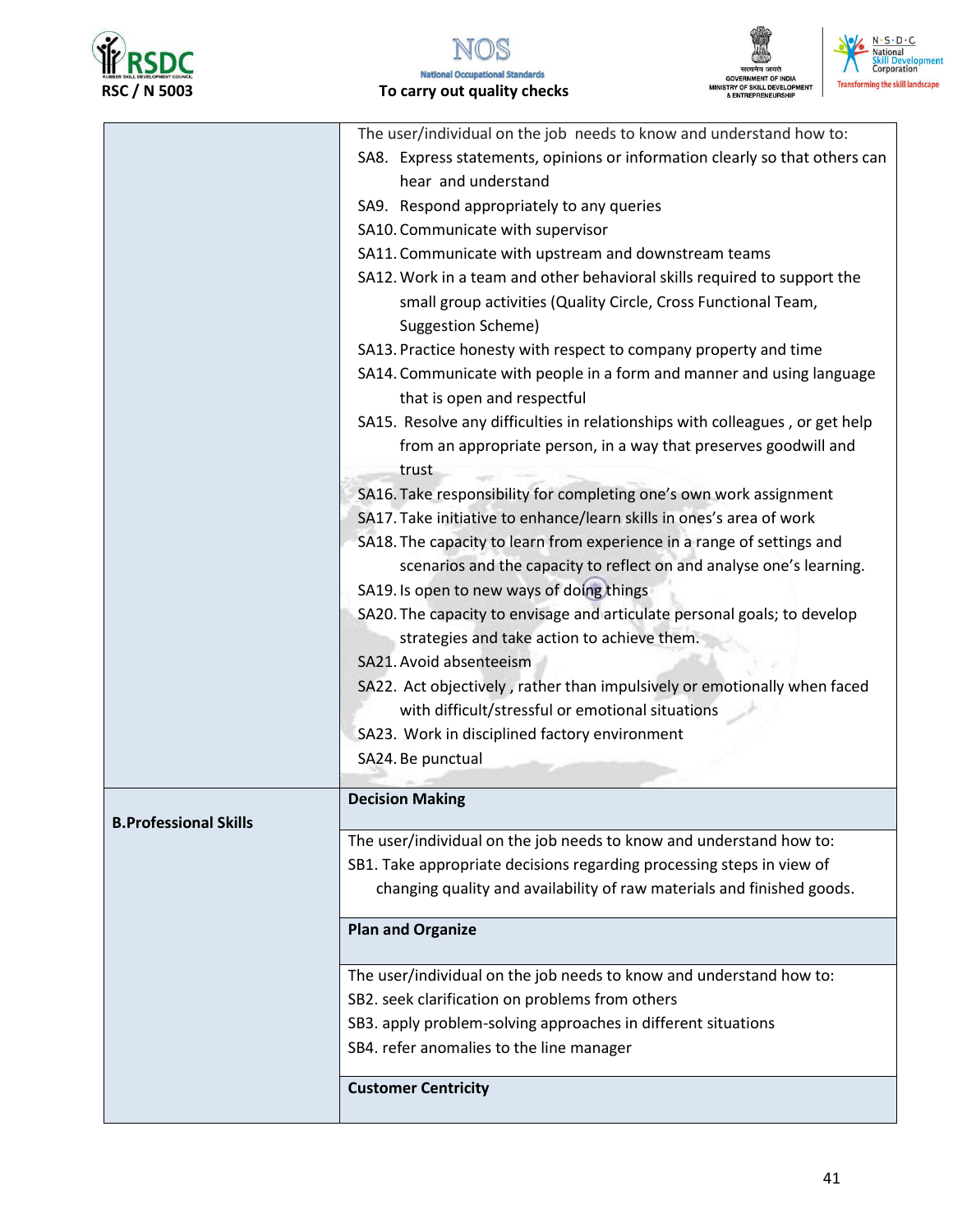

## सत्यमेव जयते<br>GOVERNMENT OF INDIA<br>MINISTRY OF SKILL DEVELOPMENT<br>& ENTREPRENEURSHIP



| <b>NA</b>                                                                                                                                                                                                                      |
|--------------------------------------------------------------------------------------------------------------------------------------------------------------------------------------------------------------------------------|
| <b>Problem Solving</b>                                                                                                                                                                                                         |
| The user/individual on the job needs to know and understand how to:<br>SB 5. Interpret quality for sheet                                                                                                                       |
| SB 6. Suggest improvements (if any) in process/product/materials based on<br>results and experience                                                                                                                            |
| <b>Analytical Thinking</b>                                                                                                                                                                                                     |
| The user/individual on the job needs to know and understand how to:<br>SB7. Proper collection of waste material                                                                                                                |
| SB8. Identify defects in the material and communicate it at the earliest and<br>suggest improvements(if any) in process/material based on experience                                                                           |
| <b>Critical Thinking</b>                                                                                                                                                                                                       |
| The user/individual on the job needs to know and understand how to:<br>SB9. Handle equipment/rubber sheet SB6. seek clarification on problems<br>from others<br>SB10. apply problem-solving approaches in different situations |
| SB11. refer anomalies to the line manager                                                                                                                                                                                      |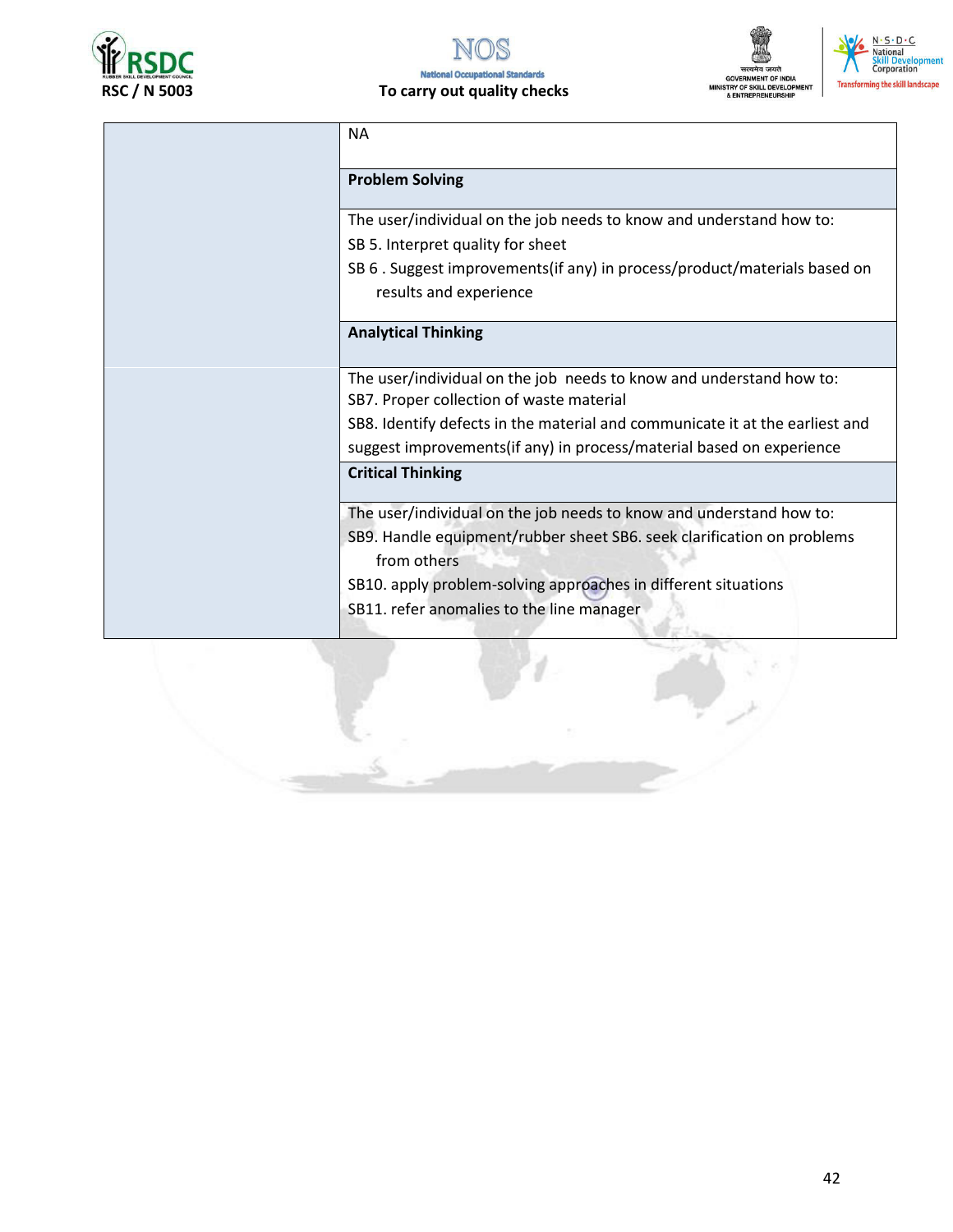



## **NOS Version Control**

| NOS Code                   | <b>RSC / N 5003</b>         |                         |          |
|----------------------------|-----------------------------|-------------------------|----------|
| <b>Credits(NSQF)</b>       | <b>TBD</b>                  | <b>Version number</b>   | 1.0      |
| Industry                   | <b>Rubber Manufacturing</b> | <b>Drafted on</b>       | 04/06/13 |
| <b>Industry Sub-sector</b> | <b>Tyre</b>                 | Last reviewed on        | 29/12/15 |
| <b>Occupation</b>          | <b>Tyre building</b>        | <b>Next review date</b> | 29/12/17 |



**Back to QP**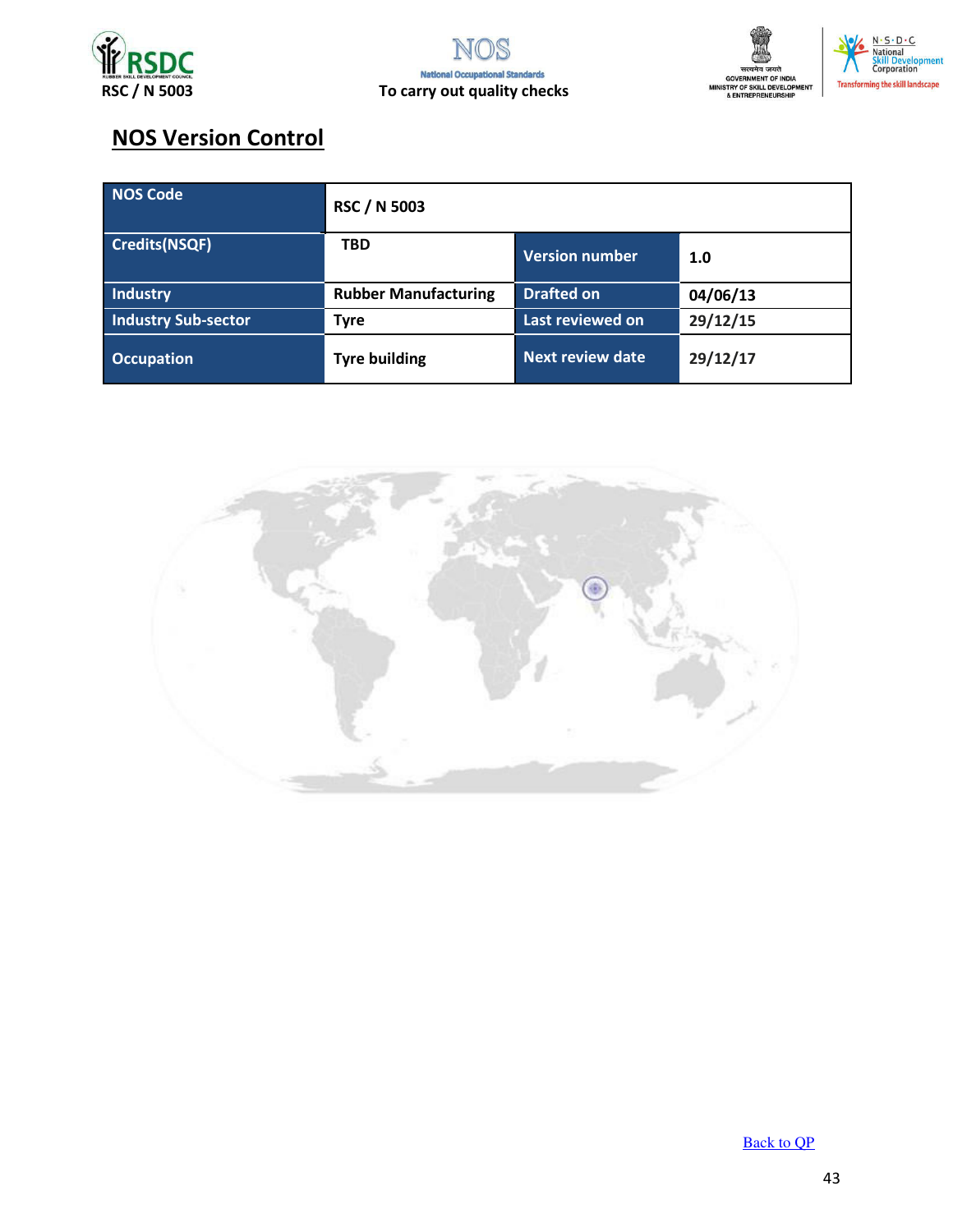





# **National Occupational Standard**

**Overview** 

This unit is about problem identification and escalation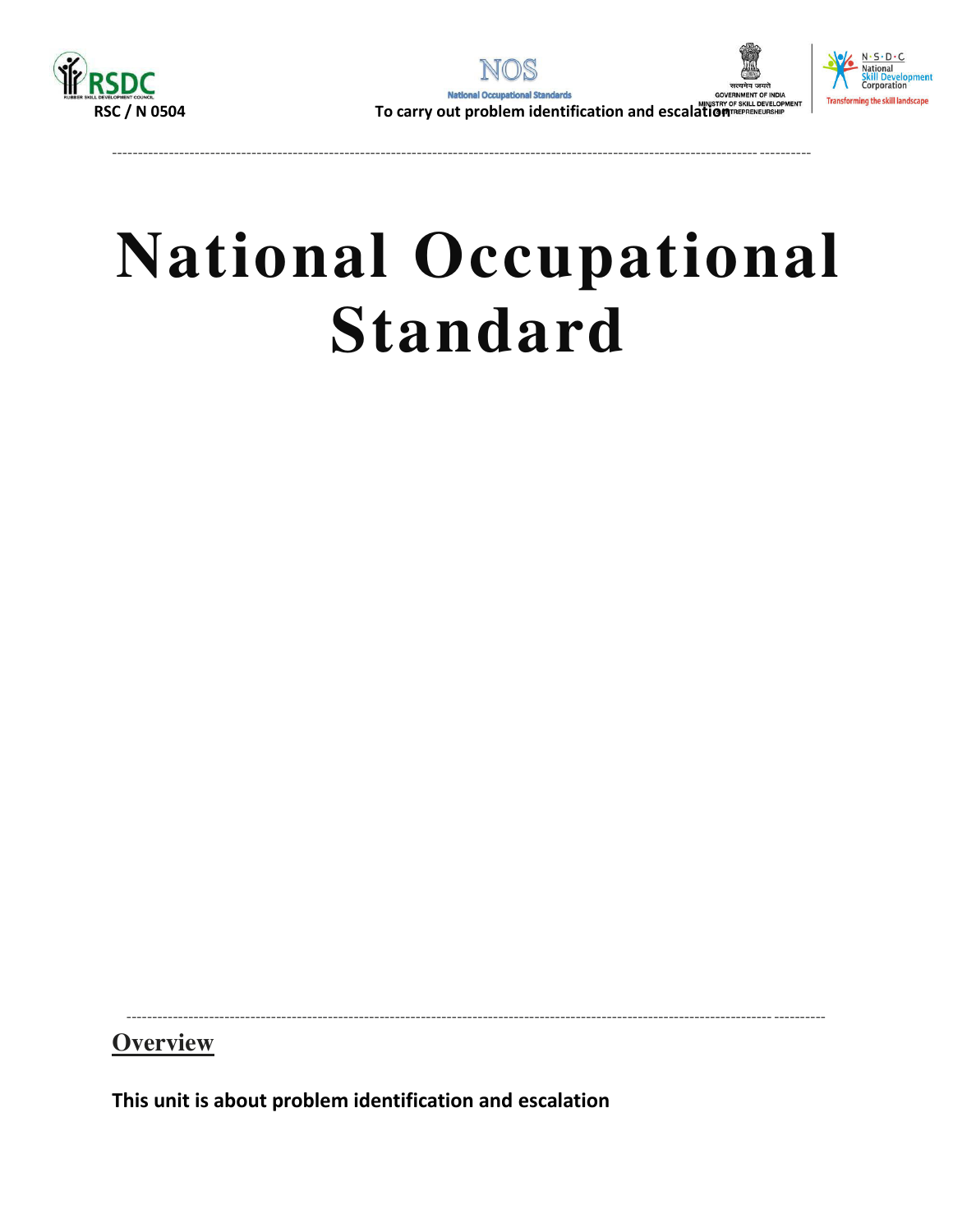

## N

#### **National Occupational Standards** To carry out problem identification and escalation



N · S · D · C<br>| National<br>| Skill\_Development<br>| Corporation **Transforming the skill landscape** 

| <b>Unit Code</b>                           | <b>RSC / N 5004</b>                                                                                                                                                                                                                                                                                                                                                                                                                                                                                                                                                                     |
|--------------------------------------------|-----------------------------------------------------------------------------------------------------------------------------------------------------------------------------------------------------------------------------------------------------------------------------------------------------------------------------------------------------------------------------------------------------------------------------------------------------------------------------------------------------------------------------------------------------------------------------------------|
| <b>Unit Title</b>                          |                                                                                                                                                                                                                                                                                                                                                                                                                                                                                                                                                                                         |
| (Task)                                     | To carry out problem identification and escalation                                                                                                                                                                                                                                                                                                                                                                                                                                                                                                                                      |
| <b>Description</b>                         | This unit is about problem identification and escalation                                                                                                                                                                                                                                                                                                                                                                                                                                                                                                                                |
| <b>Scope</b>                               | This unit/task covers the following:<br>Identify problems across:                                                                                                                                                                                                                                                                                                                                                                                                                                                                                                                       |
|                                            | Raw materials<br>Compounds<br>Product<br>Equipment<br>Others                                                                                                                                                                                                                                                                                                                                                                                                                                                                                                                            |
|                                            | Identify solutions to problems<br>Take corrective action<br>Escalation of unresolved identified problems                                                                                                                                                                                                                                                                                                                                                                                                                                                                                |
| Performance Criteria (PC) w.r.t. the Scope |                                                                                                                                                                                                                                                                                                                                                                                                                                                                                                                                                                                         |
| <b>Element</b>                             | <b>Performance Criteria</b>                                                                                                                                                                                                                                                                                                                                                                                                                                                                                                                                                             |
| Problem<br><b>Identification</b>           | To be competent, the user/individual on the job must be able to:<br>PC1. Identify defects/indicators of problems<br>PC2. Identify any wrong practices that may lead to problems<br>PC3. Identify practices that may impact the final product quality<br>PC4. Identify if the problem has occurred before<br>PC5. Identify other operations that might be impacted by the problem<br>PC6. Ensure that no delays are caused as a result of failure to escalate problems                                                                                                                   |
| <b>Necessary Action</b>                    | PC7. Take appropriate materials and sample, conduct tests and evaluate results to<br>establish reasons to confirm suspected reasons for non-conformance (where<br>required)<br>PC8. Consider possible reasons for identification of problems<br>PC9. Consider applicable corrections and formulate corrective action<br>PC10. Formulate action in a timely manner<br>PC11. Communicate problem/remedial action to appropriate parties<br>PC12. Take corrective action in a timely manner<br>PC13. Take corrective action for problems identified according to the company<br>procedures |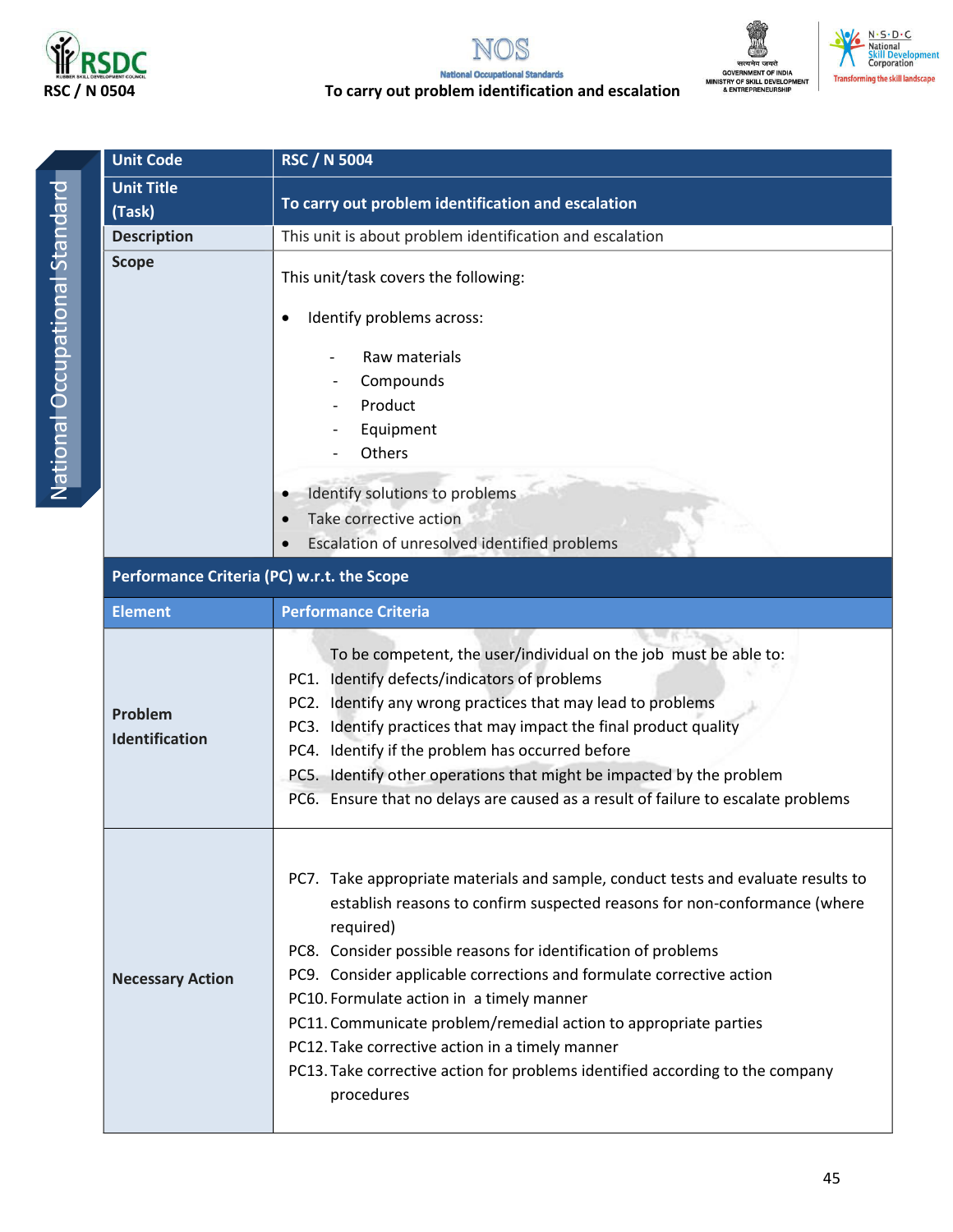







**National Occupational Standards** To carry out problem identification and escalation

|                                        | PC14. Report/document problem and corrective action in an appropriate manner                                                             |
|----------------------------------------|------------------------------------------------------------------------------------------------------------------------------------------|
|                                        | PC15. Monitor corrective action                                                                                                          |
|                                        | PC16. Evaluate implementation of corrective action taken to determine if the                                                             |
|                                        | problem has been resolved                                                                                                                |
|                                        | PC17. Ensure that corrective action selected is viable and practical                                                                     |
|                                        | PC18. Ensure that correct solution is identified to an identified problem                                                                |
|                                        | PC19. Take corrective action for problems identified according to the company                                                            |
|                                        | procedures                                                                                                                               |
|                                        | PC20. Ensure that no delays are caused as a result of failure to take necessary action                                                   |
|                                        | PC21. Escalate problem as per laid down escalation matrix                                                                                |
| <b>Problem Escalation</b>              | PC22. Escalate the problem within stipulated time                                                                                        |
|                                        | PC23. Escalate the problem in an appropriate manner                                                                                      |
|                                        | PC24. Ensure that no delays are caused as a result of failure to escalate problems                                                       |
| <b>Knowledge and Understanding (K)</b> |                                                                                                                                          |
|                                        | The user/individual on the job needs to know and understand:                                                                             |
|                                        |                                                                                                                                          |
|                                        | KA1. Indicators of problems                                                                                                              |
|                                        | KA2. The working of the equipment and accessories( if applicable)                                                                        |
|                                        | KA3. The impact of operations on the user and equipment( if applicable)                                                                  |
|                                        | KA4. The impact of operations on the final product (if applicable)                                                                       |
|                                        | KA5. The effect of not rectifying the problems identified                                                                                |
|                                        | KA6. The reason for the occurrence of previous problems<br>KA7. Measures and steps that have been taken to address the previous problems |
| A. Technical                           | KA8. Possible solutions for various problems                                                                                             |
| <b>Knowledge</b>                       | KA9. The correct method for carrying out corrective actions outlined for each                                                            |
|                                        | problem                                                                                                                                  |
|                                        | KA10. The impact of not carrying out the corrective actions                                                                              |
|                                        | KA11. The documentation procedure for recording such problems, as per company                                                            |
|                                        | norms                                                                                                                                    |
|                                        | KA12. The escalation matrix for reporting problems                                                                                       |
|                                        | KA13. Escalation matrix for reporting unresolved problems                                                                                |
|                                        | KA14. The time frame within which in which each problem needs to be escalated                                                            |
|                                        | KA15. Manner in which each problem needs to be escalated                                                                                 |
| Skills (S)                             |                                                                                                                                          |
|                                        | <b>Writing Skills</b>                                                                                                                    |
|                                        | The user/ individual on the job needs to know and understand how to:                                                                     |
| <b>Core Skills/</b><br>А.              | SA1. Construct simple sentences and express ideas clearly through written                                                                |
| <b>Generic Skills</b>                  | communication                                                                                                                            |
|                                        | SA2. Fill up appropriate technical forms, process charts, activity logs in required                                                      |
|                                        | format of the company                                                                                                                    |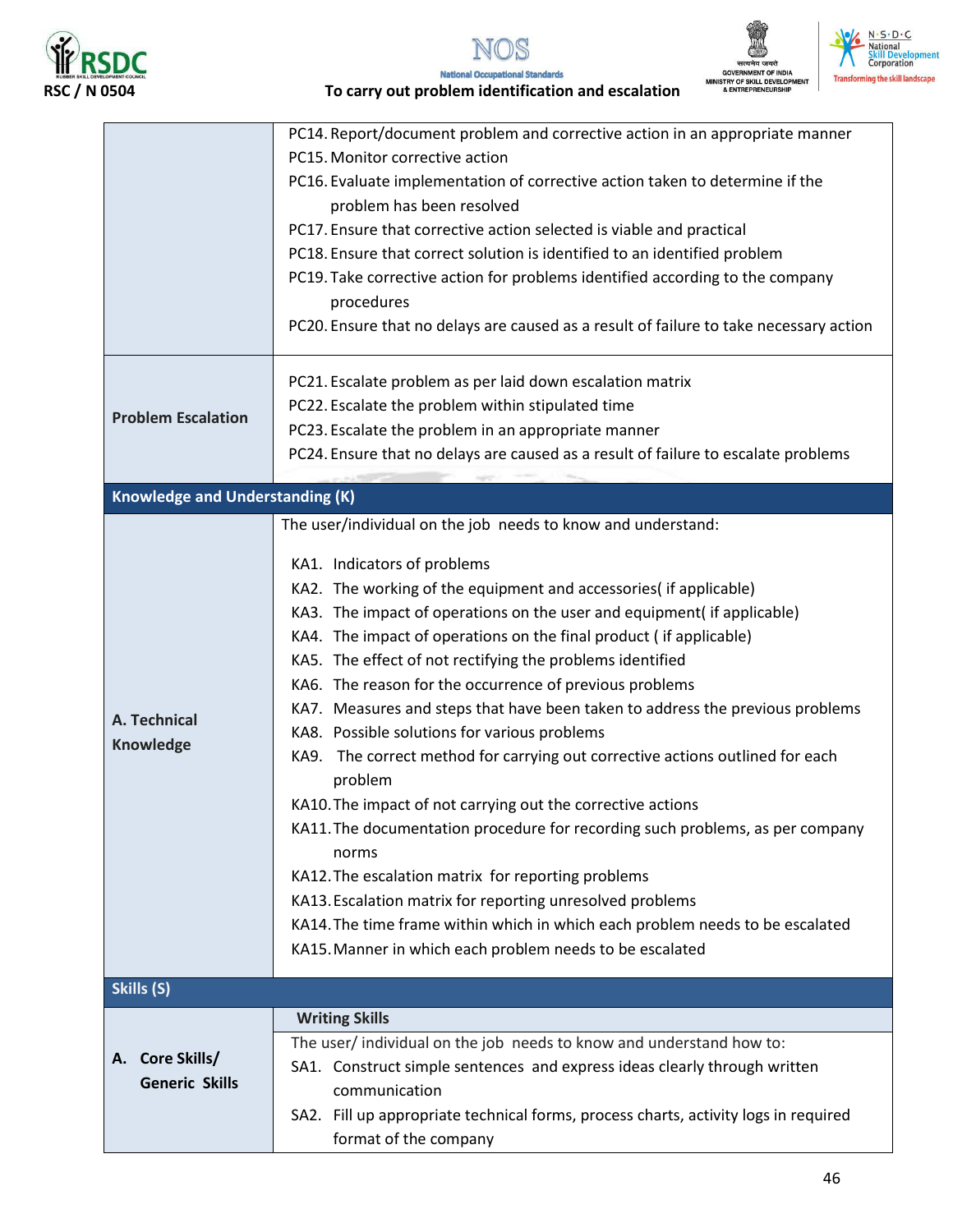

 $\mathbf I$ 









To carry out problem identification and escalation

| SA3. Write simple letters, mails, etc                                                |
|--------------------------------------------------------------------------------------|
| SA4. Perform functional mathematical operations, including apply basic               |
| mathematical principles, such as numbers and space, and techniques such as           |
| estimation and approximation, for practical purposes                                 |
| <b>Reading Skills</b>                                                                |
| The user/individual on the job needs to know and understand how to:                  |
| SA5. Read and understand manuals, health and safety instructions, memos, reports,    |
| job cards etc                                                                        |
| SA6. Read images, graphs, diagrams                                                   |
| SA7. Understand the various coding systems as per company norms                      |
| <b>Oral Communication (Listening and Speaking skills)</b>                            |
| The user/individual on the job needs to know and understand how to:                  |
| SA8. Express statements, opinions or information clearly so that others can hear     |
| and understand                                                                       |
| SA9. Respond appropriately to any queries                                            |
| SA10. Communicate with supervisor                                                    |
| SA11. Communicate with upstream and downstream teams                                 |
| SA12. Work in a team and other behavioral skills required to support the small group |
| activities (Quality Circle, Cross Functional Team, Suggestion Scheme)                |
| SA13. Practice honesty with respect to company property and time                     |
| SA14. Communicate with people in a form and manner and using language that is        |
| open and respectful                                                                  |
| SA15. Resolve any difficulties in relationships with colleagues, or get help from an |
| appropriate person, in a way that preserves goodwill and trust                       |
| SA16. Take responsibility for completing one's own work assignment                   |
| SA17. Take initiative to enhance/learn skills in ones's area of work                 |
| SA18. The capacity to learn from experience in a range of settings and scenarios and |
| the capacity to reflect on and analyse one's learning.                               |
| SA19. Is open to new ways of doing things                                            |
| SA20. The capacity to envisage and articulate personal goals; to develop strategies  |
| and take action to achieve them.                                                     |
| SA21. Avoid absenteeism                                                              |
| SA22. Act objectively, rather than impulsively or emotionally when faced with        |
| difficult/stressful or emotional situations                                          |
| SA23. Work in disciplined factory environment                                        |
| SA24. Be punctual                                                                    |
| <b>Decision Making</b>                                                               |
|                                                                                      |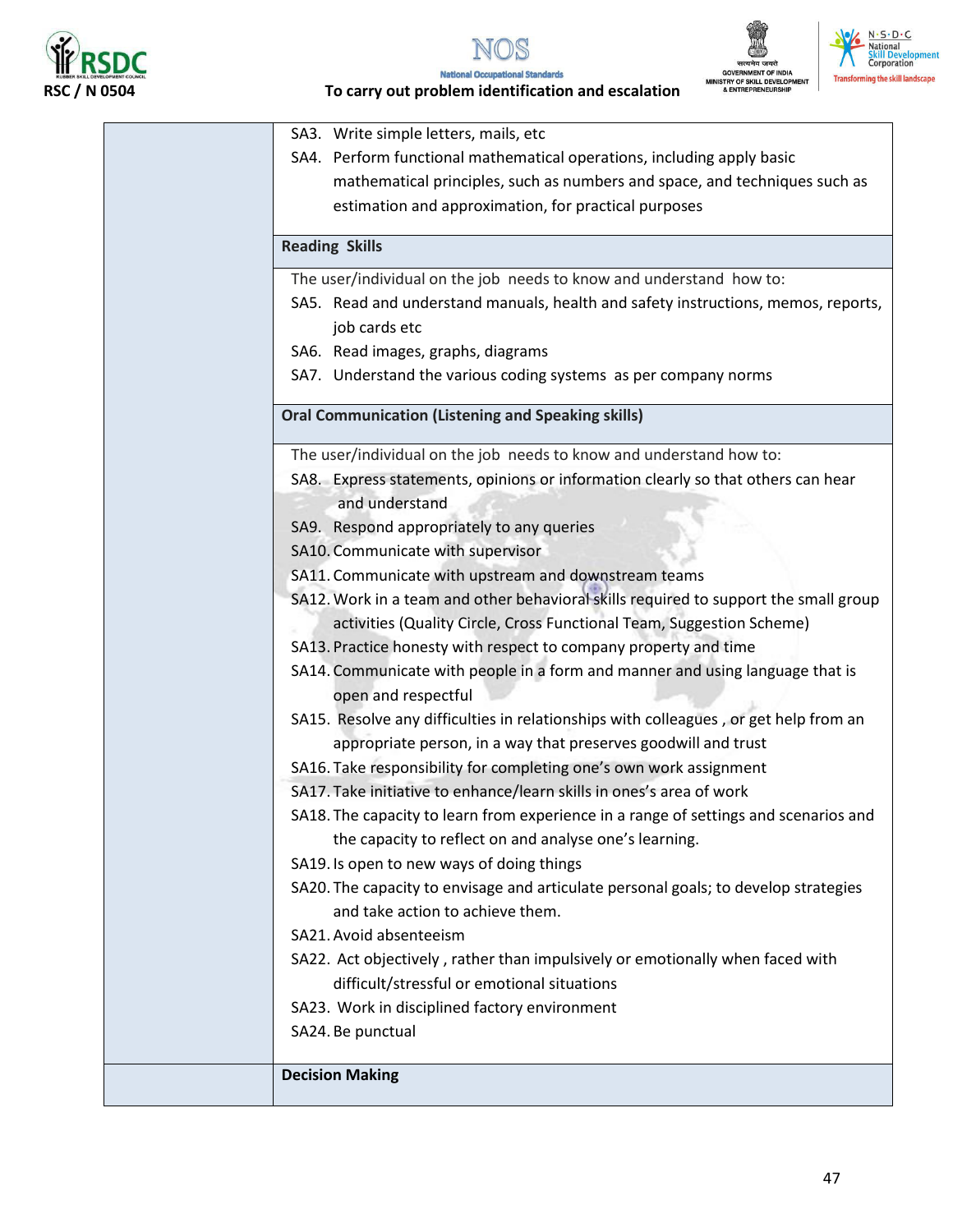







**National Occupational Standards** To carry out problem identification and escalation

| <b>B.Professional Skills</b> | The user/individual on the job needs to know and understand how to:                                                                                  |
|------------------------------|------------------------------------------------------------------------------------------------------------------------------------------------------|
|                              | SB1. Take appropriate decisions regarding processing steps in view of changing quality                                                               |
|                              | and availability of raw materials and finished goods.                                                                                                |
|                              |                                                                                                                                                      |
|                              | <b>Plan and Organize</b>                                                                                                                             |
|                              | The user/individual on the job needs to know and understand how to:                                                                                  |
|                              | SB2. seek clarification on problems from others                                                                                                      |
|                              | SB3. apply problem-solving approaches in different situations                                                                                        |
|                              | SB4. refer anomalies to the line manager                                                                                                             |
|                              | <b>Customer Centricity</b>                                                                                                                           |
|                              | <b>NA</b>                                                                                                                                            |
|                              |                                                                                                                                                      |
|                              | <b>Problem Solving</b>                                                                                                                               |
|                              | The user/individual on the job needs to know and understand how to:                                                                                  |
|                              | SB 5. Interpret quality for sheet                                                                                                                    |
|                              | SB 6 . Suggest improvements(if any) in process/product/materials based on results                                                                    |
|                              | and experience                                                                                                                                       |
|                              | <b>Analytical Thinking</b>                                                                                                                           |
|                              | The user/individual on the job needs to know and understand how to:<br>SB7. Proper collection of waste material                                      |
|                              | SB8. Identify defects in the material and communicate it at the earliest and suggest<br>improvements(if any) in process/material based on experience |
|                              | <b>Critical Thinking</b>                                                                                                                             |
|                              | The user/individual on the job needs to know and understand how to:                                                                                  |
|                              | SB9. Handle equipment/rubber sheet SB6. seek clarification on problems from others                                                                   |
|                              | SB10. apply problem-solving approaches in different situations                                                                                       |
|                              | SB11. refer anomalies to the line manager                                                                                                            |
|                              |                                                                                                                                                      |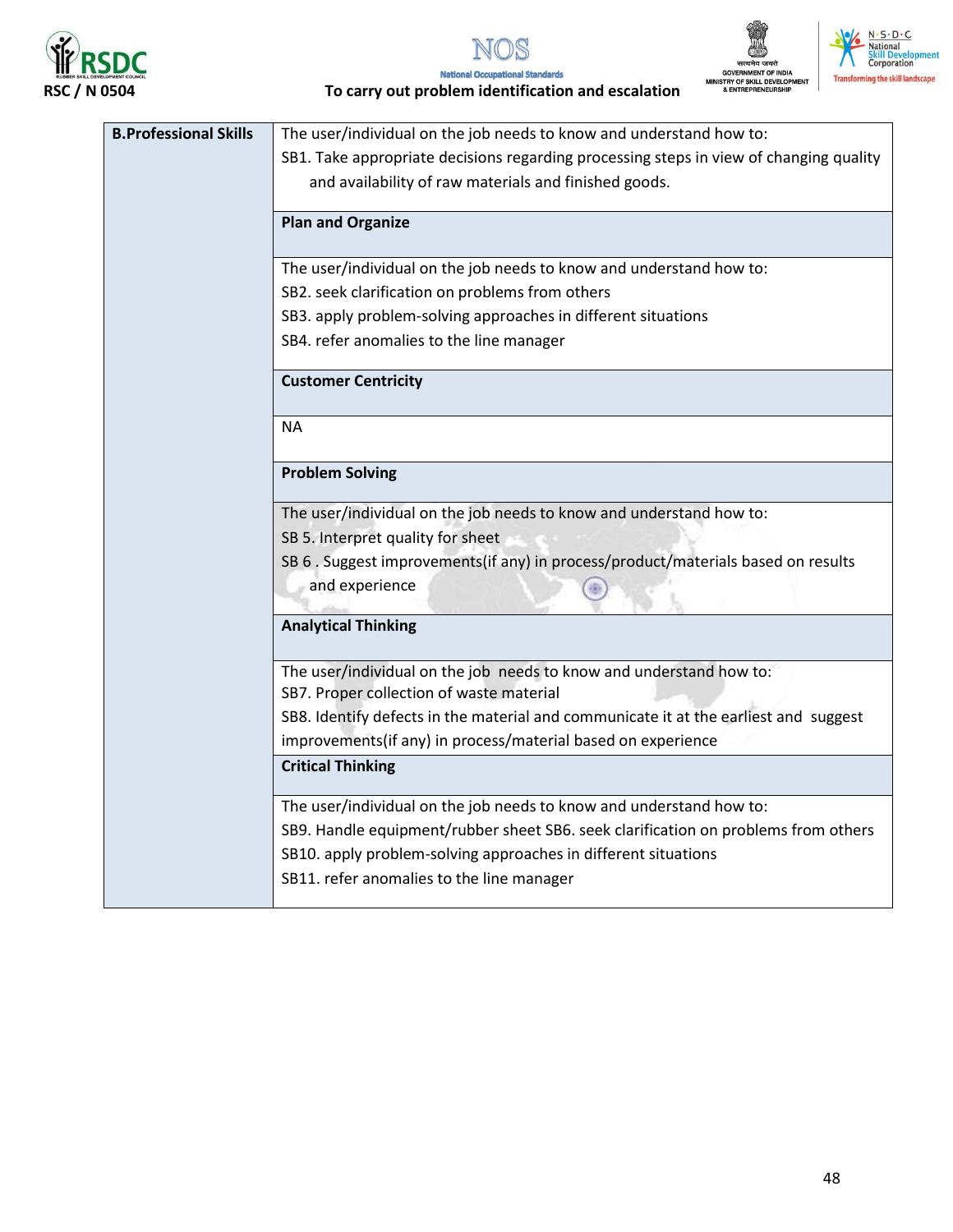





### To carry out problem identification and escalation

## **NOS Version Control**

| <b>NOS Code</b>            | <b>RSC / N 5004</b>         |                         |          |  |
|----------------------------|-----------------------------|-------------------------|----------|--|
| <b>Credits(NSQF)</b>       | <b>TBD</b>                  | <b>Version number</b>   | 1.0      |  |
| <b>Industry</b>            | <b>Rubber Manufacturing</b> | <b>Drafted on</b>       | 04/06/13 |  |
| <b>Industry Sub-sector</b> | <b>Tyre</b>                 | Last reviewed on        | 29/12/15 |  |
| <b>Occupation</b>          | <b>Tyre building</b>        | <b>Next review date</b> | 29/12/17 |  |



**Back to QP**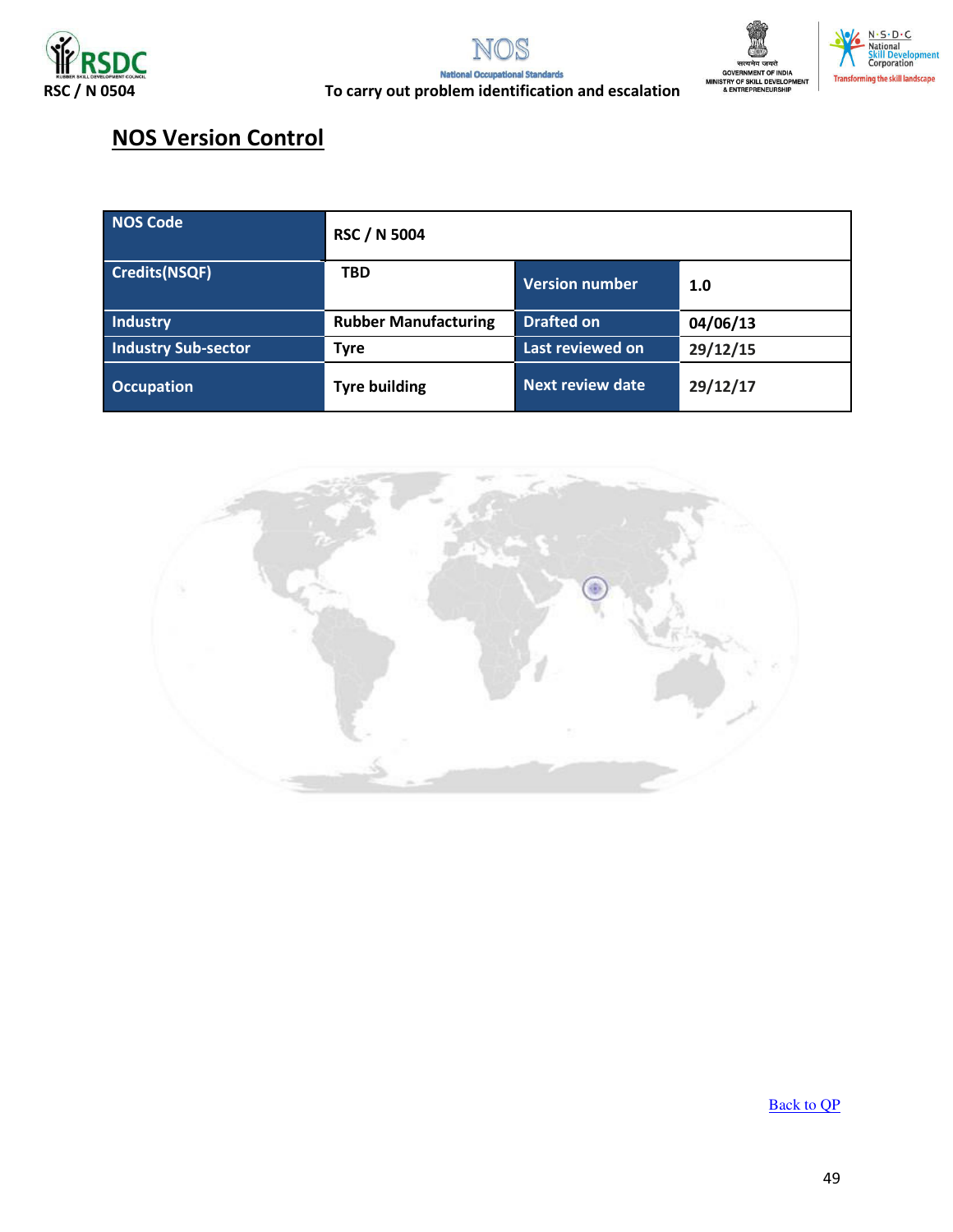#### **CRITERIA FOR ASSESSMENT OF TRAINEES**

**Job Role:** Radial Building Operator

**Qualification Pack Code:** RSC/ Q 0520

**Sector Skill Council :** Rubber Skill Development Council

#### **Guidelines for Assessment**

1. Criteria for assessment for each Qualification Pack will be created by the Sector Skill Council. Each Performance Criteria (PC) will be assigned marks proportional to its importance in NOS. SSC will also lay down proportion of marks for Theory and Skills Practical for each PC

2. The assessment for the theory part will be based on knowledge bank of questions created by the SSC 3. Individual assessment agencies will create unique question papers for theory part for each candidate at each examination/training center (as per assessment criteria below)

4. Individual assessment agencies will create unique evaluations for skill practical for every student at each examination/training center based on this criteria

5. To pass the Qualification Pack, every trainee should score a minimum of 70% in every NOS 6. In case of successfully passing only certain number of NOS's, the trainee is eligible to take subsequent assessment on the balance NOS's to pass the Qualification Pack

|                                             | <b>Assessment Strategy</b> |                                                                                                                                                                     |                | <b>Marks Allocation</b> |                  |  |
|---------------------------------------------|----------------------------|---------------------------------------------------------------------------------------------------------------------------------------------------------------------|----------------|-------------------------|------------------|--|
| <b>NOS</b>                                  | <b>Elements</b>            | <b>Performance Criteria</b>                                                                                                                                         | <b>Total</b>   | <b>Theory</b>           | <b>Practical</b> |  |
|                                             |                            | PC1. Ensure that tyre building<br>machine is clean                                                                                                                  | 3              | 3                       | $\Omega$         |  |
|                                             |                            | PC2. Ensure that building drum is<br>clean                                                                                                                          | 3              | 3                       | 0                |  |
|                                             |                            | PC3. Ensure that building drum of<br>the correct size is in place                                                                                                   | 3              | 3                       | $\Omega$         |  |
|                                             | Equipment<br>readiness     | PC4. Set parameters for the<br>building machine as per job card                                                                                                     | 3              | 3                       | $\Omega$         |  |
| 1. RSC / N 2001<br>Prepare tyre<br>building |                            | PC5. Follow equipment<br>preparation process as per<br>company requirements                                                                                         | 3              | 3                       | $\Omega$         |  |
|                                             |                            | PC6. Ensure that no delays are<br>caused as a result of improper<br>preparation and failure to identify<br>problems.                                                | 3              | 3                       | $\mathbf{0}$     |  |
|                                             |                            | PC7. Keep other building<br>materials & tools such as drum<br>cement, inner liner, sidewall,<br>plies, bead, tyre chord, belts,<br>stitchers, knife and tread ready | $\overline{2}$ | $\overline{2}$          | $\Omega$         |  |
|                                             | Raw material               | PC8. Ensure that material to be<br>fed is approved by laboratory                                                                                                    | 6              | $\overline{2}$          | 4                |  |
|                                             | appropriateness            | PC9. Collect all materials required<br>for the batch                                                                                                                | 6              | $\overline{2}$          | 4                |  |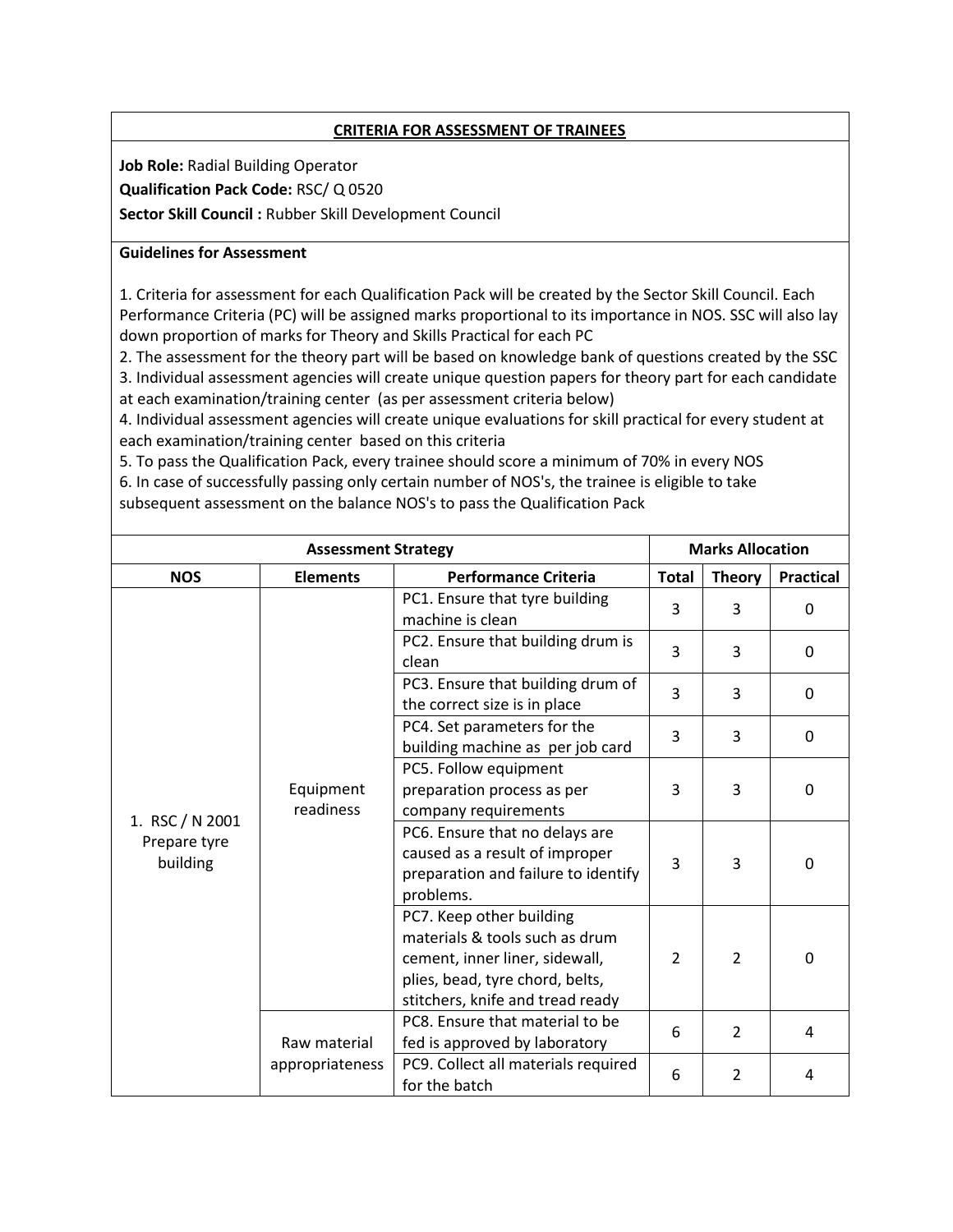|                                        |                 | PC10. Match the batch code of<br>each material with the batch code<br>on the job schedule given by the<br>planning department               | $\overline{7}$ | 3              | 4              |
|----------------------------------------|-----------------|---------------------------------------------------------------------------------------------------------------------------------------------|----------------|----------------|----------------|
|                                        |                 | PC11. Ensure that components<br>such as bead, freshening solvent<br>and swab are ready                                                      | 6              | $\overline{2}$ | 4              |
|                                        |                 | PC12. Ensure that other materials<br>are in the correct quantity                                                                            | 6              | $\overline{2}$ | 4              |
|                                        |                 | PC13. Ensure, by visual<br>inspection, that raw material is of<br>desired quality (free of<br>contamination etc.)                           | $\overline{4}$ | $\overline{2}$ | $\overline{2}$ |
|                                        |                 | PC14. Ensure that no delays are<br>caused as a result of improper<br>preparation and failure to identify<br>problems                        | $\overline{2}$ | $\overline{2}$ | 0              |
|                                        |                 | PC15. Housekeeping and Safety in<br>Tyre Building are                                                                                       | 6              | $\overline{2}$ | 4              |
|                                        | Health & Safety | PC16. Do not wear loose and torn<br>clothes during working hours                                                                            | 6              | $\overline{2}$ | 4              |
|                                        |                 | PC17. Ensure no spillage of<br>Naphtha or Solvent                                                                                           | 6              | $\overline{2}$ | 4              |
|                                        |                 | PC18. Use Forklift / Trolleys etc.<br>while lifting heavy materials such<br>as heavy finished tyres to avoid<br>physical injury.            | 6              | $\overline{2}$ | 4              |
|                                        |                 | PC19. Ensure use of personal<br>protective equipment like<br>wearing protective gloves, safety<br>shoes, Safety Glasses, safety mask<br>etc | 7              | 3              | 4              |
|                                        |                 | PC20. Adhere to all the other<br>safety norms (like wearing<br>protective gloves etc)                                                       | 6              | $\overline{2}$ | 4              |
|                                        |                 | PC21. Comply with other health,<br>safety, environment guidelines,<br>regulations etc in accordance with<br>company procedure               | 6              | $\overline{2}$ | 4              |
|                                        |                 |                                                                                                                                             | 100            | 50             | 50             |
| 2. RSC / N 2002<br><b>Build radial</b> | Raw material    | PC1. Ensure, by visual inspection,<br>that tyre building material is of<br>desired quality (free of<br>contamination etc.)                  | $\overline{2}$ | $\overline{2}$ | 0              |
| pneumatic tyre                         | appropriateness | PC2. Ensure that batch size of tyre<br>building material is as per<br>specified quantity                                                    | $\overline{2}$ | $\overline{2}$ | 0              |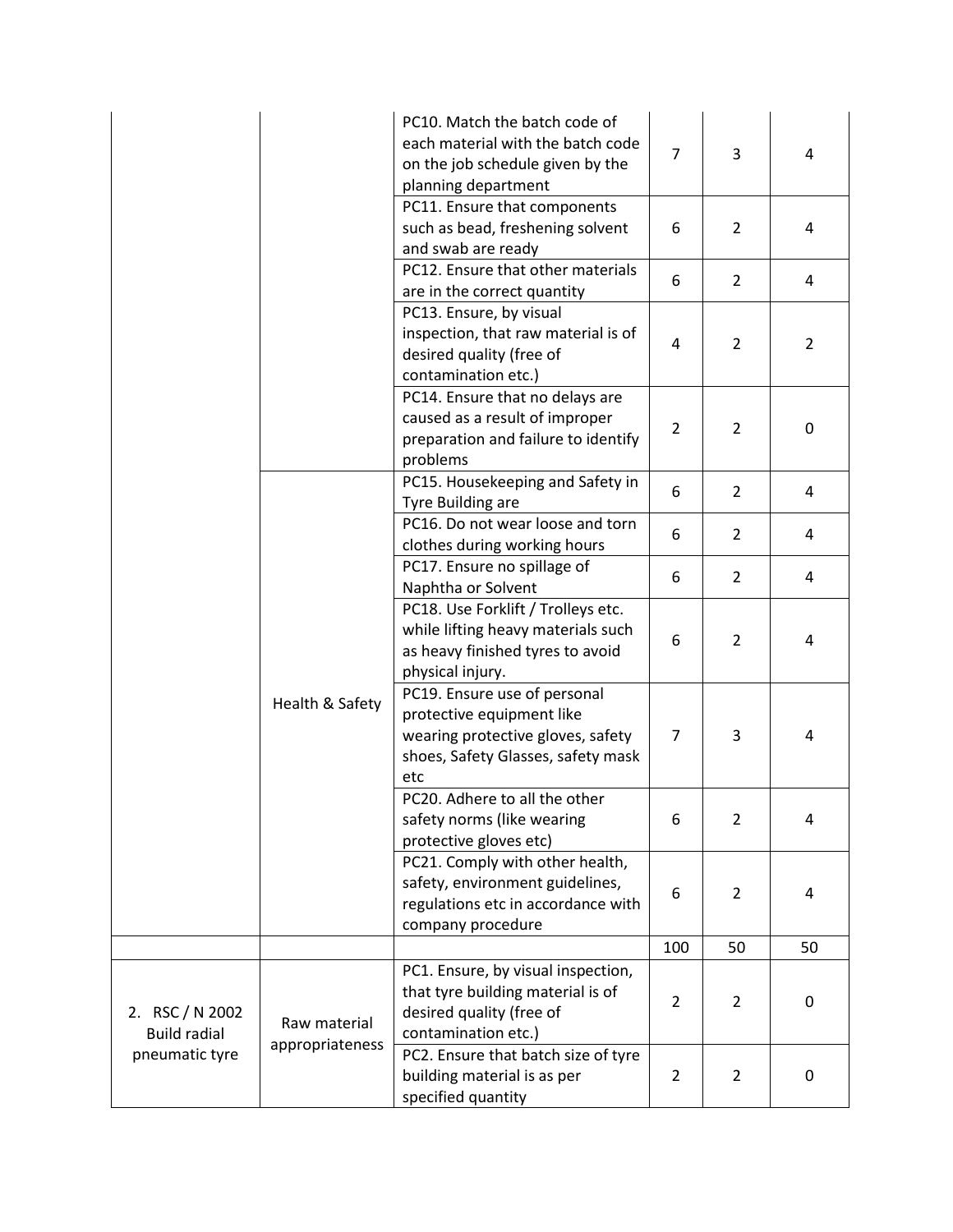|  |           | PC3. Plan batch sequence in shifts<br>based on raw material<br>availability/rejection to maximize<br>output                             | $\overline{2}$ | 2              | 0              |
|--|-----------|-----------------------------------------------------------------------------------------------------------------------------------------|----------------|----------------|----------------|
|  |           | PC4. Position bead joint correctly<br>for proper tyre balance.                                                                          | 4              | 2              | $\overline{2}$ |
|  |           | PC5. Set inner liner at the drum<br>and rotate around the drum one<br>turn                                                              | 4              | 2              | 2              |
|  |           | PC6. Cut joint with a hot knife                                                                                                         | 4              | $\overline{2}$ | $\overline{2}$ |
|  |           | PC7. Set inner liner end to end so<br>that the diagonal cutting seam is<br>at the top                                                   | 4              | 2              | 2              |
|  |           | PC8. Fasten the ends together<br>manually                                                                                               | 4              | $\overline{2}$ | 2              |
|  |           | PC9. Set cord ply ends at the<br>drum and rotate the drum one<br>turn.                                                                  | 4              | 2              | $\overline{2}$ |
|  | Operation | PC10. Cut the cord ply manually<br>and join with 2 - 5 overlapping<br>cords                                                             | 4              | 2              | $\overline{2}$ |
|  |           | PC11. Press the joint carefully at<br>the edges                                                                                         | 4              | $\overline{2}$ | $\overline{2}$ |
|  |           | PC12. Mount bead wire and turn-<br>up is done automatically.                                                                            | 4              | 2              | $\overline{2}$ |
|  |           | PC13. Turn edges with bladders<br>over the beads and stitch tightly.                                                                    | 4              | $\overline{2}$ | $\overline{2}$ |
|  |           | PC14. Set sidewall ends at the<br>drum and rotate around the drum<br>one turn.                                                          | 4              | 2              | $\overline{2}$ |
|  |           | PC15. Set sidewall end to end and<br>fasten the seam together<br>manually.                                                              | 4              | 2              | 2              |
|  |           | PC16. Tread Package<br>Manufacturing: Join belt by<br>cutting it with a hot knife and<br>setting the ends together at the<br>belt drum. | 4              | 2              | 2              |
|  |           | PC17. Set end of the nylon<br>bandage at the drum at the<br>middle of the belt.                                                         | 4              | 2              | $\overline{2}$ |
|  |           | PC18. Wind the bandage on top<br>of the belt 1-2 times and cut with<br>scissors                                                         | 4              | 2              | 2              |
|  |           | PC19. Set tread end to end and<br>join manually after the machine<br>has pulled tread at the drum                                       | 4              | 2              | $\overline{2}$ |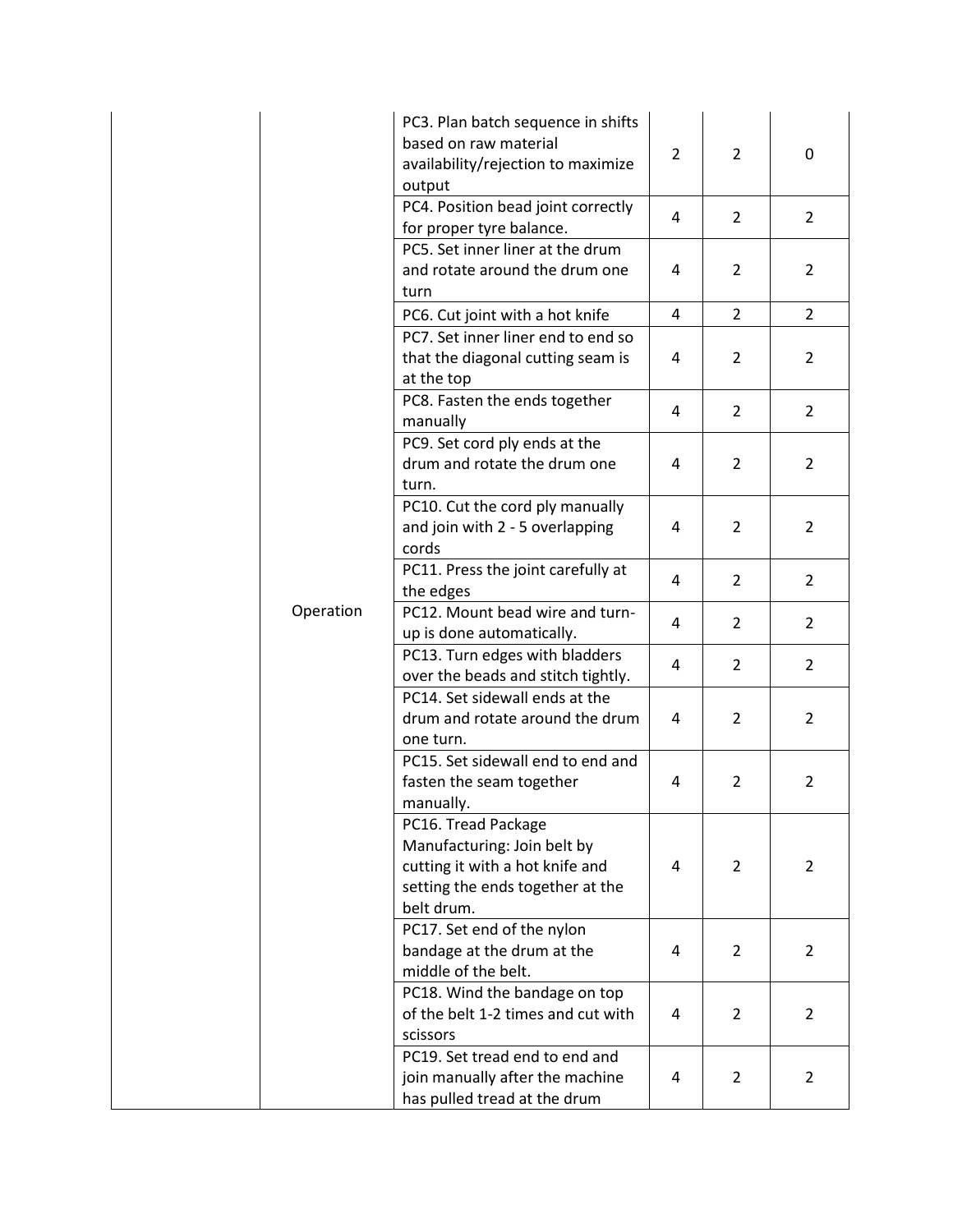|                     |                 | automatically                                            |                |                |                  |
|---------------------|-----------------|----------------------------------------------------------|----------------|----------------|------------------|
|                     |                 | PC20. The carcass and tread                              | 4              | $\overline{2}$ | $\overline{2}$   |
|                     |                 | Package are joined automatically.                        |                |                |                  |
|                     |                 | PC21. Set the carcass at the                             |                |                |                  |
|                     |                 | flanges of the carcass drum, apply                       | 4              | $\overline{2}$ | $\overline{2}$   |
|                     |                 | pressure and fasten to the tread                         |                |                |                  |
|                     |                 | package and stitch together.                             |                |                |                  |
|                     |                 | PC22. Ensure that material                               | 4              | $\overline{2}$ | $\overline{2}$   |
|                     |                 | wastage is within tolerance limits                       |                |                |                  |
|                     |                 | PC23. Ensure that no rework or                           | $\overline{4}$ | $\overline{2}$ | $\overline{2}$   |
|                     |                 | rejection is generated.                                  |                |                |                  |
|                     |                 | PC24. Match the quality of output                        |                |                |                  |
|                     |                 | to company's product                                     | $\overline{2}$ | $\overline{2}$ | $\mathbf 0$      |
|                     |                 | requirements                                             |                |                |                  |
|                     |                 | PC25. Meet production quantity                           | $\overline{2}$ | $\overline{2}$ | $\boldsymbol{0}$ |
|                     |                 | targets set for the operation                            |                |                |                  |
|                     |                 | PC26. Follow work instructions as                        | $\overline{2}$ | $\overline{2}$ | $\mathbf 0$      |
|                     |                 | laid down by the company                                 |                |                |                  |
|                     |                 | PC27. Ensure Housekeeping and                            | $\overline{2}$ | $\overline{2}$ | $\mathbf 0$      |
|                     |                 | Safety in Tyre Building area.                            |                |                |                  |
|                     |                 | PC28. Do not wear loose and torn                         | $\overline{2}$ | $\overline{2}$ | $\mathbf 0$      |
|                     |                 | clothes during working hours                             |                |                |                  |
|                     |                 | PC29. Ensure that personal                               |                |                |                  |
|                     |                 | protective equipment like                                | 2              | $\overline{2}$ | 0                |
|                     |                 | wearing protective gloves, safety                        |                |                |                  |
|                     |                 | shoes, Safety Glasses, safety mask                       |                |                |                  |
|                     | Health & Safety | etc)                                                     |                |                |                  |
|                     |                 | PC30. Use Forklift / Trolleys etc.                       |                |                |                  |
|                     |                 | while lifting heavy materials such                       | $\mathbf 1$    | $\mathbf{1}$   | 0                |
|                     |                 | as heavy finished tyres to avoid                         |                |                |                  |
|                     |                 | physical injury.                                         |                |                |                  |
|                     |                 | PC31. Comply with other health,                          |                |                |                  |
|                     |                 | safety, environment guidelines,                          | 1              | $\mathbf{1}$   | 0                |
|                     |                 | regulations etc in accordance with<br>organizational SOP |                |                |                  |
|                     |                 |                                                          |                |                |                  |
|                     |                 |                                                          | 100            | 60             | 40               |
|                     |                 | PC1. Follow work instructions as                         | 4              | 4              | 0                |
| 3. RSC / N 2003     |                 | laid down by the company                                 |                |                |                  |
|                     |                 | PC2. Remove green tyre from the                          | 14             | 4              | 10               |
|                     |                 | TBM and put on a trolley                                 |                |                |                  |
| Post tyre building  | Operation       | PC3. Transport tyre to painting                          | 14             | 4              | 10               |
| activity for radial |                 | section                                                  |                |                |                  |
| tyre                |                 | PC4. Spray paint tyre from inside                        |                |                |                  |
|                     |                 | and outside and dry in a hot                             | 14             | 4              | 10               |
|                     |                 | chamber and allow to cool for                            |                |                |                  |
|                     |                 | definite time                                            |                |                |                  |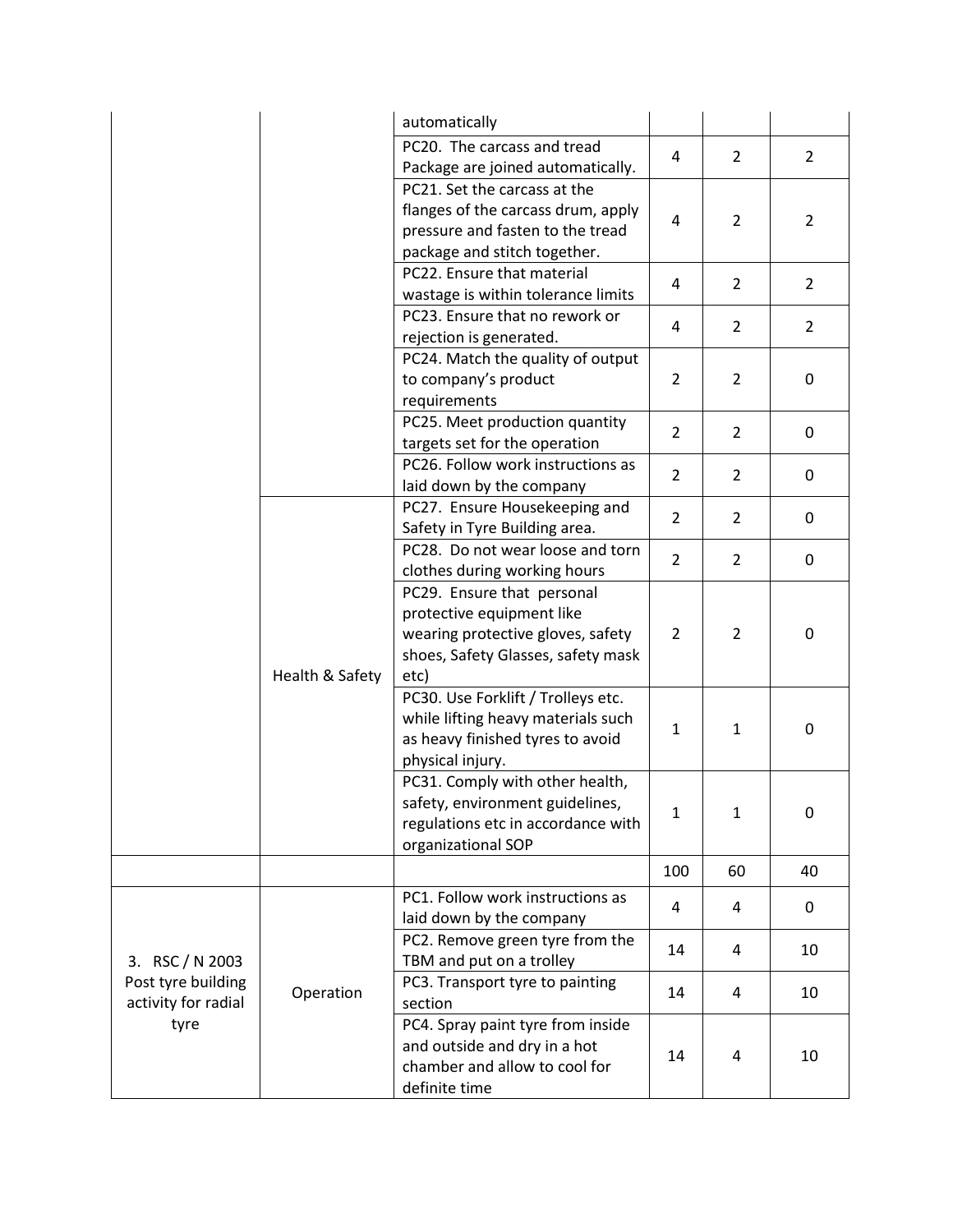|                      | PC5. Remove tyre and transport<br>to curing section for tyre curing                                                                       | $\overline{2}$ | $\overline{2}$ | 0           |
|----------------------|-------------------------------------------------------------------------------------------------------------------------------------------|----------------|----------------|-------------|
|                      | PC6. Visually inspect tyre for<br>defects                                                                                                 | $\overline{2}$ | $\overline{2}$ | 0           |
|                      | PC7. Handover the equipment to<br>the next operator in clean and<br>good condition                                                        | 2              | $\overline{2}$ | 0           |
| Material<br>disposal | PC8. Dispose off waste material<br>as per waste disposal procedures<br>laid down by the organizational<br>SOP                             | 3              | 3              | 0           |
| <b>Batch Marking</b> | PC9. Carry out tyre marking as per<br>instructions laid down by the<br>company (in terms of size, weight,<br>colour etc).                 | 3              | 3              | 0           |
|                      | PC10.                                                                                                                                     | $\mathbf 0$    | 0              | $\mathbf 0$ |
|                      | PC11. Send sample of specified<br>product/batch number to lab for<br>testing, if warranted                                                | $\overline{2}$ | $\overline{2}$ | 0           |
| Sampling             | PC12. Send sample of specified<br>batch number to lab for testing                                                                         | $\overline{2}$ | $\overline{2}$ | 0           |
|                      | PC13. Send sample in specified<br>quantity to lab for testing                                                                             | $\overline{2}$ | $\overline{2}$ | 0           |
|                      | PC14. Send sample in the<br>specified form to lab for testing                                                                             | $\overline{2}$ | $\overline{2}$ | 0           |
|                      | PC15. Send the remaining<br>material to the designated<br>storage area                                                                    | 2              | $\overline{2}$ | 0           |
|                      | PC16. Ensure Housekeeping and<br>Safety in Tyre Building area                                                                             | $\overline{2}$ | $\overline{2}$ | 0           |
|                      | PC17. Do not wear loose and torn<br>clothes during working hours                                                                          | 6              | $\overline{2}$ | 4           |
|                      | PC18. Use Forklift / Trolleys etc.<br>while lifting heavy materials such<br>as heavy finished tyres to avoid<br>physical injury.          | 6              | $\overline{2}$ | 4           |
| Health & Safety      | PC19. Ensure that personal<br>protective equipment like<br>wearing protective gloves, safety<br>shoes, Safety Glasses, safety mask<br>etc | 6              | $\overline{2}$ | 4           |
|                      | PC20. Spray paint the tyre safely<br>by using protective equipment to<br>cover the face and other body<br>parts                           | 6              | $\overline{2}$ | 4           |
|                      | PC21. Comply with other health,<br>safety, environment guidelines,                                                                        | 6              | $\overline{2}$ | 4           |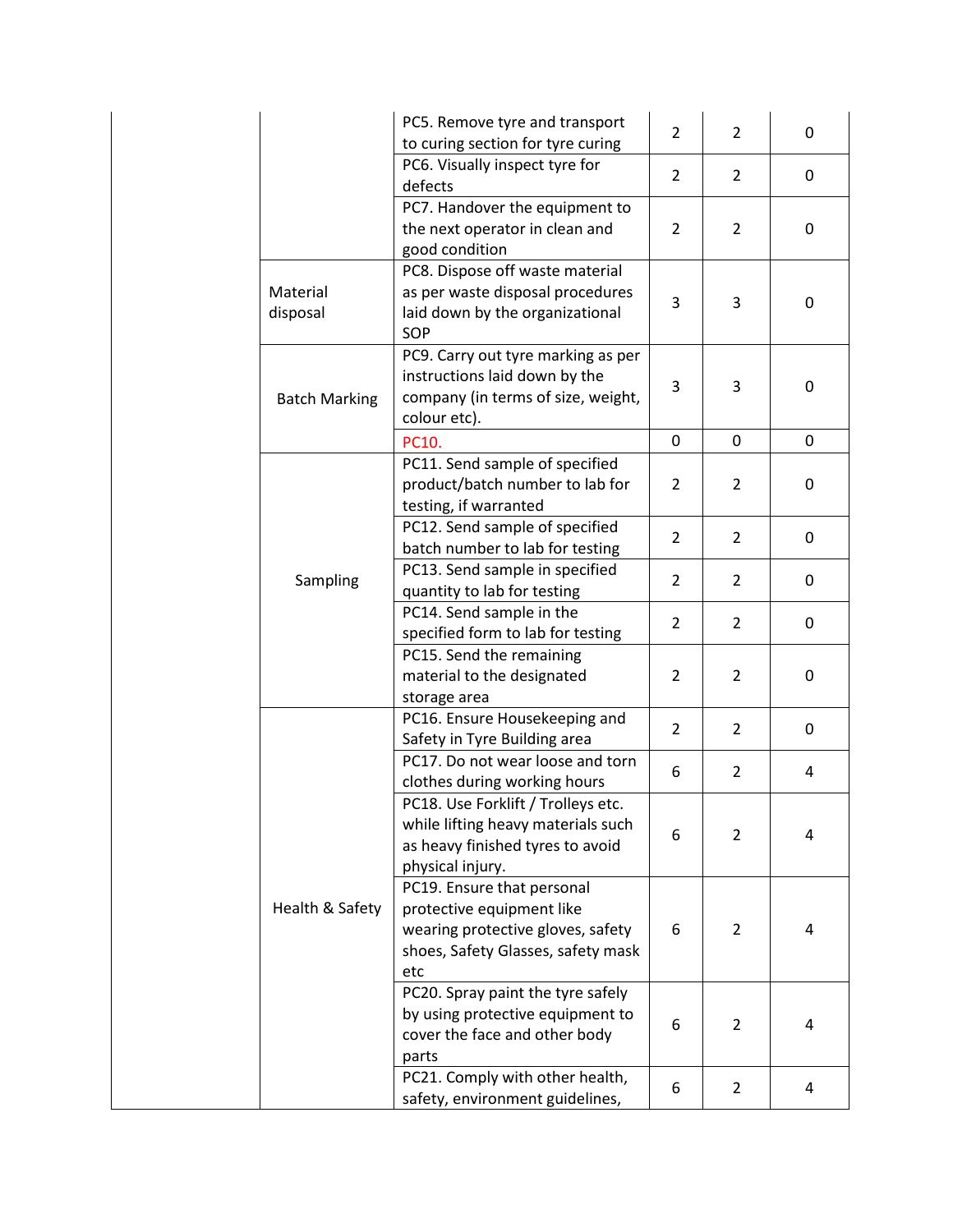|                           |              | regulations etc in accordance with<br>company procedure        |                |                |              |
|---------------------------|--------------|----------------------------------------------------------------|----------------|----------------|--------------|
|                           |              |                                                                | 100            | 50             | 50           |
|                           |              | PC1. Inspect the area while taking                             |                |                |              |
|                           |              | into account various surfaces                                  | 3              | 3              | $\mathbf 0$  |
|                           |              | PC2. Identify the material                                     |                |                |              |
|                           |              | requirements for cleaning the                                  |                |                |              |
|                           |              | areas inspected, by considering                                | 3              |                |              |
|                           |              | risk, time, efficiency and type of                             |                |                |              |
|                           |              | stain                                                          |                | 3              | 0            |
|                           |              | PC3. Ensure that the cleaning                                  |                |                |              |
|                           |              | equipment is in proper working                                 | 3              |                |              |
|                           |              | condition                                                      |                | 3              | 0            |
|                           |              | PC4. Select the suitable                                       |                |                |              |
|                           |              | alternatives for cleaning the areas<br>in case the appropriate |                |                |              |
|                           |              | equipment and materials are not                                | 3              |                |              |
|                           | Pre          | available and inform the                                       |                |                |              |
|                           | housekeeping | appropriate person                                             |                | 3              | 0            |
|                           | activities   | PC5. Plan the sequence for                                     |                |                |              |
|                           |              | cleaning the area to avoid re-                                 | 3              |                |              |
|                           |              | soiling clean areas and surfaces                               |                | 3              | 0            |
|                           |              | PC6. Inform the affected people                                |                |                |              |
|                           |              | about the cleaning activity                                    | $\overline{2}$ | $\overline{2}$ | 0            |
| 4. RSC / N 5001 To        |              | PC7. Display the appropriate                                   |                |                |              |
| Carry Out<br>Housekeeping |              | signage for the work being                                     | 3              |                |              |
|                           |              | conducted                                                      |                | 3              | $\mathbf{0}$ |
|                           |              | PC8. Ensure that there is                                      |                |                |              |
|                           |              | adequate ventilation for the work                              | 3              |                |              |
|                           |              | being carried out                                              |                | 3              | 0            |
|                           |              | PC9. Wear the personal                                         |                |                |              |
|                           |              | protective equipment required                                  | 3              |                |              |
|                           |              | for the cleaning method and                                    |                | 3              | 0            |
|                           |              | materials being used<br>PC10. Use the correct cleaning         |                |                |              |
|                           |              | method for the work area, type of                              | 3              |                |              |
|                           |              | soiling and surface                                            |                | 3              | 0            |
|                           |              | PC11. Carry out cleaning activity                              |                |                |              |
|                           |              | without disturbing others                                      | 3              | 3              | $\mathbf 0$  |
|                           |              | PC12. Deal with accidental                                     |                |                |              |
|                           | Operations   | damage, if any, caused while                                   | 3              |                |              |
|                           |              | carrying out the work                                          |                | 3              | 0            |
|                           |              | PC13. Report to the appropriate                                |                |                |              |
|                           |              | person any difficulties in carrying                            | 3              |                |              |
|                           |              | out your work                                                  |                | 3              | 0            |
|                           |              | PC14. Identify and report to the                               | 3              |                |              |
|                           |              | appropriate person any additional                              |                | 3              | 0            |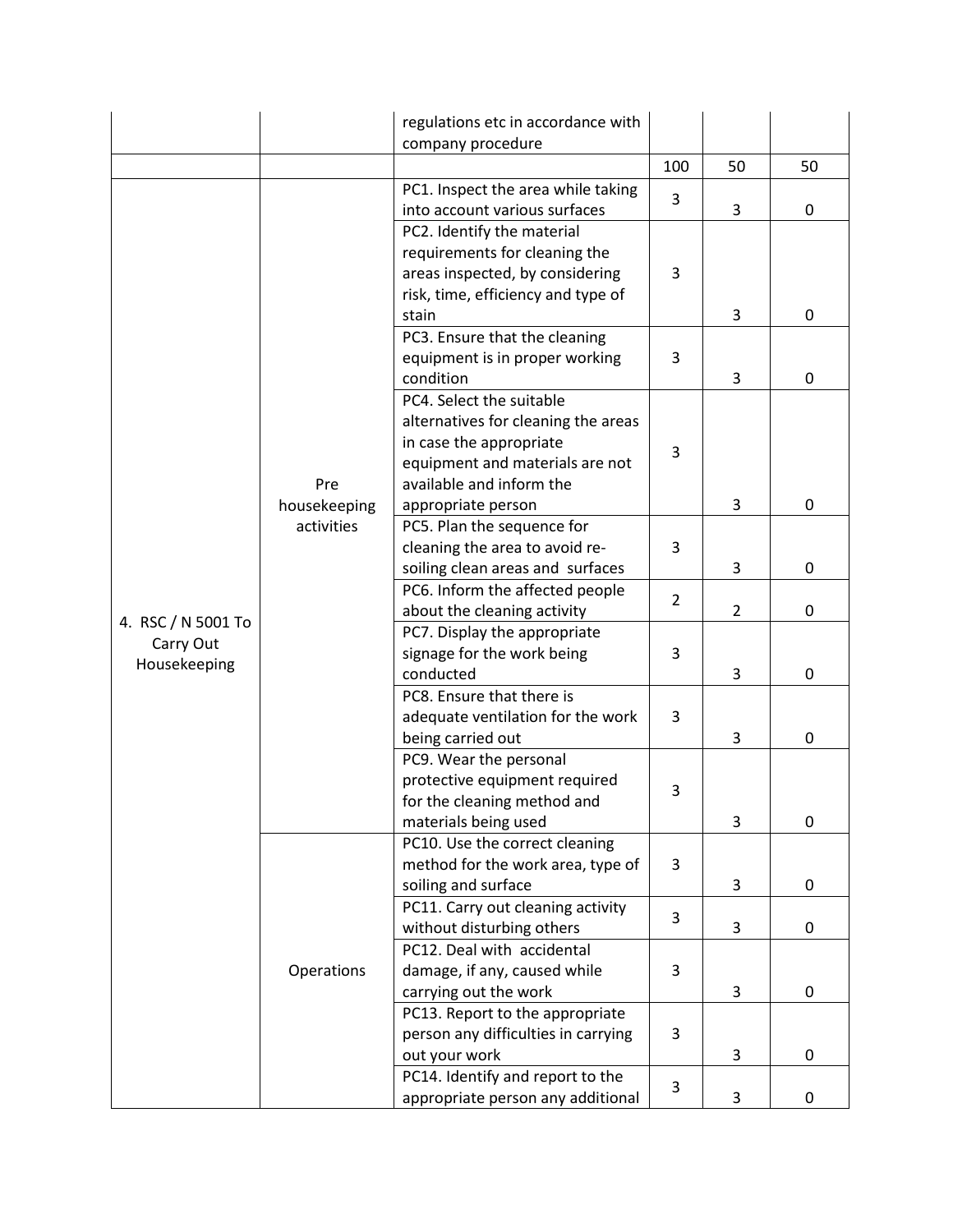|                                      |               | cleaning required that is outside<br>one's responsibility or skill |     |                |             |
|--------------------------------------|---------------|--------------------------------------------------------------------|-----|----------------|-------------|
|                                      |               | PC15. Ensure that there is no oily                                 |     |                |             |
|                                      |               | substance on the floor to avoid                                    | 9   |                |             |
|                                      |               | slippage                                                           |     | 3              | 6           |
|                                      |               | PC16. Ensure that no scrap                                         |     |                |             |
|                                      |               | material is lying around                                           | 9   | 3              | 6           |
|                                      |               | PC17. Maintain and store                                           |     |                |             |
|                                      |               | housekeeping equipment and                                         | 3   |                |             |
|                                      |               | supplies                                                           |     | 3              | 0           |
|                                      |               | PC18. Follow workplace                                             |     |                |             |
|                                      |               | procedures to deal with any                                        |     |                |             |
|                                      |               | accidental damage caused during                                    | 3   |                |             |
|                                      |               | the cleaning process                                               |     | 3              | 0           |
|                                      | Post          | PC19. Ensure that, on completion                                   |     |                |             |
|                                      | housekeeping  | of the work, the area is left clean                                | 8   |                |             |
|                                      | activities    | and dry and meets requirements                                     |     | $\overline{2}$ | 6           |
|                                      |               | PC20. Return the equipment,                                        |     |                |             |
|                                      |               | materials and personal protective                                  |     |                |             |
|                                      |               | equipment that were used to the                                    | 3   |                |             |
|                                      |               | right places making sure they are                                  |     |                |             |
|                                      |               | clean, safe and securely stored                                    |     | 3              | $\mathbf 0$ |
|                                      |               | PC21. Dispose the waste garnered                                   |     |                |             |
|                                      |               | from the activity in an                                            | 9   |                |             |
|                                      |               | appropriate manner                                                 |     | 3              | 6           |
|                                      |               | PC22. Dispose of used and un-                                      |     |                |             |
|                                      |               | used solutions according to                                        | 9   |                |             |
|                                      |               | manufacturer's instructions, and                                   |     |                |             |
|                                      |               | clean the equipment thoroughly                                     |     | 3              | 6           |
|                                      |               | PC23. Maintain schedules and                                       | 3   |                |             |
|                                      | General       | records for housekeeping duty                                      |     | 3              | 0           |
|                                      |               | PC24. Replenish any necessary                                      | 3   |                |             |
|                                      |               | supplies or consumables                                            |     | 3              | 0           |
|                                      |               |                                                                    | 100 | 70             | 30          |
|                                      |               | PC1. Report                                                        |     |                |             |
|                                      |               | data/problems/incidents as                                         | 12  |                |             |
|                                      |               | applicable in a timely manner                                      |     | 8              | 4           |
|                                      | Reporting     | PC2. Report to the appropriate                                     |     |                |             |
| RSC / N 5002<br>5.                   |               | authority as laid down by the                                      | 12  |                |             |
| To Carry Out<br><b>Reporting And</b> |               | company                                                            |     | 8              | 4           |
|                                      |               | PC3. Follow reporting procedures                                   | 12  |                |             |
| Documentation                        |               | as prescribed by the company                                       |     | 8              | 4           |
|                                      |               | PC4. Identify documentation to                                     |     |                |             |
|                                      | Recording and | be completed relating to one's                                     | 10  |                |             |
|                                      | Documentation | role                                                               |     | 6              | 4           |
|                                      |               | PC5. Record details accurately an                                  | 16  |                |             |
|                                      |               | appropriate format                                                 |     | 6              | 10          |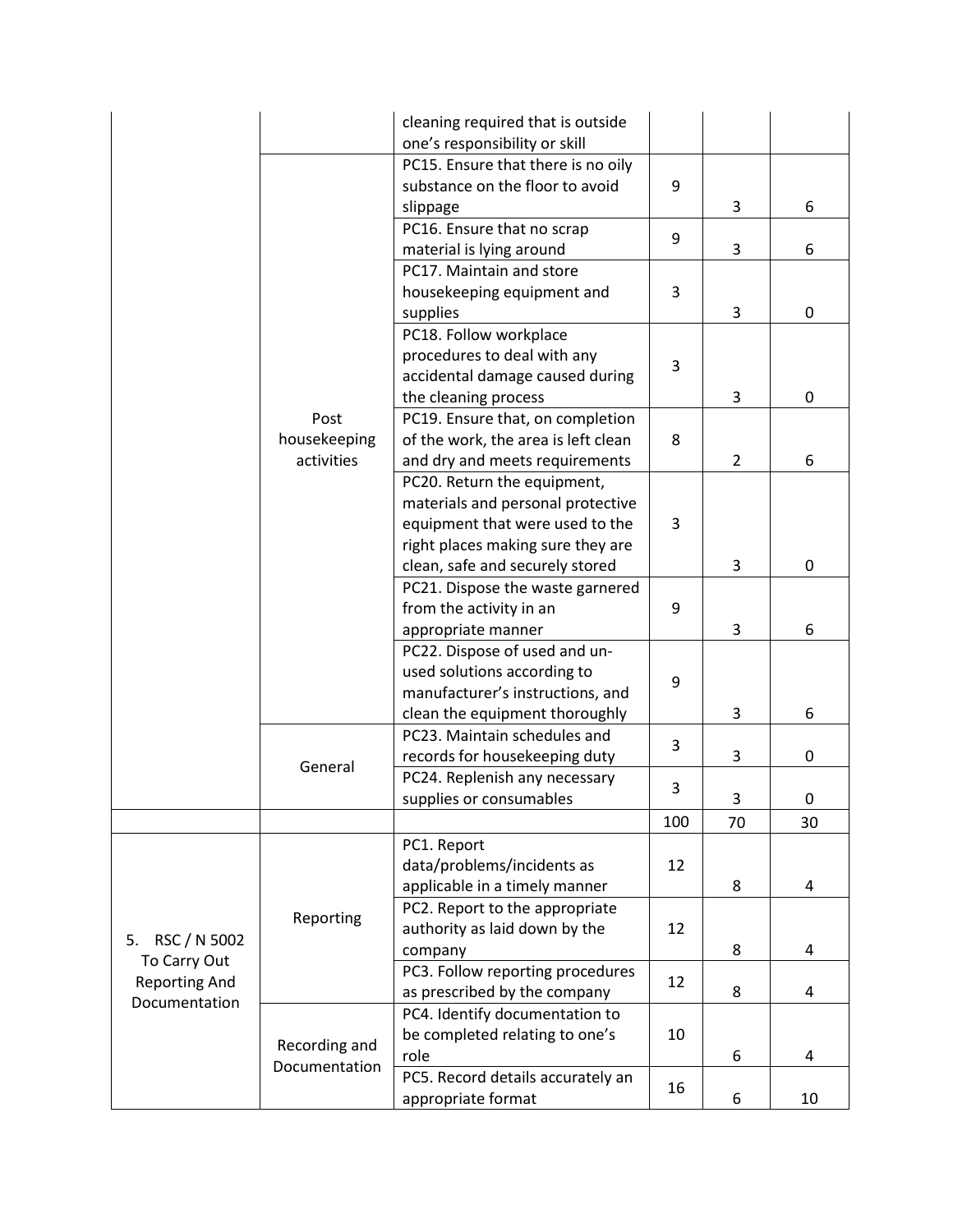|                                       |                         | PC6. Complete all documentation   |                |                |                |
|---------------------------------------|-------------------------|-----------------------------------|----------------|----------------|----------------|
|                                       |                         | within stipulated time according  | 14             |                |                |
|                                       |                         | to company procedure              |                | 4              | 10             |
|                                       |                         | PC7. Ensure that the final        |                |                |                |
|                                       |                         | document meets with the           |                |                |                |
|                                       |                         | requirements of the persons who   | 6              |                |                |
|                                       |                         | requested it or make any          |                |                |                |
|                                       |                         | amendments accordingly            |                | $\overline{4}$ | $\overline{2}$ |
|                                       |                         | PC8. Make sure documents are      |                |                |                |
|                                       |                         | available to all appropriate      | 6              |                |                |
|                                       |                         | authorities to inspect            |                | 4              | $\overline{2}$ |
|                                       |                         | PC9. Respond to requests for      |                |                |                |
|                                       | Information<br>Security | information in an appropriate     | 6              |                |                |
|                                       |                         | manner whilst following           |                |                |                |
|                                       |                         | organizational procedures         |                | 6              | $\mathbf 0$    |
|                                       |                         | PC10. Inform the appropriate      |                |                |                |
|                                       |                         | authority of requests for         | 6              |                |                |
|                                       |                         | information received              |                | 6              | $\mathbf 0$    |
|                                       |                         |                                   | 100            | 60             | 40             |
|                                       |                         | PC1. Ensure that total range of   |                |                |                |
|                                       |                         | checks are regularly and          | 24             |                |                |
|                                       | Inspection              | consistently performed            |                | 10             | 14             |
|                                       |                         | PC2. Use appropriate measuring    |                |                |                |
|                                       |                         | instruments, equipment, tools,    | 24             |                |                |
|                                       |                         | accessories etc, as required      |                | 10             | 14             |
|                                       | Analysis                | PC3. Identify non-conformities to | 6              |                |                |
|                                       |                         | quality assurance standards       |                | 4              | $\overline{2}$ |
|                                       |                         | PC4. Identify potential causes of |                |                |                |
|                                       |                         | non-conformities to quality       | 5              |                |                |
|                                       |                         | assurance standards               |                | 3              | $\overline{2}$ |
|                                       |                         | PC5. Identify impact on final     |                |                |                |
|                                       |                         | product due to non-conformance    | 5              |                |                |
| 6. RSC / N 5003                       |                         | to company standards              |                | 3              | 2              |
| To Carry Out<br><b>Quality Checks</b> |                         | PC6. Evaluating the need for      |                |                |                |
|                                       |                         | action to ensure that problems do | 6              |                |                |
|                                       |                         | not recur                         |                | $\overline{4}$ | $\overline{2}$ |
|                                       |                         | PC7. Suggest corrective action to | 5              |                |                |
|                                       |                         | address problem                   |                | 3              | $\overline{2}$ |
|                                       |                         | PC8. Review effectiveness of      | 5              |                |                |
|                                       |                         | corrective action                 |                | 3              | $\overline{2}$ |
|                                       | Reporting               | PC9. Interpret the results of the | $\overline{4}$ |                |                |
|                                       |                         | quality check correctly           |                | $\overline{4}$ | 0              |
|                                       |                         | PC10. Take up results of the      | 3              |                |                |
|                                       |                         | findings with QC in               |                |                |                |
|                                       |                         | charge/appropriate authority.     |                | 3              | 0              |
|                                       |                         | PC11. Take up the results of the  | 3              |                |                |
|                                       |                         | findings within stipulated time   |                | 3              | 0              |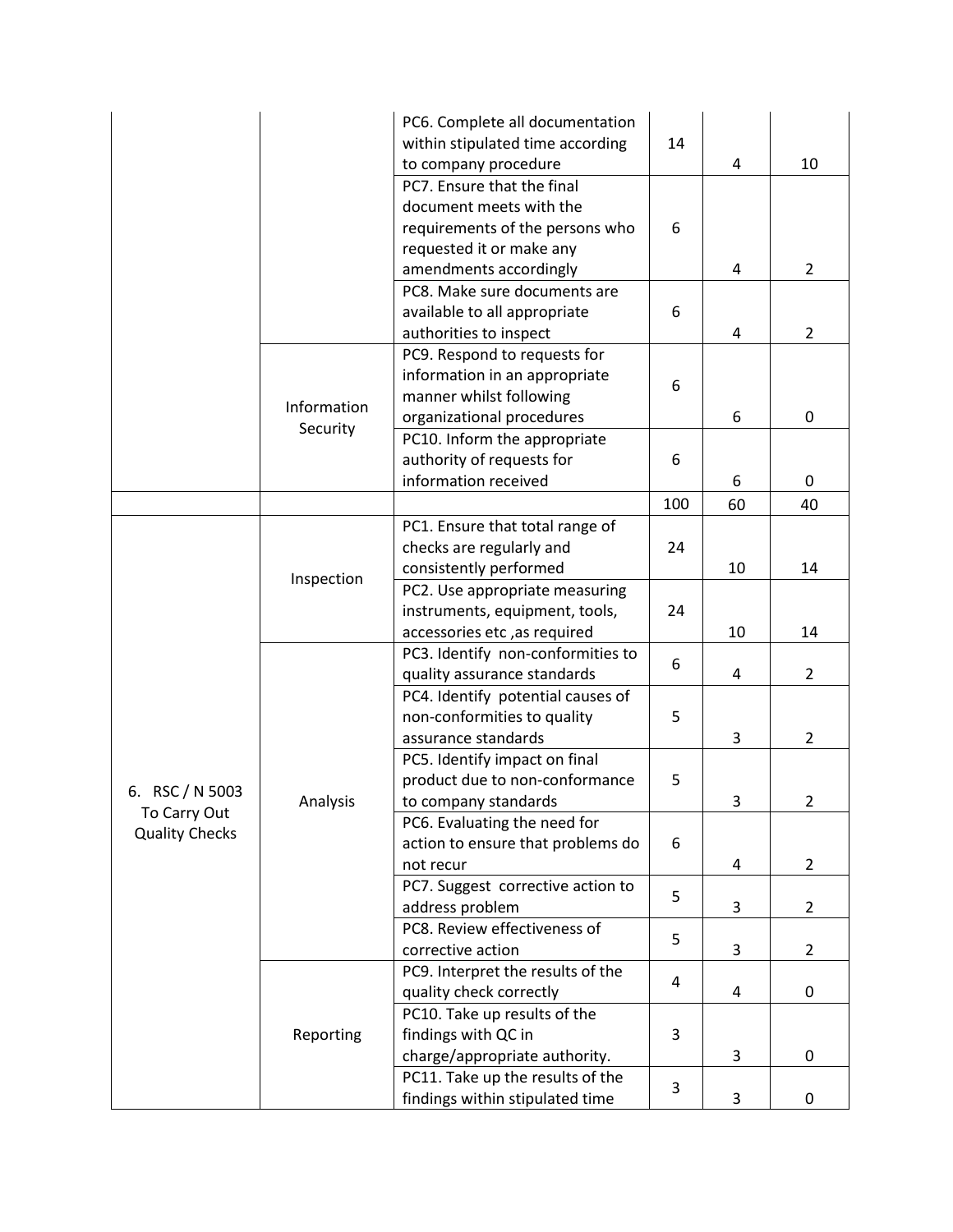|                           |                     | PC12. Record of results of action   |                |                |                |
|---------------------------|---------------------|-------------------------------------|----------------|----------------|----------------|
|                           |                     | taken                               | 3              | 3              | $\mathbf 0$    |
|                           |                     | PC13. Record adjustments not        |                |                |                |
|                           |                     | covered by established              | 3              |                |                |
|                           |                     | procedures for future reference     |                | 3              | $\pmb{0}$      |
|                           |                     | PC14. Review effectiveness of       |                |                |                |
|                           |                     | action taken                        | $\overline{2}$ | $\overline{2}$ | $\pmb{0}$      |
|                           |                     | PC15. Follow reporting              |                |                |                |
|                           |                     | procedures where the cause of       | $\overline{2}$ |                |                |
|                           |                     | defect cannot be identified         |                | $\overline{2}$ | 0              |
|                           |                     |                                     | 100            | 60             | 40             |
|                           |                     | PC1. Identify defects/indicators of |                |                |                |
|                           |                     | problems                            | 7              | 4              | 3              |
|                           |                     | PC2. Identify any wrong practices   |                |                |                |
|                           |                     | that may lead to problems           | 6              | 3              | 3              |
|                           |                     | PC3. Identify practices that may    |                |                |                |
|                           |                     | impact the final product quality    | 6              | 3              | 3              |
|                           | Problem             | PC4. Identify if the problem has    |                |                |                |
|                           | Identification      | occurred before                     | 5              | 3              | $\overline{2}$ |
|                           |                     | PC5. Identify other operations      |                |                |                |
|                           |                     | that might be impacted by the       | 6              |                |                |
|                           |                     | problem                             |                | 4              | $\overline{2}$ |
|                           |                     | PC6. Ensure that no delays are      |                |                |                |
|                           |                     | caused as a result of failure to    | 5              |                |                |
|                           |                     | escalate problems                   |                | 3              | $\overline{2}$ |
|                           |                     | PC7. Take appropriate materials     |                |                |                |
|                           |                     | and sample, conduct tests and       |                |                |                |
| 7. RSC / N 5004 To        |                     | evaluate results to establish       | 8              |                |                |
| Carry Out Problem         |                     | reasons to confirm suspected        |                |                |                |
| <b>Identification And</b> | Necessary<br>Action | reasons for non-conformance         |                |                |                |
| Escalation                |                     | (where required)                    |                | 5              | 3              |
|                           |                     | PC8. Consider possible reasons      | 8              |                |                |
|                           |                     | for identification of problems      |                | 5              | 3              |
|                           |                     | PC9. Consider applicable            |                |                |                |
|                           |                     | corrections and formulate           | 3              |                |                |
|                           |                     | corrective action                   |                | 3              | 0              |
|                           |                     | PC10. Formulate action in a         | 3              |                |                |
|                           |                     | timely manner                       |                | 3              | $\mathbf 0$    |
|                           |                     | PC11. Communicate                   |                |                |                |
|                           |                     | problem/remedial action to          | 7              |                |                |
|                           |                     | appropriate parties                 |                | 5              | $\overline{2}$ |
|                           |                     | PC12. Take corrective action in a   | $\overline{2}$ |                |                |
|                           |                     | timely manner                       |                | $\overline{2}$ | $\mathbf 0$    |
|                           |                     | PC13. Take corrective action for    |                |                |                |
|                           |                     | problems identified according to    | $\overline{2}$ |                |                |
|                           |                     | the company procedures              |                | $\overline{2}$ | 0              |
|                           |                     | PC14. Report/document problem       | 8              | 5              | 3              |